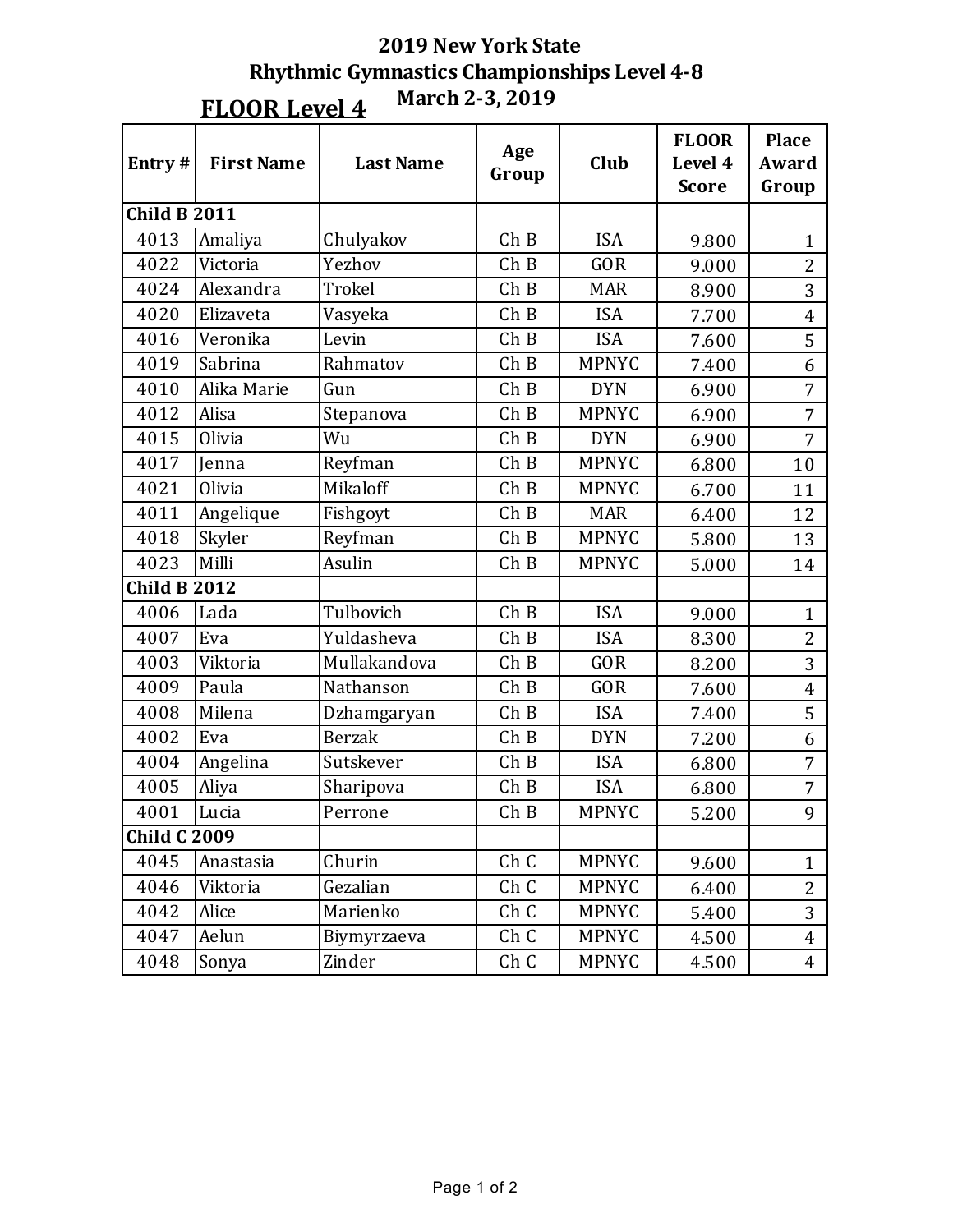| Entry $#$           | <b>First Name</b> | <b>Last Name</b> | Age<br>Group    | Club         | <b>FLOOR</b><br>Level 4<br><b>Score</b> | <b>Place</b><br>Award<br>Group |
|---------------------|-------------------|------------------|-----------------|--------------|-----------------------------------------|--------------------------------|
| <b>Child C 2010</b> |                   |                  |                 |              |                                         |                                |
| 4028                | Anna              | Rykov            | Ch C            | <b>ISA</b>   | 9.400                                   | $\mathbf{1}$                   |
| 4027                | Layla             | Islamova         | Ch C            | <b>BGD</b>   | 9.100                                   | $\overline{2}$                 |
| 4041                | Sophia            | Shane            | Ch C            | <b>MPNYC</b> | 8.700                                   | 3                              |
| 4029                | Sofia             | Rakova           | Ch C            | <b>ISA</b>   | 7.500                                   | $\overline{4}$                 |
| 4036                | Diana             | Kasparov         | Ch C            | <b>BGD</b>   | 7.500                                   | $\overline{4}$                 |
| 4031                | Elizabeth         | Soskin           | Ch C            | <b>MPNYC</b> | 7.300                                   | 6                              |
| 4034                | <b>Barbare</b>    | Batiashvilli     | Ch C            | <b>MPNYC</b> | 7.200                                   | 7                              |
| 4039                | Veronica          | Ovcharova        | Ch C            | <b>GOR</b>   | 7.200                                   | 7                              |
| 4032                | Emily             | Daminoff         | Ch C            | <b>MAR</b>   | 7.000                                   | 9                              |
| 4025                | Chelsea           | Clifford         | Ch C            | <b>MPNYC</b> | 6.900                                   | 10                             |
| 4040                | Ava               | Shane            | Ch C            | <b>MPNYC</b> | 6.800                                   | 11                             |
| 4035                | Anastasia         | Kostenko         | Ch C            | <b>GOR</b>   | 6.500                                   | 12                             |
| 4033                | Nicolette         | Gruber           | Ch C            | <b>ISA</b>   | 6.400                                   | 13                             |
| 4037                | Margaret          | Kolker           | Ch C            | <b>MPNYC</b> | 6.100                                   | 14                             |
| 4026                | Rebecca           | Gurvich          | Ch <sub>C</sub> | <b>MPNYC</b> | 5.700                                   | 15                             |
| 4030                | Mia               | Tomchinsky       | Ch C            | <b>MPNYC</b> | 5.300                                   | 16                             |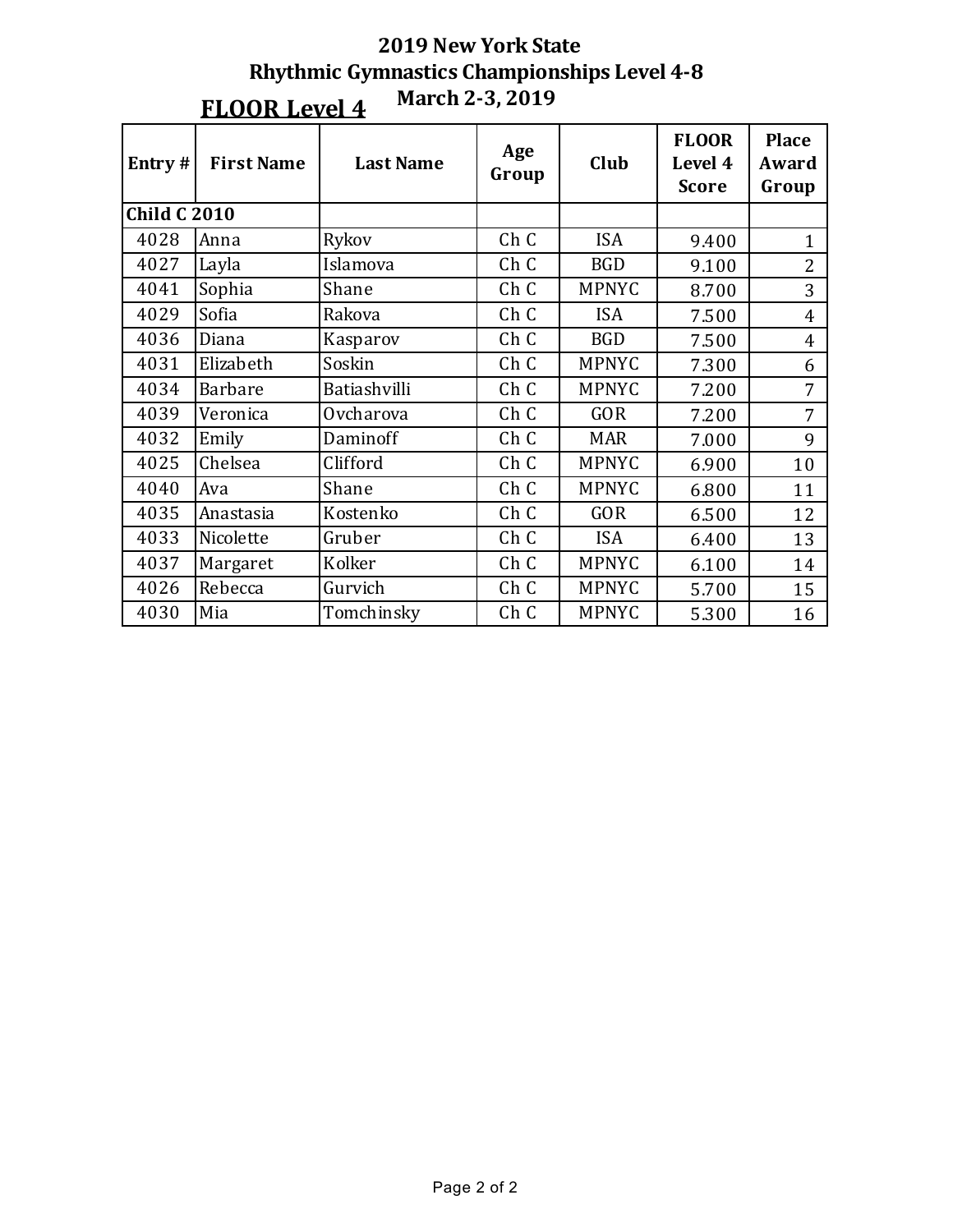**ROPE** Level 4

**March 2-3, 2019**

| Entry#              | <b>First Name</b> | <b>Last Name</b> | Age<br>Group | Club         | <b>ROPE</b><br>Level 4<br><b>Score</b> | <b>Place</b><br>Award<br>Group |
|---------------------|-------------------|------------------|--------------|--------------|----------------------------------------|--------------------------------|
| <b>Child B 2011</b> |                   |                  |              |              |                                        |                                |
| 4013                | Amaliya           | Chulyakov        | ChB          | <b>ISA</b>   | 8.800                                  | $\mathbf{1}$                   |
| 4016                | Veronika          | Levin            | ChB          | <b>ISA</b>   | 8.300                                  | $\overline{2}$                 |
| 4024                | Alexandra         | Trokel           | ChB          | <b>MAR</b>   | 8.100                                  | 3                              |
| 4022                | Victoria          | Yezhov           | ChB          | <b>GOR</b>   | 7.600                                  | $\overline{4}$                 |
| 4020                | Elizaveta         | Vasyeka          | ChB          | <b>ISA</b>   | 7.500                                  | 5                              |
| 4019                | Sabrina           | Rahmatov         | ChB          | <b>MPNYC</b> | 7.400                                  | 6                              |
| 4012                | Alisa             | Stepanova        | ChB          | <b>MPNYC</b> | 6.300                                  | $\overline{7}$                 |
| 4011                | Angelique         | Fishgoyt         | ChB          | <b>MAR</b>   | 6.000                                  | 8                              |
| 4018                | Skyler            | Reyfman          | ChB          | <b>MPNYC</b> | 5.500                                  | 9                              |
| 4015                | Olivia            | Wu               | ChB          | <b>DYN</b>   | 5.400                                  | 10                             |
| 4017                | Jenna             | Reyfman          | ChB          | <b>MPNYC</b> | 5.300                                  | 11                             |
| 4010                | Alika Marie       | Gun              | ChB          | <b>DYN</b>   | 5.100                                  | 12                             |
| 4023                | Milli             | Asulin           | ChB          | <b>MPNYC</b> | 5.000                                  | 13                             |
| 4021                | Olivia            | Mikaloff         | ChB          | <b>MPNYC</b> | 4.700                                  | 14                             |
| <b>Child B 2012</b> |                   |                  |              |              |                                        |                                |
| 4003                | Viktoria          | Mullakandova     | ChB          | <b>GOR</b>   | 9.400                                  | $\mathbf{1}$                   |
| 4006                | Lada              | Tulbovich        | ChB          | <b>ISA</b>   | 7.600                                  | $\overline{2}$                 |
| 4009                | Paula             | Nathanson        | ChB          | <b>GOR</b>   | 7.200                                  | 3                              |
| 4007                | Eva               | Yuldasheva       | ChB          | <b>ISA</b>   | 7.100                                  | $\overline{4}$                 |
| 4008                | Milena            | Dzhamgaryan      | ChB          | <b>ISA</b>   | 6.700                                  | 5                              |
| 4005                | Aliya             | Sharipova        | ChB          | <b>ISA</b>   | 6.400                                  | 6                              |
| 4004                | Angelina          | Sutskever        | ChB          | <b>ISA</b>   | 5.400                                  | $\overline{7}$                 |
| 4001                | Lucia             | Perrone          | ChB          | <b>MPNYC</b> | 4.300                                  | 8                              |
| 4002                | Eva               | <b>Berzak</b>    | ChB          | <b>DYN</b>   | 4.100                                  | 9                              |
| <b>Child C 2009</b> |                   |                  |              |              |                                        |                                |
| 4045                | Anastasia         | Churin           | Ch C         | <b>MPNYC</b> | 7.600                                  | $\mathbf{1}$                   |
| 4046                | Viktoria          | Gezalian         | Ch C         | <b>MPNYC</b> | 5.200                                  | $\overline{c}$                 |
| 4042                | Alice             | Marienko         | Ch C         | <b>MPNYC</b> | 5.100                                  | 3                              |
| 4048                | Sonya             | Zinder           | Ch C         | <b>MPNYC</b> | 4.400                                  | $\overline{4}$                 |
| 4047                | Aelun             | Biymyrzaeva      | Ch C         | <b>MPNYC</b> | 4.000                                  | 5                              |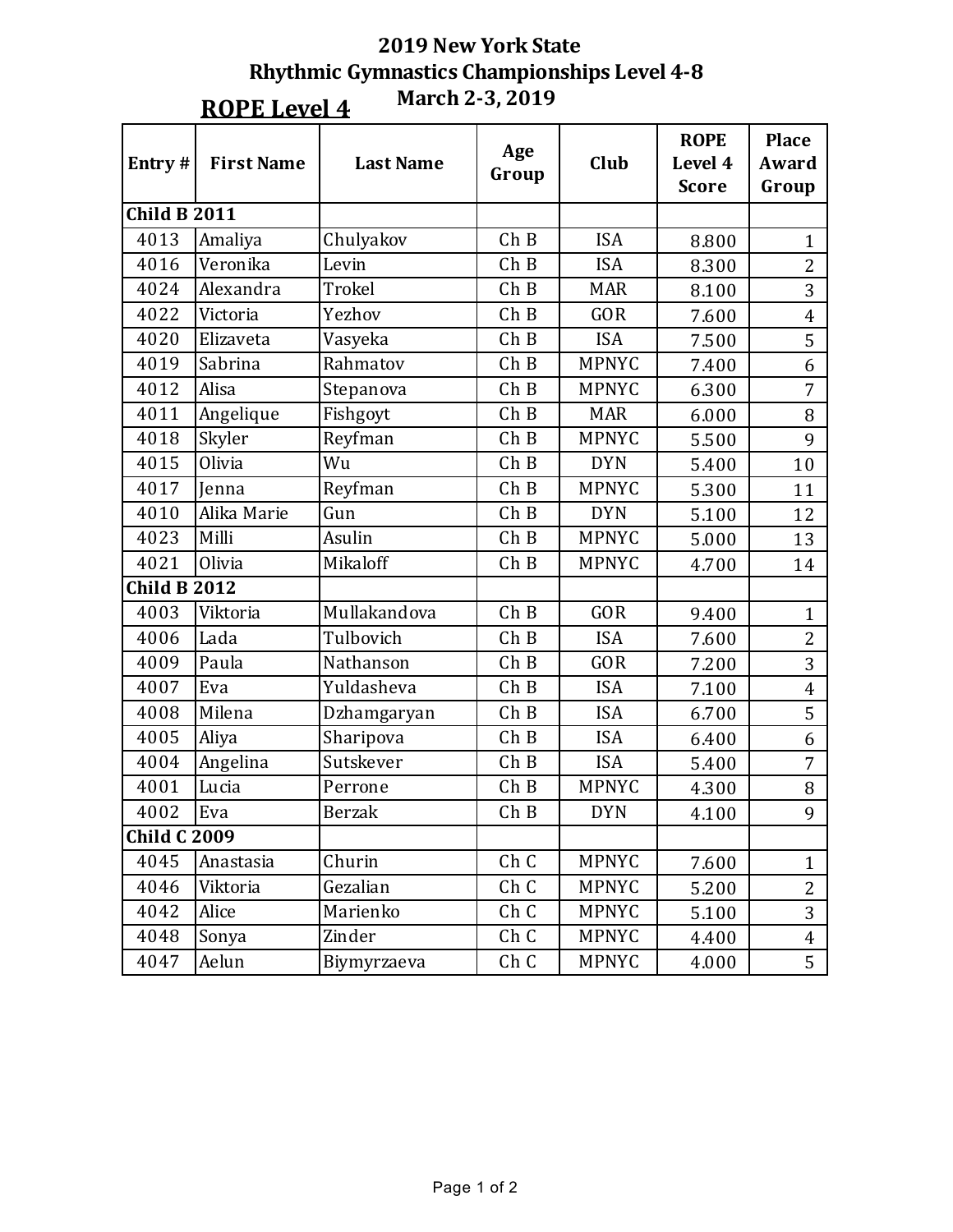|                     | <b>2019 New York State</b>                         |
|---------------------|----------------------------------------------------|
|                     | <b>Rhythmic Gymnastics Championships Level 4-8</b> |
| <b>ROPE Level 4</b> | <b>March 2-3, 2019</b>                             |

| Entry#              | <b>First Name</b> | <b>Last Name</b> | Age<br>Group | Club         | <b>ROPE</b><br>Level 4<br><b>Score</b> | <b>Place</b><br>Award<br>Group |
|---------------------|-------------------|------------------|--------------|--------------|----------------------------------------|--------------------------------|
| <b>Child C 2010</b> |                   |                  |              |              |                                        |                                |
| 4041                | Sophia            | Shane            | Ch C         | <b>MPNYC</b> | 8.200                                  | $\mathbf{1}$                   |
| 4028                | Anna              | Rykov            | Ch C         | <b>ISA</b>   | 8.100                                  | $\overline{2}$                 |
| 4040                | Ava               | Shane            | Ch C         | <b>MPNYC</b> | 7.900                                  | 3                              |
| 4034                | <b>Barbare</b>    | Batiashvilli     | Ch C         | <b>MPNYC</b> | 7.800                                  | $\overline{4}$                 |
| 4032                | Emily             | Daminoff         | Ch C         | <b>MAR</b>   | 7.400                                  | 5                              |
| 4035                | Anastasia         | Kostenko         | Ch C         | <b>GOR</b>   | 7.000                                  | 6                              |
| 4026                | Rebecca           | Gurvich          | Ch C         | <b>MPNYC</b> | 6.800                                  | 7                              |
| 4025                | Chelsea           | Clifford         | Ch C         | <b>MPNYC</b> | 6.500                                  | 8                              |
| 4027                | Layla             | Islamova         | Ch C         | <b>BGD</b>   | 6.500                                  | 8                              |
| 4033                | Nicolette         | Gruber           | Ch C         | <b>ISA</b>   | 6.300                                  | 10                             |
| 4029                | Sofia             | Rakova           | Ch C         | <b>ISA</b>   | 6.200                                  | 11                             |
| 4036                | Diana             | Kasparov         | Ch C         | <b>BGD</b>   | 6.000                                  | 12                             |
| 4031                | Elizabeth         | Soskin           | Ch C         | <b>MPNYC</b> | 5.800                                  | 13                             |
| 4030                | Mia               | Tomchinsky       | Ch C         | <b>MPNYC</b> | 5.700                                  | 14                             |
| 4037                | Margaret          | Kolker           | Ch C         | <b>MPNYC</b> | 5.700                                  | 14                             |
| 4039                | Veronica          | Ovcharova        | Ch C         | <b>GOR</b>   | 4.500                                  | 16                             |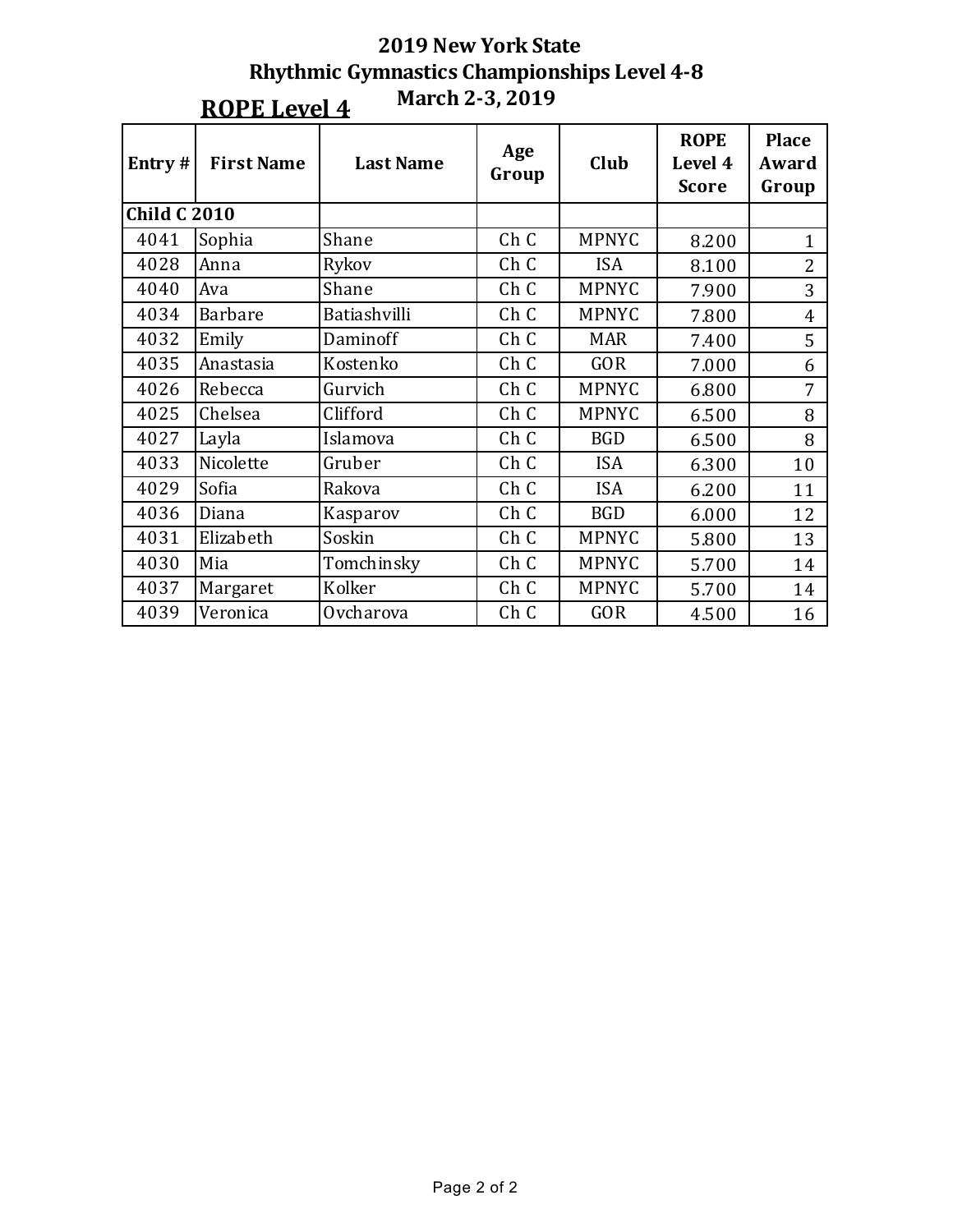**BALL Level 4** 

**March 2-3, 2019**

| Entry#              | <b>First Name</b> | <b>Last Name</b> | Age<br>Group | Club         | <b>BALL</b><br>Level 4<br><b>Score</b> | <b>Place</b><br>Award<br>Group |
|---------------------|-------------------|------------------|--------------|--------------|----------------------------------------|--------------------------------|
| <b>Child B 2011</b> |                   |                  |              |              |                                        |                                |
| 4013                | Amaliya           | Chulyakov        | ChB          | <b>ISA</b>   | 10.200                                 | $\mathbf{1}$                   |
| 4020                | Elizaveta         | Vasyeka          | ChB          | <b>ISA</b>   | 8.800                                  | $\overline{2}$                 |
| 4016                | Veronika          | Levin            | ChB          | <b>ISA</b>   | 8.000                                  | 3                              |
| 4024                | Alexandra         | Trokel           | ChB          | <b>MAR</b>   | 7.000                                  | $\overline{4}$                 |
| 4012                | Alisa             | Stepanova        | ChB          | <b>MPNYC</b> | 6.500                                  | 5                              |
| 4010                | Alika Marie       | Gun              | ChB          | <b>DYN</b>   | 5.900                                  | 6                              |
| 4017                | Jenna             | Reyfman          | ChB          | <b>MPNYC</b> | 5.500                                  | 7                              |
| 4022                | Victoria          | Yezhov           | ChB          | <b>GOR</b>   | 5.500                                  | 7                              |
| 4015                | Olivia            | Wu               | ChB          | <b>DYN</b>   | 5.300                                  | 9                              |
| 4019                | Sabrina           | Rahmatov         | ChB          | <b>MPNYC</b> | 5.300                                  | 9                              |
| 4018                | Skyler            | Reyfman          | ChB          | <b>MPNYC</b> | 4.800                                  | 11                             |
| 4021                | Olivia            | Mikaloff         | ChB          | <b>MPNYC</b> | 4.300                                  | 12                             |
| 4011                | Angelique         | Fishgoyt         | ChB          | <b>MAR</b>   | 4.100                                  | 13                             |
| 4023                | Milli             | Asulin           | ChB          | <b>MPNYC</b> | 4.100                                  | 13                             |
| <b>Child B 2012</b> |                   |                  |              |              |                                        |                                |
| 4006                | Lada              | Tulbovich        | ChB          | <b>ISA</b>   | 8.600                                  | $\mathbf{1}$                   |
| 4003                | Viktoria          | Mullakandova     | ChB          | <b>GOR</b>   | 7.500                                  | $\overline{2}$                 |
| 4007                | Eva               | Yuldasheva       | ChB          | <b>ISA</b>   | 7.300                                  | 3                              |
| 4005                | Aliya             | Sharipova        | ChB          | <b>ISA</b>   | 6.800                                  | $\overline{4}$                 |
| 4008                | Milena            | Dzhamgaryan      | ChB          | <b>ISA</b>   | 5.800                                  | 5                              |
| 4002                | Eva               | <b>Berzak</b>    | ChB          | <b>DYN</b>   | 5.600                                  | 6                              |
| 4009                | Paula             | Nathanson        | ChB          | GOR          | 5.500                                  | $\overline{7}$                 |
| 4004                | Angelina          | Sutskever        | ChB          | <b>ISA</b>   | 5.200                                  | 8                              |
| 4001                | Lucia             | Perrone          | ChB          | <b>MPNYC</b> | 3.000                                  | 9                              |
| <b>Child C 2009</b> |                   |                  |              |              |                                        |                                |
| 4045                | Anastasia         | Churin           | Ch C         | <b>MPNYC</b> | 6.200                                  | $\mathbf{1}$                   |
| 4046                | Viktoria          | Gezalian         | Ch C         | <b>MPNYC</b> | 4.800                                  | $\overline{c}$                 |
| 4042                | Alice             | Marienko         | Ch C         | <b>MPNYC</b> | 4.400                                  | 3                              |
| 4048                | Sonya             | Zinder           | Ch C         | <b>MPNYC</b> | 4.000                                  | $\overline{4}$                 |
| 4047                | Aelun             | Biymyrzaeva      | Ch C         | <b>MPNYC</b> | 3.300                                  | 5                              |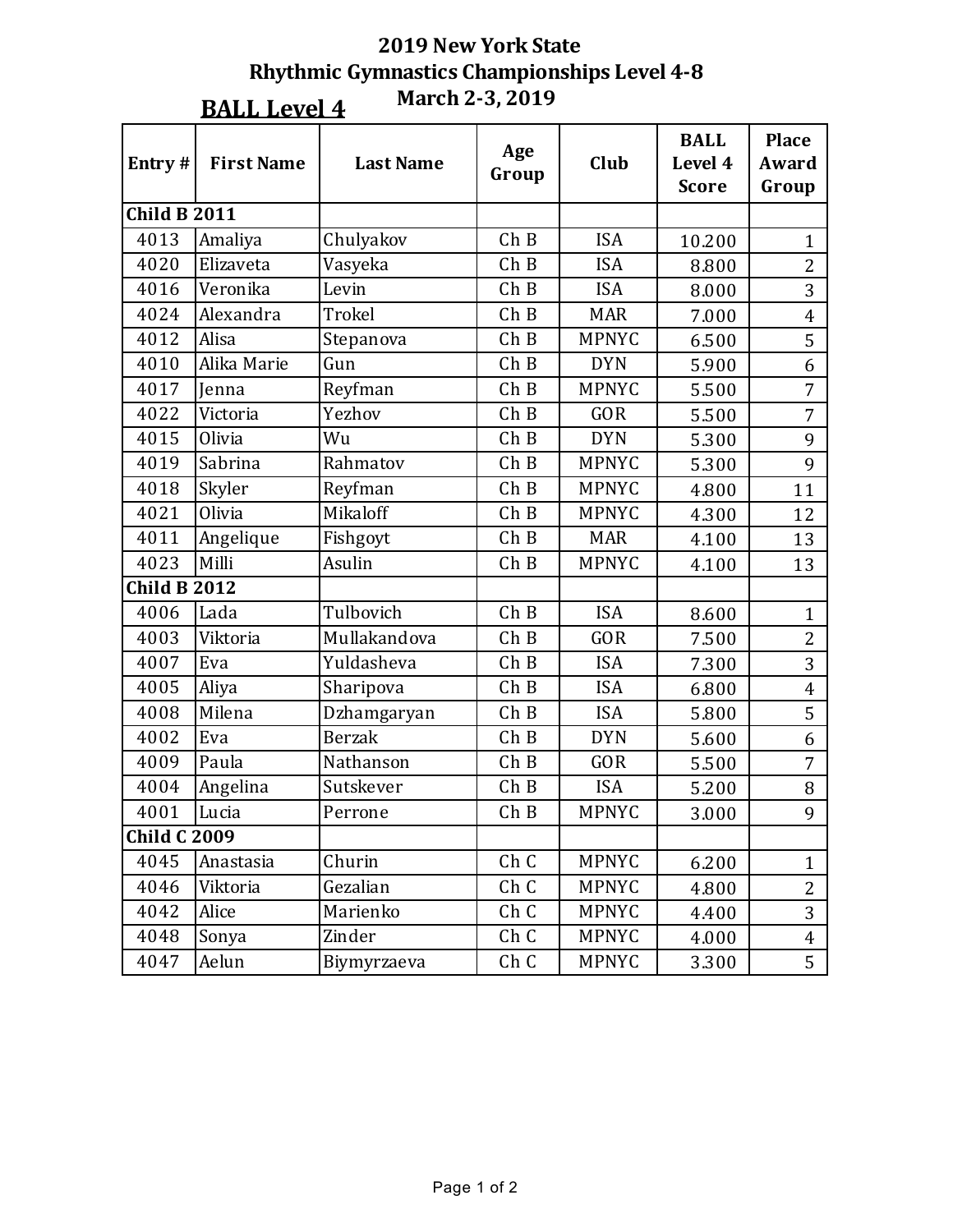|                     | March 2-3, 2019<br><b>BALL Level 4</b> |                  |              |              |                                        |                                |  |  |  |
|---------------------|----------------------------------------|------------------|--------------|--------------|----------------------------------------|--------------------------------|--|--|--|
| Entry#              | <b>First Name</b>                      | <b>Last Name</b> | Age<br>Group | Club         | <b>BALL</b><br>Level 4<br><b>Score</b> | <b>Place</b><br>Award<br>Group |  |  |  |
| <b>Child C 2010</b> |                                        |                  |              |              |                                        |                                |  |  |  |
| 4041                | Sophia                                 | Shane            | Ch C         | <b>MPNYC</b> | 9.700                                  | $\mathbf{1}$                   |  |  |  |
| 4028                | Anna                                   | Rykov            | Ch C         | <b>ISA</b>   | 9.400                                  | $\overline{2}$                 |  |  |  |
| 4040                | Ava                                    | Shane            | Ch C         | <b>MPNYC</b> | 8.200                                  | 3                              |  |  |  |
| 4029                | Sofia                                  | Rakova           | Ch C         | <b>ISA</b>   | 7.400                                  | $\overline{4}$                 |  |  |  |
| 4025                | Chelsea                                | Clifford         | Ch C         | <b>MPNYC</b> | 7.300                                  | 5                              |  |  |  |
| 4033                | Nicolette                              | Gruber           | Ch C         | <b>ISA</b>   | 7.200                                  | 6                              |  |  |  |
| 4034                | <b>Barbare</b>                         | Batiashvilli     | Ch C         | <b>MPNYC</b> | 6.900                                  | 7                              |  |  |  |
| 4036                | Diana                                  | Kasparov         | Ch C         | <b>BGD</b>   | 6.500                                  | 8                              |  |  |  |
| 4035                | Anastasia                              | Kostenko         | Ch C         | <b>GOR</b>   | 6.400                                  | 9                              |  |  |  |
| 4032                | Emily                                  | Daminoff         | Ch C         | <b>MAR</b>   | 6.200                                  | 10                             |  |  |  |
| 4039                | Veronica                               | Ovcharova        | Ch C         | <b>GOR</b>   | 6.200                                  | 10                             |  |  |  |
| 4031                | Elizabeth                              | Soskin           | Ch C         | <b>MPNYC</b> | 5.900                                  | 12                             |  |  |  |
| 4030                | Mia                                    | Tomchinsky       | Ch C         | <b>MPNYC</b> | 4.800                                  | 13                             |  |  |  |
| 4027                | Layla                                  | Islamova         | Ch C         | <b>BGD</b>   | 4.700                                  | 14                             |  |  |  |
| 4026                | Rebecca                                | Gurvich          | Ch C         | <b>MPNYC</b> | 4.600                                  | 15                             |  |  |  |
| 4037                | Margaret                               | Kolker           | Ch C         | <b>MPNYC</b> | 3.900                                  | 16                             |  |  |  |

# **2019 New York State Rhythmic Gymnastics Championships Level 4-8**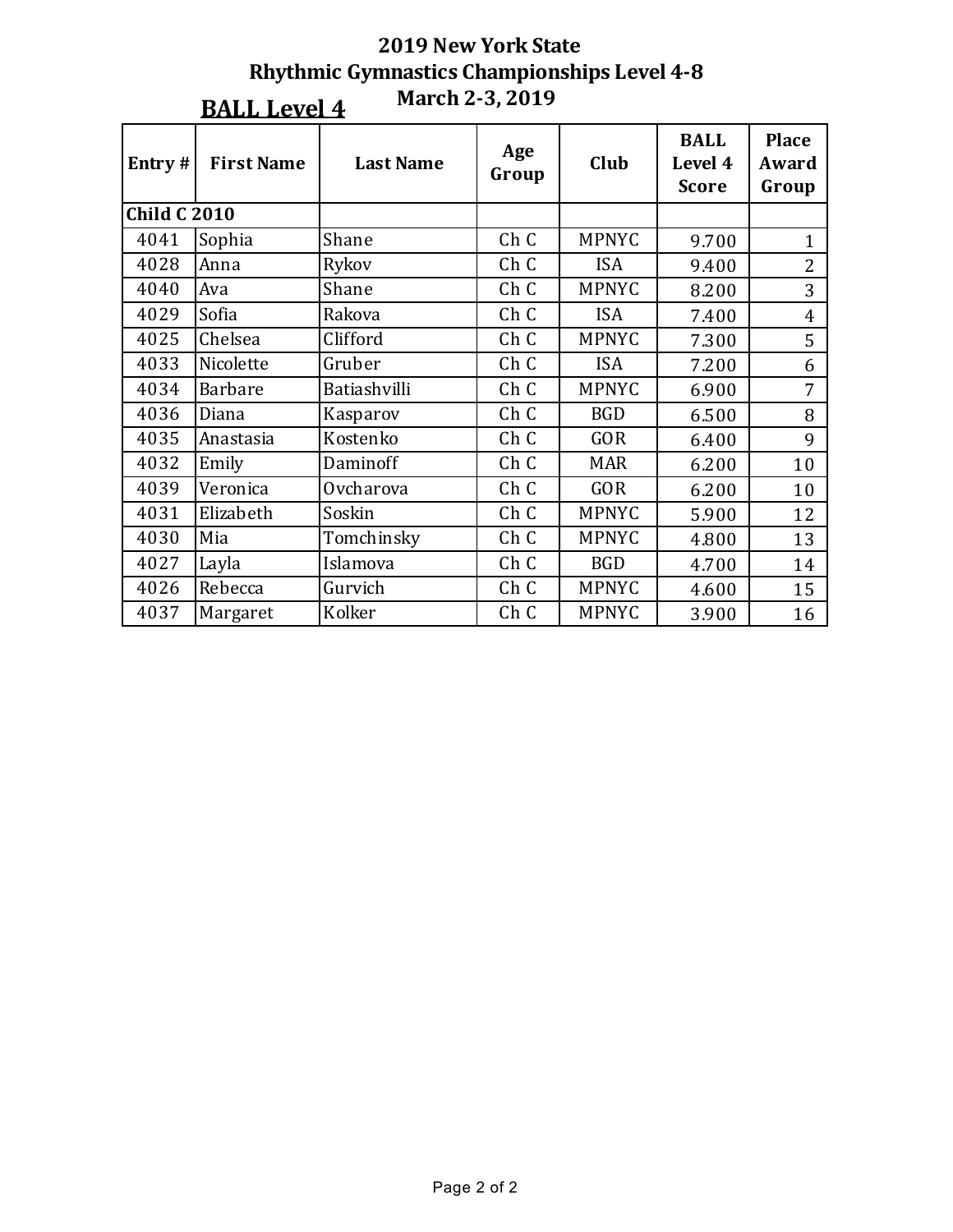### **All Around Level 4**

| Entry#              | <b>First Name</b> | <b>Last Name</b> | Age<br>Group       | Club         | Floor | Rope  | <b>Ball</b> | All<br><b>Around</b><br><b>Score</b> | <b>Place</b><br>Award<br>Group |
|---------------------|-------------------|------------------|--------------------|--------------|-------|-------|-------------|--------------------------------------|--------------------------------|
| <b>Child B 2011</b> |                   |                  |                    |              |       |       |             |                                      |                                |
| 4013                | Amaliya           | Chulyakov        | ChB                | <b>ISA</b>   | 9.800 | 8.800 | 10.200      | 28.800                               | $\mathbf{1}$                   |
| 4020                | Elizaveta         | Vasyeka          | ChB                | <b>ISA</b>   | 7.700 | 7.500 | 8.800       | 24.000                               | $\overline{2}$                 |
| 4024                | Alexandra         | Trokel           | Ch B               | <b>MAR</b>   | 8.900 | 8.100 | 7.000       | 24.000                               | $\overline{2}$                 |
| 4016                | Veronika          | Levin            | ChB                | <b>ISA</b>   | 7.600 | 8.300 | 8.000       | 23.900                               | $\overline{4}$                 |
| 4022                | Victoria          | Yezhov           | ChB                | GOR          | 9.000 | 7.600 | 5.500       | 22.100                               | 5                              |
| 4019                | Sabrina           | Rahmatov         | ChB                | <b>MPNYC</b> | 7.400 | 7.400 | 5.300       | 20.100                               | 6                              |
| 4012                | Alisa             | Stepanova        | ChB                | <b>MPNYC</b> | 6.900 | 6.300 | 6.500       | 19.700                               | 7                              |
| 4010                | Alika Marie       | Gun              | ChB                | <b>DYN</b>   | 6.900 | 5.100 | 5.900       | 17.900                               | 8                              |
| 4015                | Olivia            | Wu               | Ch B               | <b>DYN</b>   | 6.900 | 5.400 | 5.300       | 17.600                               | 9                              |
| 4017                | Jenna             | Reyfman          | ChB                | <b>MPNYC</b> | 6.800 | 5.300 | 5.500       | 17.600                               | 9                              |
| 4011                | Angelique         | Fishgoyt         | ChB                | <b>MAR</b>   | 6.400 | 6.000 | 4.100       | 16.500                               | 11                             |
| 4018                | Skyler            | Reyfman          | ChB                | <b>MPNYC</b> | 5.800 | 5.500 | 4.800       | 16.100                               | 12                             |
| 4021                | Olivia            | Mikaloff         | ChB                | <b>MPNYC</b> | 6.700 | 4.700 | 4.300       | 15.700                               | 13                             |
| 4023                | Milli             | Asulin           | ChB                | <b>MPNYC</b> | 5.000 | 5.000 | 4.100       | 14.100                               | 14                             |
| <b>Child B 2012</b> |                   |                  |                    |              |       |       |             |                                      |                                |
| 4006                | Lada              | Tulbovich        | ChB                | <b>ISA</b>   | 9.000 | 7.600 | 8.600       | 25.200                               | $\mathbf{1}$                   |
| 4003                | Viktoria          | Mullakandova     | ChB                | GOR          | 8.200 | 9.400 | 7.500       | 25.100                               | 2                              |
| 4007                | Eva               | Yuldasheva       | ChB                | <b>ISA</b>   | 8.300 | 7.100 | 7.300       | 22.700                               | 3                              |
| 4009                | Paula             | Nathanson        | ChB                | GOR          | 7.600 | 7.200 | 5.500       | 20.300                               | $\overline{4}$                 |
| 4005                | Aliya             | Sharipova        | Ch B               | <b>ISA</b>   | 6.800 | 6.400 | 6.800       | 20.000                               | 5                              |
| 4008                | Milena            | Dzhamgaryan      | ChB                | <b>ISA</b>   | 7.400 | 6.700 | 5.800       | 19.900                               | 6                              |
| 4004                | Angelina          | Sutskever        | ChB                | <b>ISA</b>   | 6.800 | 5.400 | 5.200       | 17.400                               | 7                              |
| 4002                | Eva               | <b>Berzak</b>    | ChB                | <b>DYN</b>   | 7.200 | 4.100 | 5.600       | 16.900                               | $\, 8$                         |
| 4001                | Lucia             | Perrone          | ChB                | <b>MPNYC</b> | 5.200 | 4.300 | 3.000       | 12.500                               | 9                              |
| <b>Child C 2009</b> |                   |                  |                    |              |       |       |             |                                      |                                |
| 4045                | Anastasia         | Churin           | $\overline{C}$ h C | <b>MPNYC</b> | 9.600 | 7.600 | 6.200       | 23.400                               | $\mathbf{1}$                   |
| 4046                | Viktoria          | Gezalian         | Ch C               | <b>MPNYC</b> | 6.400 | 5.200 | 4.800       | 16.400                               | $\overline{2}$                 |
| 4042                | Alice             | Marienko         | Ch C               | <b>MPNYC</b> | 5.400 | 5.100 | 4.400       | 14.900                               | 3                              |
| 4048                | Sonya             | Zinder           | Ch C               | <b>MPNYC</b> | 4.500 | 4.400 | 4.000       | 12.900                               | $\overline{4}$                 |
| 4047                | Aelun             | Biymyrzaeva      | Ch C               | <b>MPNYC</b> | 4.500 | 4.000 | 3.300       | 11.800                               | 5                              |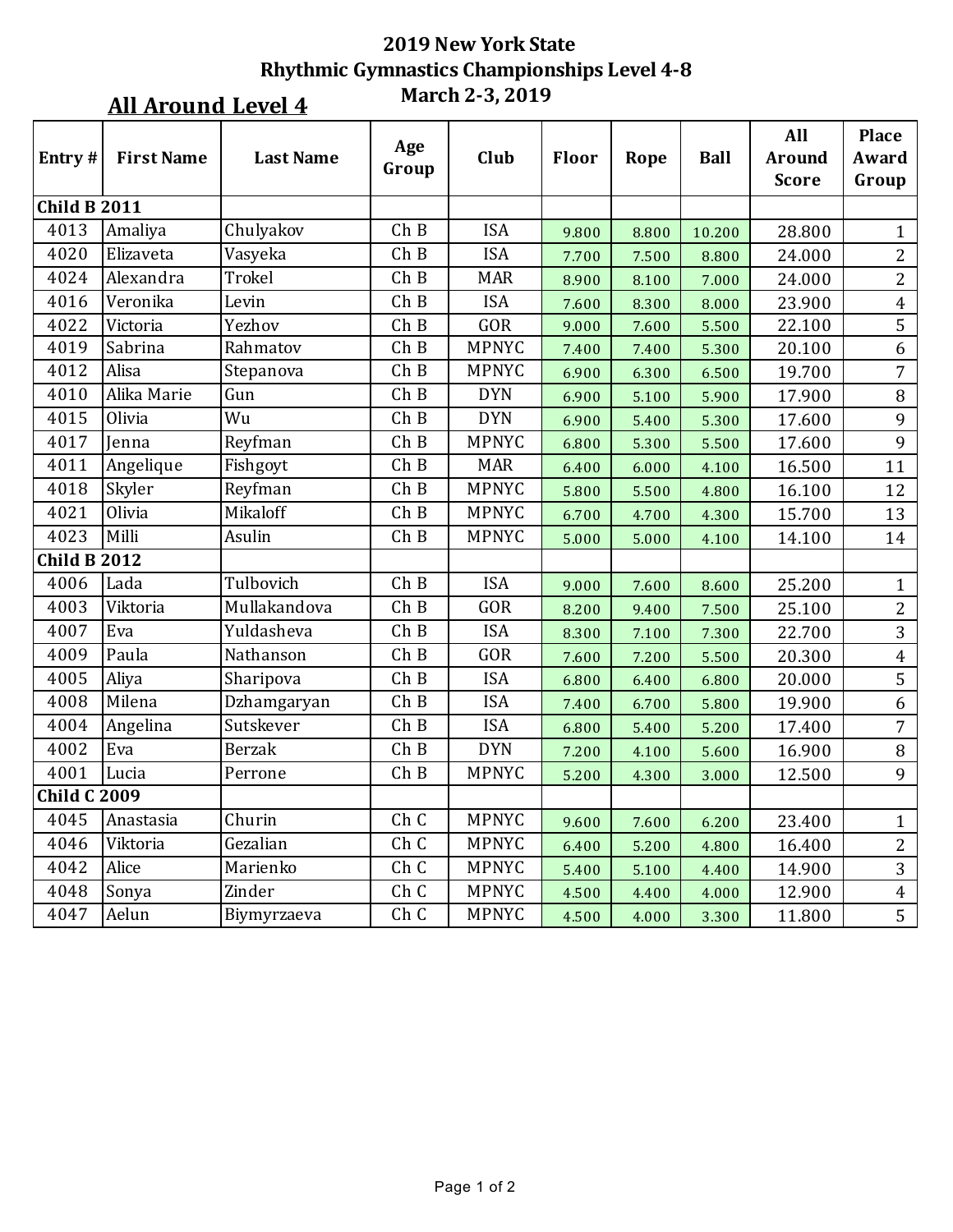| Entry#              | <b>First Name</b> | <b>Last Name</b> | Age<br>Group    | Club         | <b>Floor</b> | Rope  | <b>Ball</b> | All<br><b>Around</b><br><b>Score</b> | <b>Place</b><br>Award<br>Group |
|---------------------|-------------------|------------------|-----------------|--------------|--------------|-------|-------------|--------------------------------------|--------------------------------|
| <b>Child C 2010</b> |                   |                  |                 |              |              |       |             |                                      |                                |
| 4028                | Anna              | Rykov            | Ch C            | <b>ISA</b>   | 9.400        | 8.100 | 9.400       | 26.900                               | 1                              |
| 4041                | Sophia            | Shane            | Ch C            | <b>MPNYC</b> | 8.700        | 8.200 | 9.700       | 26.600                               | $\overline{2}$                 |
| 4040                | Ava               | Shane            | Ch C            | <b>MPNYC</b> | 6.800        | 7.900 | 8.200       | 22.900                               | 3                              |
| 4034                | <b>Barbare</b>    | Batiashvilli     | Ch <sub>C</sub> | <b>MPNYC</b> | 7.200        | 7.800 | 6.900       | 21.900                               | 4                              |
| 4029                | Sofia             | Rakova           | Ch C            | <b>ISA</b>   | 7.500        | 6.200 | 7.400       | 21.100                               | 5                              |
| 4025                | Chelsea           | Clifford         | Ch <sub>C</sub> | <b>MPNYC</b> | 6.900        | 6.500 | 7.300       | 20.700                               | 6                              |
| 4032                | Emily             | Daminoff         | Ch <sub>C</sub> | <b>MAR</b>   | 7.000        | 7.400 | 6.200       | 20.600                               | 7                              |
| 4027                | Layla             | Islamova         | Ch C            | <b>BGD</b>   | 9.100        | 6.500 | 4.700       | 20.300                               | 8                              |
| 4036                | Diana             | Kasparov         | Ch <sub>C</sub> | <b>BGD</b>   | 7.500        | 6.000 | 6.500       | 20.000                               | 9                              |
| 4033                | Nicolette         | Gruber           | Ch <sub>C</sub> | <b>ISA</b>   | 6.400        | 6.300 | 7.200       | 19.900                               | 10                             |
| 4035                | Anastasia         | Kostenko         | Ch C            | GOR          | 6.500        | 7.000 | 6.400       | 19.900                               | 10                             |
| 4031                | Elizabeth         | Soskin           | Ch <sub>C</sub> | <b>MPNYC</b> | 7.300        | 5.800 | 5.900       | 19.000                               | 12                             |
| 4039                | Veronica          | Ovcharova        | Ch C            | GOR          | 7.200        | 4.500 | 6.200       | 17.900                               | 13                             |
| 4026                | Rebecca           | Gurvich          | Ch C            | <b>MPNYC</b> | 5.700        | 6.800 | 4.600       | 17.100                               | 14                             |
| 4030                | Mia               | Tomchinsky       | Ch <sub>C</sub> | <b>MPNYC</b> | 5.300        | 5.700 | 4.800       | 15.800                               | 15                             |
| 4037                | Margaret          | Kolker           | Ch <sub>C</sub> | <b>MPNYC</b> | 6.100        | 5.700 | 3.900       | 15.700                               | 16                             |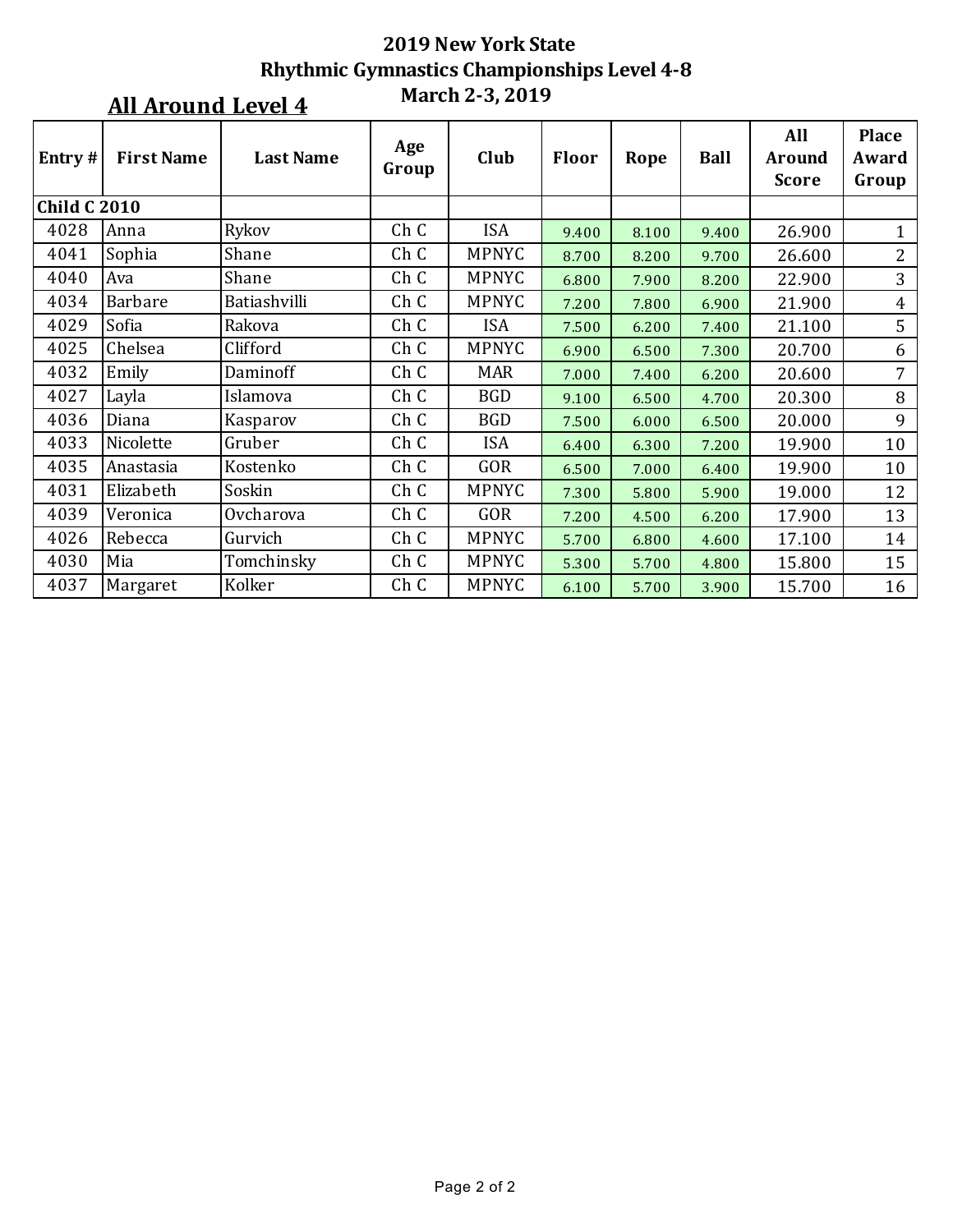| Entry#              | <b>First Name</b> | <b>Last Name</b> | Age<br>Group | Club         | <b>FLOOR</b><br>Level 5<br><b>Score</b> | <b>Place</b><br>Award<br>Group |
|---------------------|-------------------|------------------|--------------|--------------|-----------------------------------------|--------------------------------|
| <b>Child B</b>      |                   |                  |              |              |                                         |                                |
| 5001                | Aurora            | Borovskiy        | ChB          | <b>ISA</b>   | 11.400                                  | $\mathbf{1}$                   |
| 5003                | Mia               | Ustelimova       | ChB          | <b>ISA</b>   | 9.500                                   | $\overline{2}$                 |
| 5002                | Mikaela           | Korostyshevski   | ChB          | <b>DYN</b>   | 8.300                                   | 3                              |
| <b>Child C 2009</b> |                   |                  |              |              |                                         |                                |
| 5024                | Michelle          | Pavlov           | Ch C         | <b>MPNYC</b> | 10.700                                  | $\mathbf{1}$                   |
| 5029                | Grace             | Berkovich        | Ch C         | <b>MPNYC</b> | 10.700                                  | $\mathbf{1}$                   |
| 5028                | Ariana            | Khaykin          | Ch C         | <b>MPNYC</b> | 9.800                                   | 3                              |
| 5021                | Katerina          | Kochnev          | Ch C         | <b>MPNYC</b> | 9.600                                   | $\overline{4}$                 |
| 5025                | Leia              | Sionov           | Ch C         | <b>MPNYC</b> | 9.600                                   | $\overline{4}$                 |
| 5026                | Adiya             | Mukhitdinov      | Ch C         | <b>MAR</b>   | 9.500                                   | 6                              |
| 5020                | Valery            | Kutolkina        | Ch C         | <b>ISA</b>   | 8.800                                   | $\overline{7}$                 |
| 5027                | Anastasia         | Shevelenko       | Ch C         | <b>MPNYC</b> | 8.700                                   | 8                              |
| 5017                | Greta             | <b>Bass</b>      | Ch C         | <b>DYN</b>   | 8.000                                   | 9                              |
| 5030                | Valentine         | Chin             | Ch C         | <b>WHGF</b>  | 7.900                                   | 10                             |
| 5019                | Evelyn            | Karimov          | Ch C         | <b>ISA</b>   | 7.600                                   | 11                             |
| 5018                | Alexis            | Khodorovskaya    | Ch C         | <b>ISA</b>   | 7.400                                   | 12                             |
| 5023                | Sofia             | Rusnak           | Ch C         | <b>MPNYC</b> | 7.000                                   | 13                             |
| 5022                | Marianna          | Gelovani         | Ch C         | <b>ISA</b>   | 6.200                                   | 14                             |
| <b>Child C 2010</b> |                   |                  |              |              |                                         |                                |
| 5009                | Nadia             | Petkova          | Ch C         | <b>MAR</b>   | 11.600                                  | $\mathbf{1}$                   |
| 5010                | Nickole           | Li               | Ch C         | <b>ERG</b>   | 11.100                                  | $\overline{2}$                 |
| 5015                | Alexa             | Meza             | Ch C         | <b>GOR</b>   | 11.100                                  | $\overline{2}$                 |
| 5004                | Alice             | Kalenchuk        | Ch C         | <b>ISA</b>   | 9.900                                   | $\overline{\mathbf{4}}$        |
| 5007                | Elena             | Curinnaia        | Ch C         | <b>MPNYC</b> | 9.500                                   | 5                              |
| 5012                | Elliana           | Goykman Amir     | Ch C         | <b>MPNYC</b> | 9.300                                   | 6                              |
| 5006                | Adriana           | Kushinsky        | Ch C         | <b>ISA</b>   | 9.000                                   | $\overline{7}$                 |
| 5013                | Nicole            | Kvijinadze       | Ch C         | <b>ISA</b>   | 8.900                                   | 8                              |
| 5008                | Oksana            | Blazhkevych      | Ch C         | <b>ISA</b>   | 6.800                                   | 9                              |
| 5016                | Veronica          | Nikitski         | Ch C         | <b>ISA</b>   | 6.800                                   | 9                              |
| 5011                | Juliana           | Koshevatskiy     | Ch C         | <b>ISA</b>   | 6.700                                   | 11                             |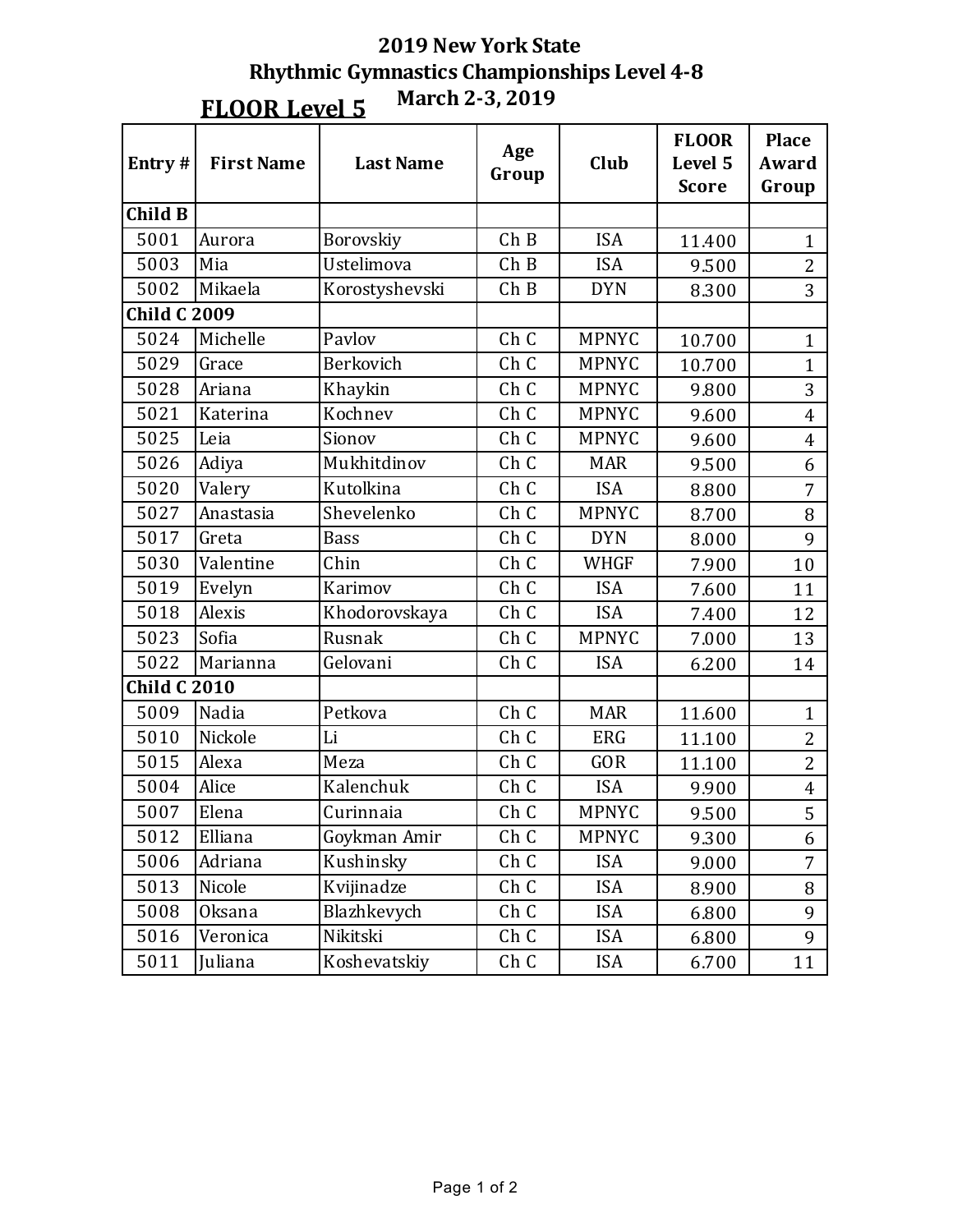| Entry $#$       | <b>First Name</b> | <b>Last Name</b> | Age<br>Group            | Club         | <b>FLOOR</b><br>Level 5<br><b>Score</b> | <b>Place</b><br>Award<br>Group |
|-----------------|-------------------|------------------|-------------------------|--------------|-----------------------------------------|--------------------------------|
| <b>Junior A</b> |                   |                  |                         |              |                                         |                                |
| 5033            | Dora              | Dulge            | IrA                     | <b>MAR</b>   | 10.400                                  | $\mathbf{1}$                   |
| 5038            | Ingrid            | Sklar            | Jr A                    | <b>MPNYC</b> | 9.700                                   | $\overline{2}$                 |
| 5036            | Ariella           | Khochinsky       | Jr A                    | <b>MPNYC</b> | 8.700                                   | 3                              |
| 5032            | Rachel            | Levitt           | Jr A                    | <b>ISA</b>   | 8.600                                   | $\overline{4}$                 |
| 5034            | Lera              | Paliyev          | Jr A                    | <b>MPNYC</b> | 8.000                                   | 5                              |
| 5031            | Raquel            | Leybovich        | IrA                     | <b>ISA</b>   | 7.900                                   | 6                              |
| 5039            | Aries             | Wickham          | $\text{Tr } \mathbf{A}$ | <b>WHGF</b>  | 7.500                                   | 7                              |
| 5035            | <b>Beatrice</b>   | Daniloff         | $\text{Tr }A$           | <b>MPNYC</b> | 6.100                                   | 8                              |
| 5037            | Tatiana           | Epelman          | $\text{Tr } \mathbf{A}$ | <b>ISA</b>   | 6.100                                   | 8                              |
| <b>Junior B</b> |                   |                  |                         |              |                                         |                                |
| 5043            | Maria             | Alisova          | Ir B                    | <b>BGD</b>   | 9.100                                   | $\mathbf{1}$                   |
| 5040            | Suzanna           | Grigoryan        | $\text{lr } B$          | <b>ISA</b>   | 8.800                                   | $\overline{2}$                 |
| 5042            | Tahari            | Konate           | $\text{lr } B$          | <b>WHGF</b>  | 8.100                                   | 3                              |
| 5041            | <b>Ilary</b>      | Perez Pina       | Ir B                    | WHGF         | 8.000                                   | $\overline{4}$                 |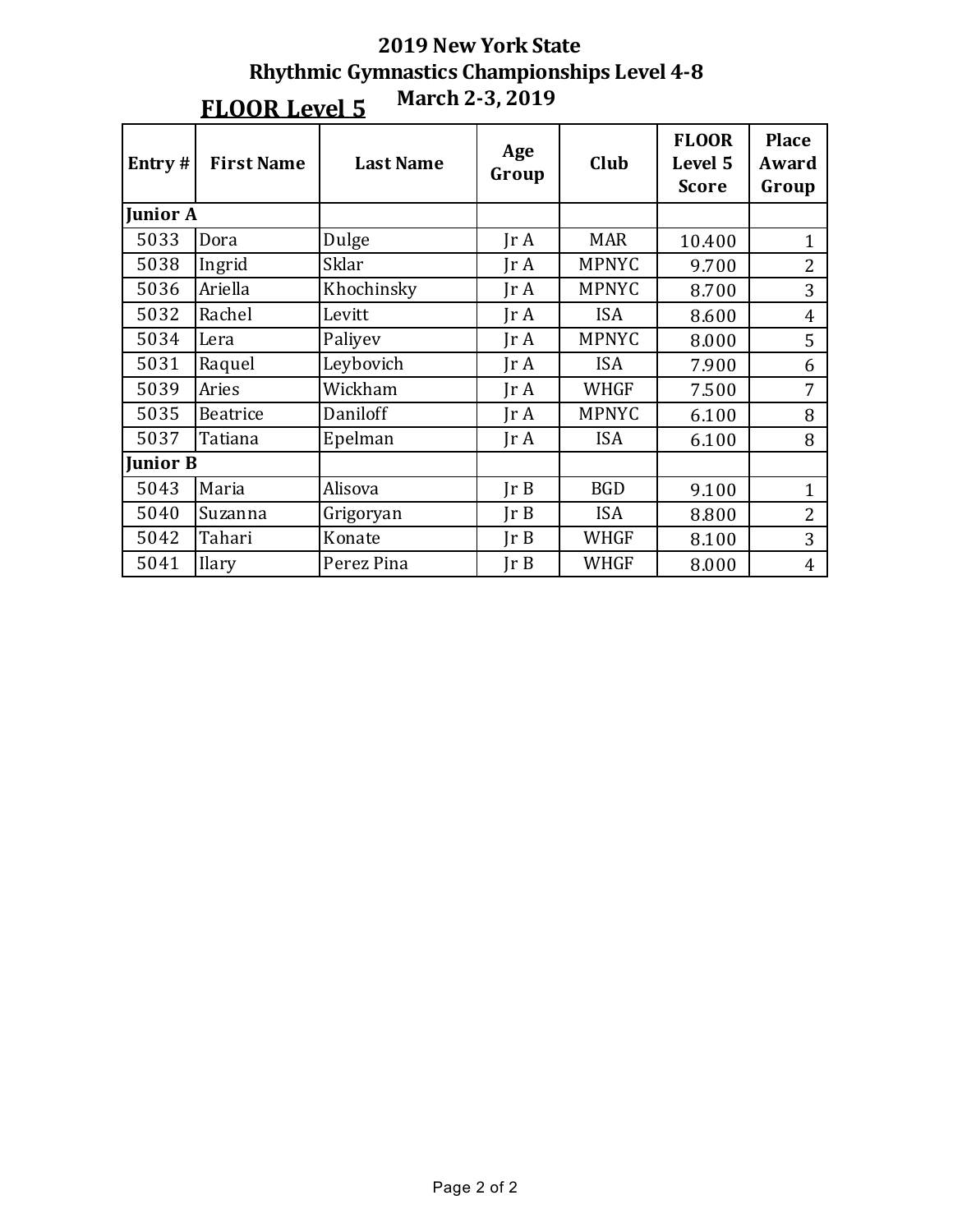**ROPE** Level 5

**March 2-3, 2019**

| Entry#              | <b>First Name</b> | <b>Last Name</b> | Age<br>Group    | Club         | <b>ROPE</b><br>Level 5<br><b>Score</b> | <b>Place</b><br>Award<br>Group |
|---------------------|-------------------|------------------|-----------------|--------------|----------------------------------------|--------------------------------|
| <b>Child B</b>      |                   |                  |                 |              |                                        |                                |
| 5001                | Aurora            | Borovskiy        | ChB             | <b>ISA</b>   | 10.300                                 | $\mathbf{1}$                   |
| 5003                | Mia               | Ustelimova       | ChB             | <b>ISA</b>   | 7.800                                  | $\overline{2}$                 |
| 5002                | Mikaela           | Korostyshevski   | ChB             | <b>DYN</b>   | 7.000                                  | 3                              |
| <b>Child C 2009</b> |                   |                  |                 |              |                                        |                                |
| 5024                | Michelle          | Pavlov           | Ch C            | <b>MPNYC</b> | 10.600                                 | $\mathbf{1}$                   |
| 5028                | Ariana            | Khaykin          | Ch C            | <b>MPNYC</b> | 10.500                                 | $\overline{2}$                 |
| 5020                | Valery            | Kutolkina        | Ch C            | <b>ISA</b>   | 10.400                                 | 3                              |
| 5029                | Grace             | Berkovich        | Ch C            | <b>MPNYC</b> | 9.300                                  | $\overline{4}$                 |
| 5021                | Katerina          | Kochnev          | Ch C            | <b>MPNYC</b> | 9.200                                  | 5                              |
| 5019                | Evelyn            | Karimov          | Ch C            | <b>ISA</b>   | 9.000                                  | 6                              |
| 5025                | Leia              | Sionov           | Ch <sub>C</sub> | <b>MPNYC</b> | 8.600                                  | $\overline{7}$                 |
| 5018                | Alexis            | Khodorovskaya    | Ch C            | <b>ISA</b>   | 8.200                                  | 8                              |
| 5017                | Greta             | <b>Bass</b>      | Ch C            | <b>DYN</b>   | 7.800                                  | 9                              |
| 5023                | Sofia             | Rusnak           | Ch C            | <b>MPNYC</b> | 7.200                                  | 10                             |
| 5030                | Valentine         | Chin             | Ch C            | <b>WHGF</b>  | 7.200                                  | 10                             |
| 5027                | Anastasia         | Shevelenko       | Ch C            | <b>MPNYC</b> | 6.900                                  | 12                             |
| 5026                | Adiya             | Mukhitdinov      | Ch C            | <b>MAR</b>   | 6.700                                  | 13                             |
| 5022                | Marianna          | Gelovani         | Ch C            | <b>ISA</b>   | 3.600                                  | 14                             |
| <b>Child C 2010</b> |                   |                  |                 |              |                                        |                                |
| 5009                | Nadia             | Petkova          | Ch C            | <b>MAR</b>   | 11.500                                 | $\mathbf{1}$                   |
| 5010                | Nickole           | Li               | Ch C            | <b>ERG</b>   | 11.000                                 | $\overline{2}$                 |
| 5015                | Alexa             | Meza             | Ch C            | <b>GOR</b>   | 10.300                                 | 3                              |
| 5007                | Elena             | Curinnaia        | Ch C            | <b>MPNYC</b> | 9.600                                  | $\overline{4}$                 |
| 5006                | Adriana           | Kushinsky        | Ch C            | <b>ISA</b>   | 9.000                                  | 5                              |
| 5016                | Veronica          | Nikitski         | Ch C            | <b>ISA</b>   | 8.800                                  | 6                              |
| 5012                | Elliana           | Goykman Amir     | Ch C            | <b>MPNYC</b> | 8.500                                  | $\overline{7}$                 |
| 5004                | Alice             | Kalenchuk        | Ch C            | <b>ISA</b>   | 8.400                                  | 8                              |
| 5008                | Oksana            | Blazhkevych      | Ch C            | <b>ISA</b>   | 8.300                                  | 9                              |
| 5013                | Nicole            | Kvijinadze       | Ch C            | <b>ISA</b>   | 7.100                                  | 10                             |
| 5011                | Juliana           | Koshevatskiy     | Ch C            | <b>ISA</b>   | 5.800                                  | 11                             |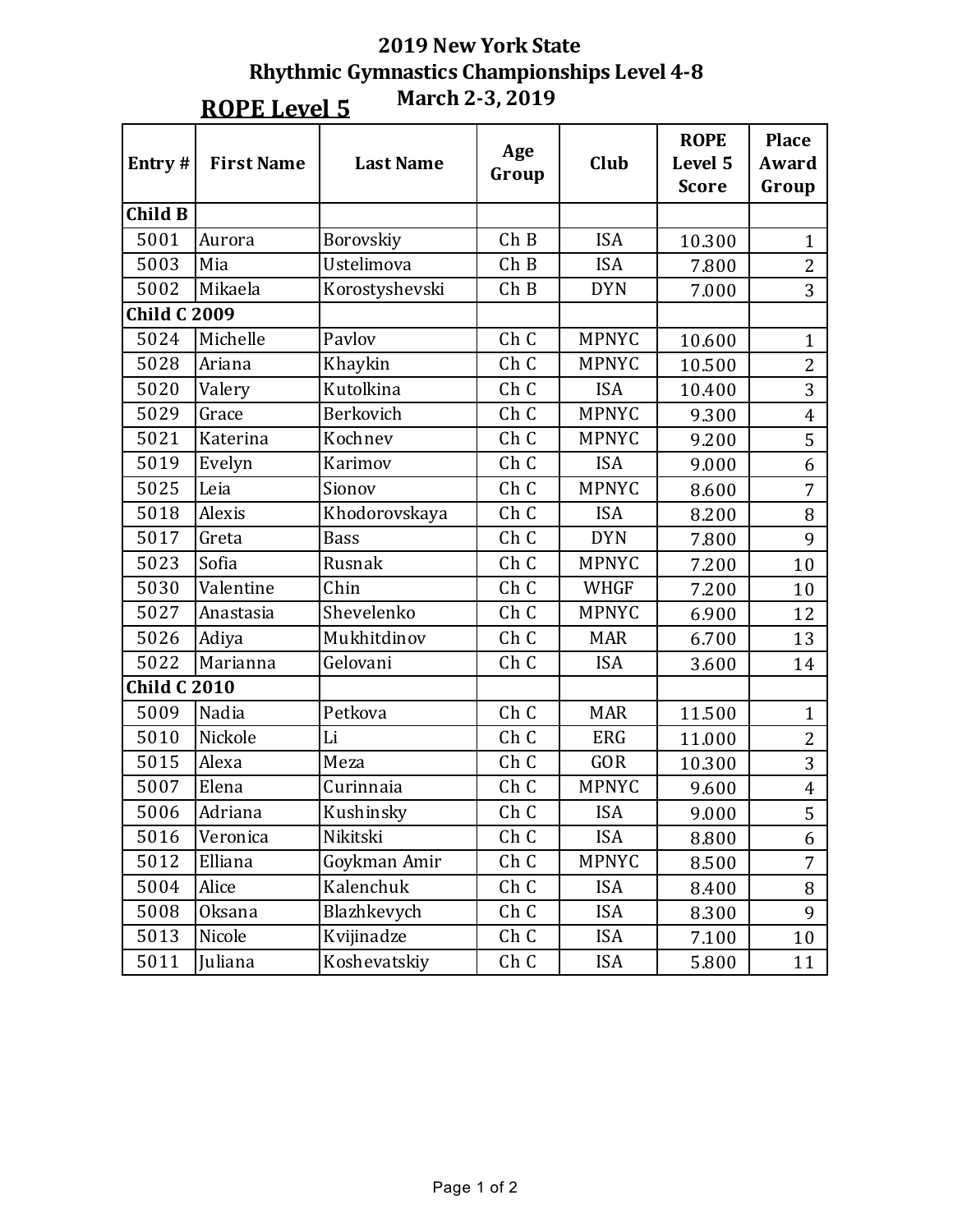|                 | March 2-3, 2019<br><b>ROPE Level 5</b> |                                          |                         |                                        |                                |                |  |  |  |  |
|-----------------|----------------------------------------|------------------------------------------|-------------------------|----------------------------------------|--------------------------------|----------------|--|--|--|--|
| Entry #         | <b>First Name</b>                      | Age<br>Club<br><b>Last Name</b><br>Group |                         | <b>ROPE</b><br>Level 5<br><b>Score</b> | <b>Place</b><br>Award<br>Group |                |  |  |  |  |
| <b>Junior A</b> |                                        |                                          |                         |                                        |                                |                |  |  |  |  |
| 5038            | Ingrid                                 | Sklar                                    | $\text{Tr } \mathbf{A}$ | <b>MPNYC</b>                           | 10.000                         | $\mathbf{1}$   |  |  |  |  |
| 5033            | Dora                                   | Dulge                                    | $\text{Tr }A$           | <b>MAR</b>                             | 9.500                          | $\overline{2}$ |  |  |  |  |
| 5036            | Ariella                                | Khochinsky                               | $\text{Tr } \mathbf{A}$ | <b>MPNYC</b>                           | 8.600                          | 3              |  |  |  |  |
| 5031            | Raquel                                 | Leybovich                                | $\text{Tr } \mathbf{A}$ | <b>ISA</b>                             | 8.500                          | $\overline{4}$ |  |  |  |  |
| 5039            | Aries                                  | Wickham                                  | $\text{Tr } \mathbf{A}$ | <b>WHGF</b>                            | 8.100                          | 5              |  |  |  |  |
| 5034            | Lera                                   | Paliyev                                  | $\text{Tr } \mathbf{A}$ | <b>MPNYC</b>                           | 7.900                          | 6              |  |  |  |  |
| 5032            | Rachel                                 | Levitt                                   | $\text{Tr }A$           | <b>ISA</b>                             | 7.600                          | 7              |  |  |  |  |
| 5035            | Beatrice                               | Daniloff                                 | $\text{Tr } \mathbf{A}$ | <b>MPNYC</b>                           | 6.800                          | 8              |  |  |  |  |
| 5037            | Tatiana                                | Epelman                                  | $\text{Tr } \mathbf{A}$ | <b>ISA</b>                             | 6.600                          | 9              |  |  |  |  |
| <b>Junior B</b> |                                        |                                          |                         |                                        |                                |                |  |  |  |  |
| 5041            | <b>Ilary</b>                           | Perez Pina                               | Ir B                    | <b>WHGF</b>                            | 10.000                         | $\mathbf{1}$   |  |  |  |  |
| 5043            | Maria                                  | Alisova                                  | Ir B                    | <b>BGD</b>                             | 9.000                          | $\overline{2}$ |  |  |  |  |
| 5042            | Tahari                                 | Konate                                   | Ir B                    | <b>WHGF</b>                            | 8.900                          | 3              |  |  |  |  |
| 5040            | Suzanna                                | Grigoryan                                | Ir B                    | <b>ISA</b>                             | 8.100                          | $\overline{4}$ |  |  |  |  |

# **2019 New York State Rhythmic Gymnastics Championships Level 4-8**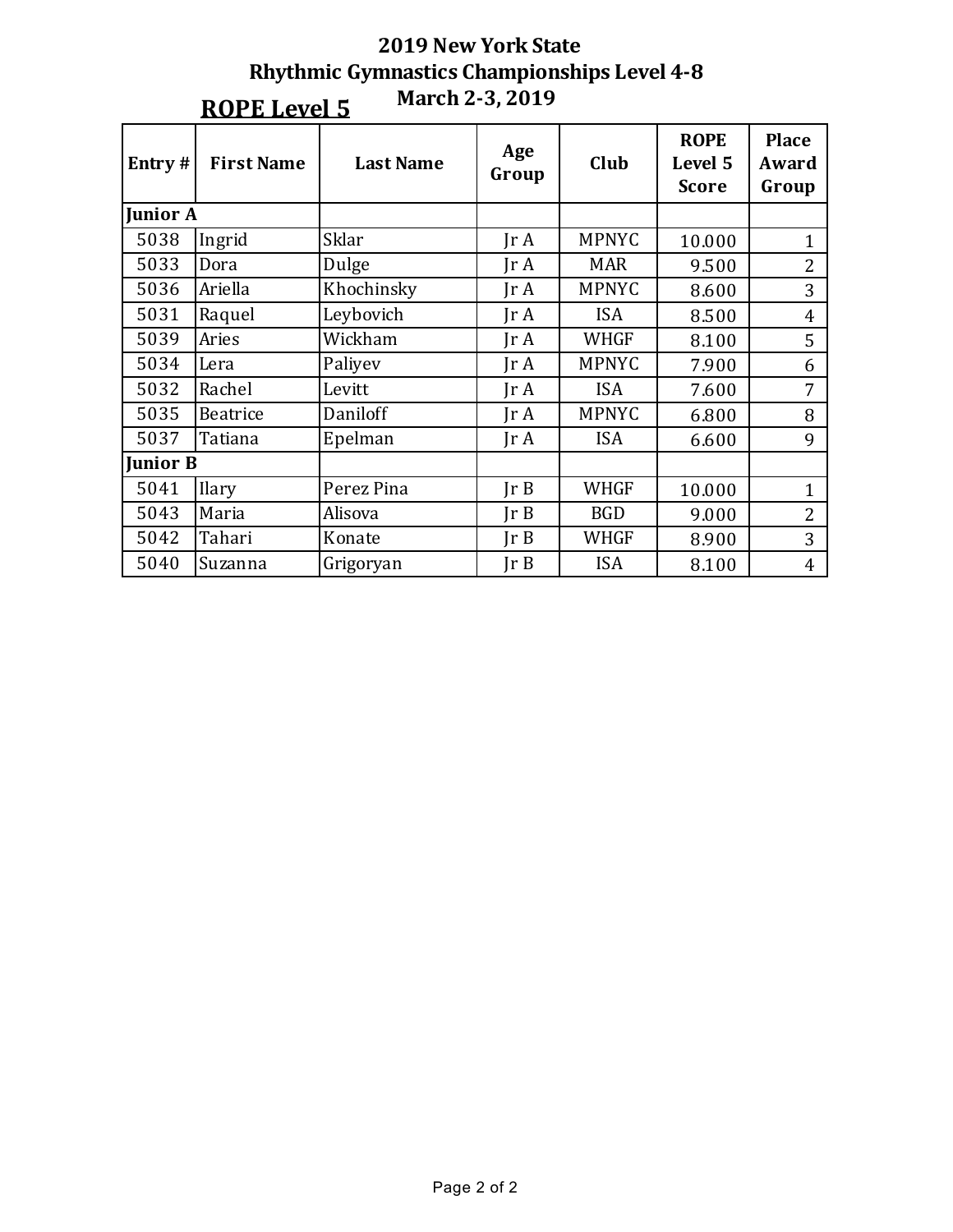**HOOP** Level 5

**March 2-3, 2019**

| Entry#              | <b>First Name</b> | <b>Last Name</b> | Age<br>Group | Club         | <b>HOOP</b><br>Level 5<br><b>Score</b> | <b>Place</b><br><b>Award</b><br>Group |
|---------------------|-------------------|------------------|--------------|--------------|----------------------------------------|---------------------------------------|
| Child B             |                   |                  |              |              |                                        |                                       |
| 5001                | Aurora            | Borovskiy        | ChB          | <b>ISA</b>   | 10.900                                 | $\mathbf{1}$                          |
| 5003                | Mia               | Ustelimova       | ChB          | <b>ISA</b>   | 10.600                                 | $\overline{2}$                        |
| 5002                | Mikaela           | Korostyshevski   | ChB          | <b>DYN</b>   | 6.700                                  | 3                                     |
| <b>Child C 2009</b> |                   |                  |              |              |                                        |                                       |
| 5024                | Michelle          | Pavlov           | Ch C         | <b>MPNYC</b> | 11.900                                 | $\mathbf{1}$                          |
| 5029                | Grace             | Berkovich        | Ch C         | <b>MPNYC</b> | 10.900                                 | $\overline{c}$                        |
| 5021                | Katerina          | Kochnev          | Ch C         | <b>MPNYC</b> | 9.900                                  | 3                                     |
| 5025                | Leia              | Sionov           | Ch C         | <b>MPNYC</b> | 9.800                                  | $\overline{4}$                        |
| 5028                | Ariana            | Khaykin          | Ch C         | <b>MPNYC</b> | 9.300                                  | 5                                     |
| 5030                | Valentine         | Chin             | Ch C         | <b>WHGF</b>  | 9.100                                  | 6                                     |
| 5026                | Adiya             | Mukhitdinov      | Ch C         | <b>MAR</b>   | 8.900                                  | $\overline{7}$                        |
| 5027                | Anastasia         | Shevelenko       | Ch C         | <b>MPNYC</b> | 8.800                                  | 8                                     |
| 5020                | Valery            | Kutolkina        | Ch C         | <b>ISA</b>   | 8.300                                  | 9                                     |
| 5023                | Sofia             | Rusnak           | Ch C         | <b>MPNYC</b> | 8.200                                  | 10                                    |
| 5019                | Evelyn            | Karimov          | Ch C         | <b>ISA</b>   | 8.100                                  | 11                                    |
| 5017                | Greta             | <b>Bass</b>      | Ch C         | <b>DYN</b>   | 7.700                                  | 12                                    |
| 5018                | Alexis            | Khodorovskaya    | Ch C         | <b>ISA</b>   | 7.700                                  | 12                                    |
| 5022                | Marianna          | Gelovani         | Ch C         | <b>ISA</b>   | 6.700                                  | 14                                    |
| <b>Child C 2010</b> |                   |                  |              |              |                                        |                                       |
| 5010                | Nickole           | Li               | Ch C         | <b>ERG</b>   | 11.600                                 | $\mathbf{1}$                          |
| 5009                | Nadia             | Petkova          | Ch C         | <b>MAR</b>   | 10.500                                 | $\overline{2}$                        |
| 5007                | Elena             | Curinnaia        | Ch C         | <b>MPNYC</b> | 9.900                                  | 3                                     |
| 5006                | Adriana           | Kushinsky        | Ch C         | <b>ISA</b>   | 9.300                                  | $\overline{4}$                        |
| 5016                | Veronica          | Nikitski         | Ch C         | <b>ISA</b>   | 9.300                                  | $\overline{4}$                        |
| 5004                | Alice             | Kalenchuk        | Ch C         | <b>ISA</b>   | 9.200                                  | 6                                     |
| 5015                | Alexa             | Meza             | Ch C         | GOR          | 9.100                                  | $\overline{7}$                        |
| 5013                | Nicole            | Kvijinadze       | Ch C         | <b>ISA</b>   | 8.100                                  | 8                                     |
| 5008                | Oksana            | Blazhkevych      | Ch C         | <b>ISA</b>   | 7.900                                  | 9                                     |
| 5012                | Elliana           | Goykman Amir     | Ch C         | <b>MPNYC</b> | 7.800                                  | 10                                    |
| 5011                | Juliana           | Koshevatskiy     | Ch C         | <b>ISA</b>   | 6.700                                  | 11                                    |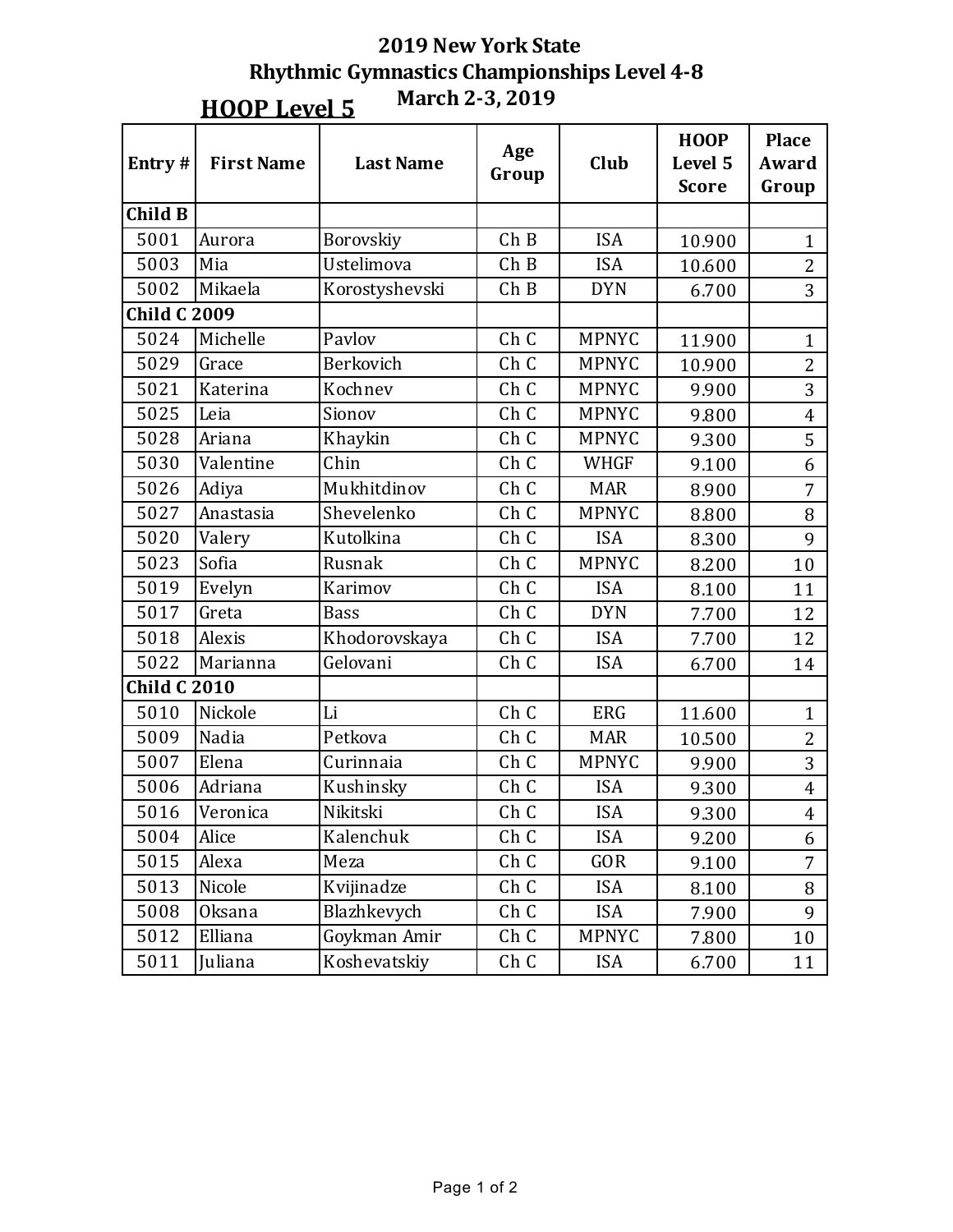|                 | March 2-3, 2019<br><b>HOOP Level 5</b> |                  |                      |              |                                        |                                |  |  |  |  |
|-----------------|----------------------------------------|------------------|----------------------|--------------|----------------------------------------|--------------------------------|--|--|--|--|
| Entry#          | <b>First Name</b>                      | <b>Last Name</b> | Age<br>Club<br>Group |              | <b>HOOP</b><br>Level 5<br><b>Score</b> | <b>Place</b><br>Award<br>Group |  |  |  |  |
| <b>Junior A</b> |                                        |                  |                      |              |                                        |                                |  |  |  |  |
| 5038            | Ingrid                                 | Sklar            | JrA                  | <b>MPNYC</b> | 10.300                                 | $\mathbf{1}$                   |  |  |  |  |
| 5031            | Raquel                                 | Leybovich        | $\text{Tr }A$        | <b>ISA</b>   | 9.400                                  | $\overline{2}$                 |  |  |  |  |
| 5033            | Dora                                   | Dulge            | $\text{Tr }A$        | <b>MAR</b>   | 9.200                                  | 3                              |  |  |  |  |
| 5036            | Ariella                                | Khochinsky       | IrA                  | <b>MPNYC</b> | 9.100                                  | $\overline{4}$                 |  |  |  |  |
| 5035            | Beatrice                               | Daniloff         | Jr A                 | <b>MPNYC</b> | 8.700                                  | 5                              |  |  |  |  |
| 5034            | Lera                                   | Paliyev          | $\text{Tr }A$        | <b>MPNYC</b> | 8.100                                  | 6                              |  |  |  |  |
| 5032            | Rachel                                 | Levitt           | Jr A                 | <b>ISA</b>   | 6.500                                  | $\overline{7}$                 |  |  |  |  |
| 5039            | Aries                                  | Wickham          | IrA                  | <b>WHGF</b>  | 6.400                                  | 8                              |  |  |  |  |
| 5037            | Tatiana                                | Epelman          | $\text{Tr }A$        | <b>ISA</b>   | 5.600                                  | 9                              |  |  |  |  |
| <b>Junior B</b> |                                        |                  |                      |              |                                        |                                |  |  |  |  |
| 5042            | Tahari                                 | Konate           | Ir B                 | <b>WHGF</b>  | 9.200                                  | $\mathbf{1}$                   |  |  |  |  |
| 5043            | Maria                                  | Alisova          | Ir B                 | <b>BGD</b>   | 8.500                                  | $\overline{2}$                 |  |  |  |  |
| 5041            | <b>Ilary</b>                           | Perez Pina       | $\text{lr } B$       | <b>WHGF</b>  | 7.400                                  | 3                              |  |  |  |  |
| 5040            | Suzanna                                | Grigoryan        | JrB                  | <b>ISA</b>   | 6.600                                  | 4                              |  |  |  |  |

# **2019 New York State Rhythmic Gymnastics Championships Level 4-8**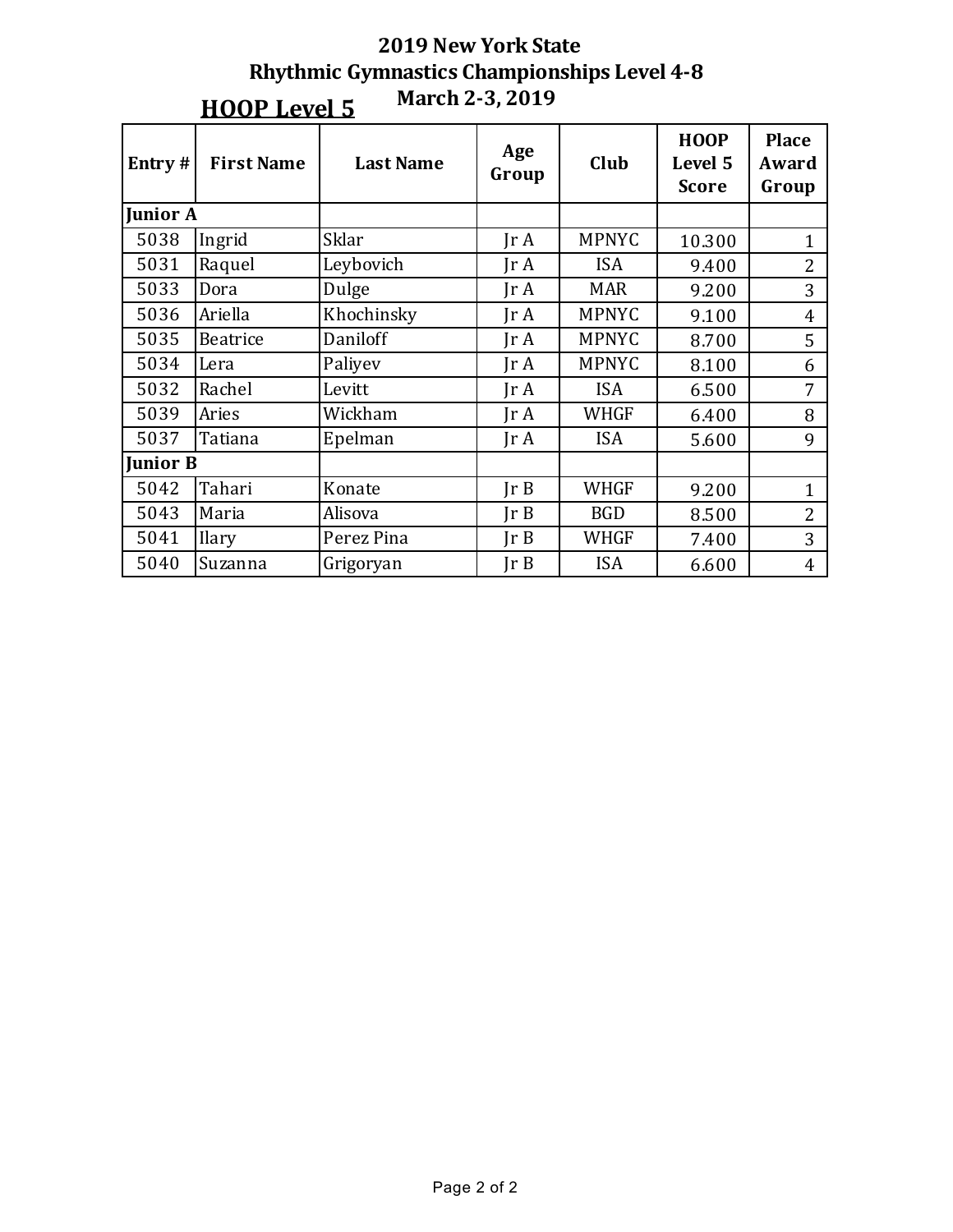**CLUBS Level 5**

**March 2-3, 2019**

| Entry#              | <b>First Name</b> | <b>Last Name</b> | Age<br>Group | Club         | <b>CLUBS</b><br>Level 5<br><b>Score</b> | <b>Place</b><br><b>Award</b><br>Group |
|---------------------|-------------------|------------------|--------------|--------------|-----------------------------------------|---------------------------------------|
| <b>Child B</b>      |                   |                  |              |              |                                         |                                       |
| 5001                | Aurora            | Borovskiy        | ChB          | <b>ISA</b>   | 11.200                                  | $\mathbf{1}$                          |
| 5003                | Mia               | Ustelimova       | ChB          | <b>ISA</b>   | 9.600                                   | $\overline{2}$                        |
| 5002                | Mikaela           | Korostyshevski   | ChB          | <b>DYN</b>   | 6.300                                   | 3                                     |
| <b>Child C 2009</b> |                   |                  |              |              |                                         |                                       |
| 5024                | Michelle          | Pavlov           | Ch C         | <b>MPNYC</b> | 11.400                                  | $\mathbf{1}$                          |
| 5020                | Valery            | Kutolkina        | Ch C         | <b>ISA</b>   | 11.000                                  | $\overline{2}$                        |
| 5028                | Ariana            | Khaykin          | Ch C         | <b>MPNYC</b> | 11.000                                  | $\overline{2}$                        |
| 5029                | Grace             | Berkovich        | Ch C         | <b>MPNYC</b> | 10.800                                  | $\overline{4}$                        |
| 5021                | Katerina          | Kochnev          | Ch C         | <b>MPNYC</b> | 9.200                                   | 5                                     |
| 5018                | Alexis            | Khodorovskaya    | Ch C         | <b>ISA</b>   | 8.700                                   | 6                                     |
| 5027                | Anastasia         | Shevelenko       | Ch C         | <b>MPNYC</b> | 8.700                                   | 6                                     |
| 5017                | Greta             | <b>Bass</b>      | Ch C         | <b>DYN</b>   | 8.500                                   | 8                                     |
| 5023                | Sofia             | Rusnak           | Ch C         | <b>MPNYC</b> | 7.700                                   | 9                                     |
| 5025                | Leia              | Sionov           | Ch C         | <b>MPNYC</b> | 7.700                                   | 9                                     |
| 5030                | Valentine         | Chin             | Ch C         | <b>WHGF</b>  | 7.700                                   | 9                                     |
| 5026                | Adiya             | Mukhitdinov      | Ch C         | <b>MAR</b>   | 7.600                                   | 12                                    |
| 5019                | Evelyn            | Karimov          | Ch C         | <b>ISA</b>   | 7.300                                   | 13                                    |
| 5022                | Marianna          | Gelovani         | Ch C         | <b>ISA</b>   | 4.800                                   | 14                                    |
| <b>Child C 2010</b> |                   |                  |              |              |                                         |                                       |
| 5010                | Nickole           | Li               | Ch C         | <b>ERG</b>   | 11.400                                  | $\mathbf{1}$                          |
| 5009                | Nadia             | Petkova          | Ch C         | <b>MAR</b>   | 11.300                                  | $\overline{2}$                        |
| 5004                | Alice             | Kalenchuk        | Ch C         | <b>ISA</b>   | 10.800                                  | 3                                     |
| 5012                | Elliana           | Goykman Amir     | Ch C         | <b>MPNYC</b> | 9.100                                   | $\overline{4}$                        |
| 5015                | Alexa             | Meza             | Ch C         | <b>GOR</b>   | 8.700                                   | 5                                     |
| 5007                | Elena             | Curinnaia        | Ch C         | <b>MPNYC</b> | 7.700                                   | 6                                     |
| 5011                | Juliana           | Koshevatskiy     | Ch C         | <b>ISA</b>   | 7.300                                   | $\overline{7}$                        |
| 5013                | Nicole            | Kvijinadze       | Ch C         | <b>ISA</b>   | 6.600                                   | 8                                     |
| 5006                | Adriana           | Kushinsky        | Ch C         | <b>ISA</b>   | 6.500                                   | 9                                     |
| 5016                | Veronica          | Nikitski         | Ch C         | <b>ISA</b>   | 5.900                                   | 10                                    |
| 5008                | <b>Oksana</b>     | Blazhkevych      | Ch C         | <b>ISA</b>   | 4.900                                   | 11                                    |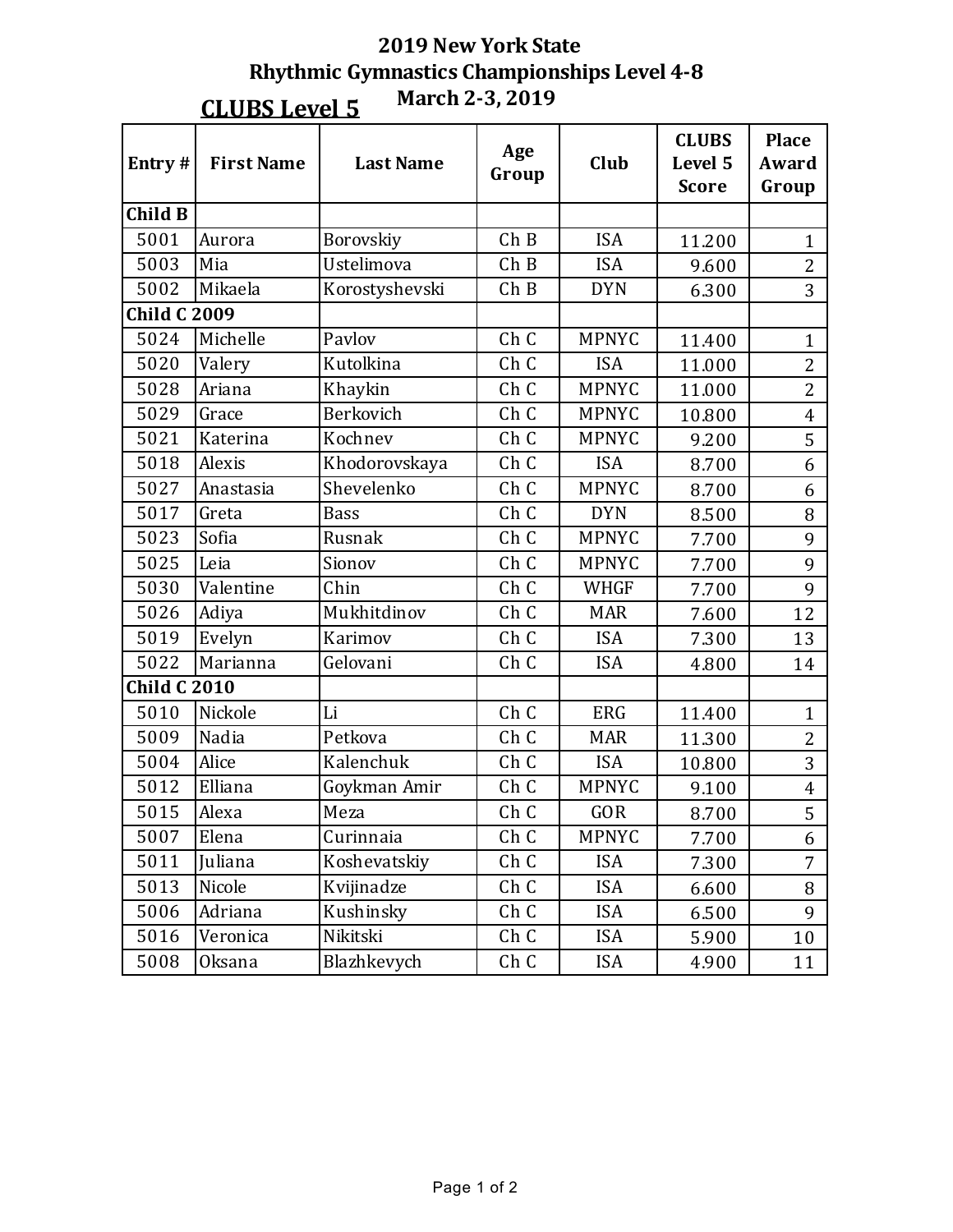|                 |                                                    | <b>2019 New York State</b> |                         |              |                                         |                                |  |  |  |  |
|-----------------|----------------------------------------------------|----------------------------|-------------------------|--------------|-----------------------------------------|--------------------------------|--|--|--|--|
|                 | <b>Rhythmic Gymnastics Championships Level 4-8</b> |                            |                         |              |                                         |                                |  |  |  |  |
|                 | March 2-3, 2019<br><b>CLUBS Level 5</b>            |                            |                         |              |                                         |                                |  |  |  |  |
| Entry#          | <b>First Name</b>                                  | <b>Last Name</b>           | Age<br>Group            | Club         | <b>CLUBS</b><br>Level 5<br><b>Score</b> | <b>Place</b><br>Award<br>Group |  |  |  |  |
| <b>Junior A</b> |                                                    |                            |                         |              |                                         |                                |  |  |  |  |
| 5033            | Dora                                               | Dulge                      | $\text{Tr } \mathbf{A}$ | <b>MAR</b>   | 9.900                                   | $\mathbf{1}$                   |  |  |  |  |
| 5031            | Raquel                                             | Leybovich                  | $\text{Tr } \mathbf{A}$ | <b>ISA</b>   | 9.000                                   | $\overline{2}$                 |  |  |  |  |
| 5039            | Aries                                              | Wickham                    | $\text{Tr } \mathbf{A}$ | <b>WHGF</b>  | 9.000                                   | $\overline{2}$                 |  |  |  |  |
| 5037            | Tatiana                                            | Epelman                    | Jr A                    | <b>ISA</b>   | 8.900                                   | $\overline{4}$                 |  |  |  |  |
| 5038            | Ingrid                                             | Sklar                      | $\text{Tr }A$           | <b>MPNYC</b> | 7.700                                   | 5                              |  |  |  |  |
| 5036            | Ariella                                            | Khochinsky                 | IrA                     | <b>MPNYC</b> | 7.400                                   | 6                              |  |  |  |  |
| 5032            | Rachel                                             | Levitt                     | $\text{Tr }A$           | <b>ISA</b>   | 7.200                                   | 7                              |  |  |  |  |
| 5035            | <b>Beatrice</b>                                    | Daniloff                   | $\text{Tr } \mathbf{A}$ | <b>MPNYC</b> | 6.500                                   | 8                              |  |  |  |  |
| 5034            | Lera                                               | Paliyev                    | $\text{Tr } \mathbf{A}$ | <b>MPNYC</b> | 6.200                                   | 9                              |  |  |  |  |
| <b>Junior B</b> |                                                    |                            |                         |              |                                         |                                |  |  |  |  |
| 5042            | Tahari                                             | Konate                     | Ir B                    | <b>WHGF</b>  | 9.900                                   | $\mathbf{1}$                   |  |  |  |  |
| 5040            | Suzanna                                            | Grigoryan                  | Ir B                    | <b>ISA</b>   | 8.800                                   | $\overline{2}$                 |  |  |  |  |
| 5043            | Maria                                              | Alisova                    | JrB                     | <b>BGD</b>   | 8.700                                   | 3                              |  |  |  |  |
| 5041            | Ilary                                              | Perez Pina                 | JrB                     | WHGF         | 8.600                                   | $\overline{4}$                 |  |  |  |  |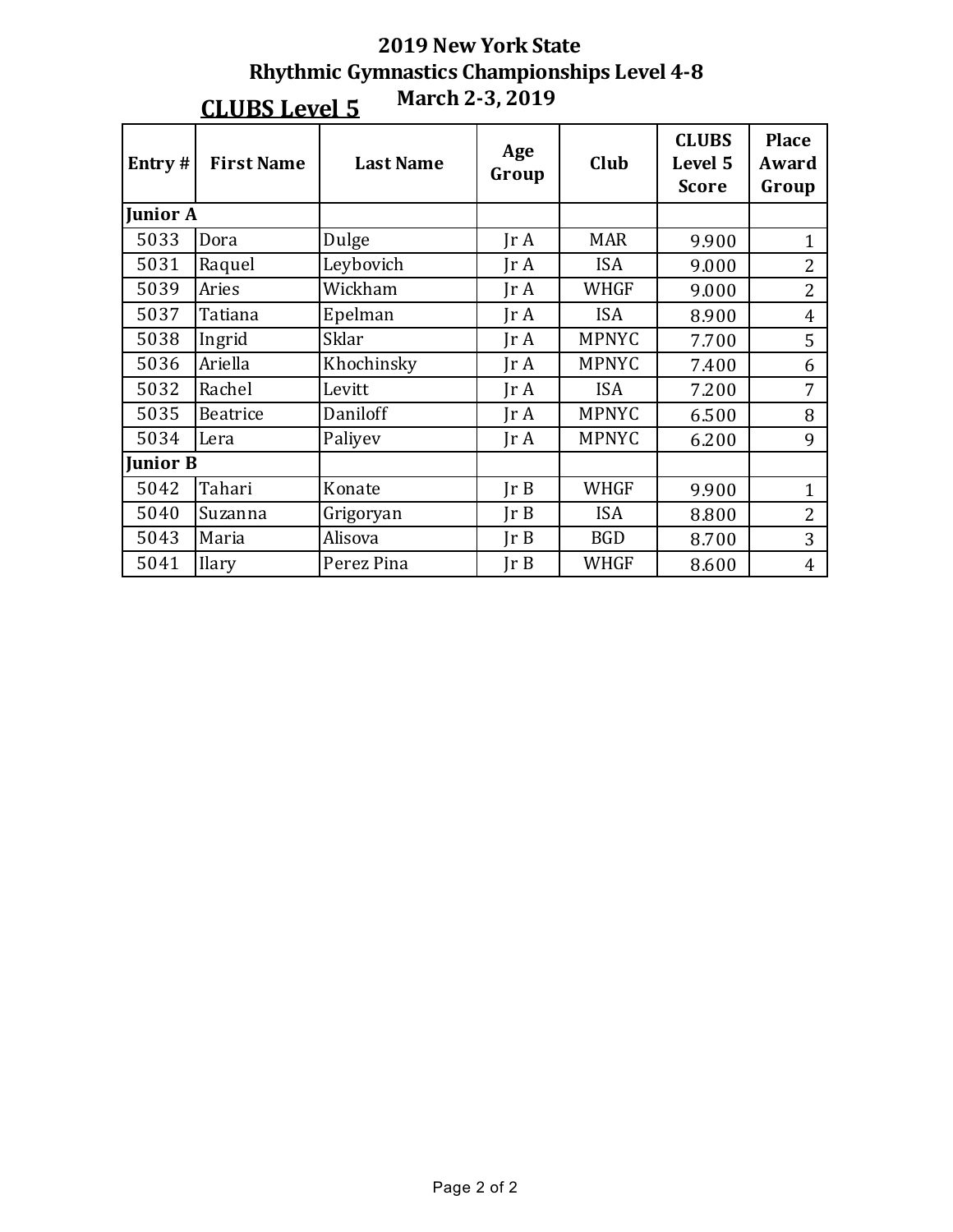### **All Around Level 5**

| Entry#              | <b>First Name</b> | <b>Last Name</b> | Age<br>Group | Club         | <b>Floor</b> | Rope   | Hoop   | <b>Clubs</b> | All<br><b>Around</b><br><b>Score</b> | <b>Place</b><br>Award<br>Group |
|---------------------|-------------------|------------------|--------------|--------------|--------------|--------|--------|--------------|--------------------------------------|--------------------------------|
| Child B             |                   |                  |              |              |              |        |        |              |                                      |                                |
| 5001                | Aurora            | Borovskiy        | ChB          | <b>ISA</b>   | 11.400       | 10.300 | 10.900 | 11.200       | 43.800                               | $\mathbf{1}$                   |
| 5003                | Mia               | Ustelimova       | ChB          | <b>ISA</b>   | 9.500        | 7.800  | 10.600 | 9.600        | 37.500                               | $\overline{2}$                 |
| 5002                | Mikaela           | Korostyshevski   | ChB          | <b>DYN</b>   | 8.300        | 7.000  | 6.700  | 6.300        | 28.300                               | $\overline{3}$                 |
| <b>Child C 2009</b> |                   |                  |              |              |              |        |        |              |                                      |                                |
| 5024                | Michelle          | Pavlov           | Ch C         | <b>MPNYC</b> | 10.700       | 10.600 | 11.900 | 11.400       | 44.600                               | $\mathbf{1}$                   |
| 5029                | Grace             | Berkovich        | Ch C         | <b>MPNYC</b> | 10.700       | 9.300  | 10.900 | 10.800       | 41.700                               | $\overline{c}$                 |
| 5028                | Ariana            | Khaykin          | Ch C         | <b>MPNYC</b> | 9.800        | 10.500 | 9.300  | 11.000       | 40.600                               | 3                              |
| 5020                | Valery            | Kutolkina        | Ch C         | <b>ISA</b>   | 8.800        | 10.400 | 8.300  | 11.000       | 38.500                               | $\overline{4}$                 |
| 5021                | Katerina          | Kochnev          | Ch C         | <b>MPNYC</b> | 9.600        | 9.200  | 9.900  | 9.200        | 37.900                               | 5                              |
| 5025                | Leia              | Sionov           | Ch C         | <b>MPNYC</b> | 9.600        | 8.600  | 9.800  | 7.700        | 35.700                               | $\boldsymbol{6}$               |
| 5027                | Anastasia         | Shevelenko       | Ch C         | <b>MPNYC</b> | 8.700        | 6.900  | 8.800  | 8.700        | 33.100                               | $\overline{7}$                 |
| 5026                | Adiya             | Mukhitdinov      | Ch C         | <b>MAR</b>   | 9.500        | 6.700  | 8.900  | 7.600        | 32.700                               | $\, 8$                         |
| 5017                | Greta             | <b>Bass</b>      | Ch C         | <b>DYN</b>   | 8.000        | 7.800  | 7.700  | 8.500        | 32.000                               | 9                              |
| 5018                | Alexis            | Khodorovskaya    | Ch C         | <b>ISA</b>   | 7.400        | 8.200  | 7.700  | 8.700        | 32.000                               | $\overline{9}$                 |
| 5019                | Evelyn            | Karimov          | Ch C         | <b>ISA</b>   | 7.600        | 9.000  | 8.100  | 7.300        | 32.000                               | 9                              |
| 5030                | Valentine         | Chin             | Ch C         | WHGF         | 7.900        | 7.200  | 9.100  | 7.700        | 31.900                               | 12                             |
| 5023                | Sofia             | Rusnak           | Ch C         | <b>MPNYC</b> | 7.000        | 7.200  | 8.200  | 7.700        | 30.100                               | 13                             |
| 5022                | Marianna          | Gelovani         | Ch C         | <b>ISA</b>   | 6.200        | 3.600  | 6.700  | 4.800        | 21.300                               | 14                             |
| <b>Child C 2010</b> |                   |                  |              |              |              |        |        |              |                                      |                                |
| 5010                | Nickole           | Li               | Ch C         | ERG          | 11.100       | 11.000 | 11.600 | 11.400       | 45.100                               | $\mathbf{1}$                   |
| 5009                | Nadia             | Petkova          | Ch C         | <b>MAR</b>   | 11.600       | 11.500 | 10.500 | 11.300       | 44.900                               | $\overline{2}$                 |
| 5015                | Alexa             | Meza             | Ch C         | GOR          | 11.100       | 10.300 | 9.100  | 8.700        | 39.200                               | $\mathbf{3}$                   |
| 5004                | Alice             | Kalenchuk        | Ch C         | <b>ISA</b>   | 9.900        | 8.400  | 9.200  | 10.800       | 38.300                               | $\overline{4}$                 |
| 5007                | Elena             | Curinnaia        | ChC          | <b>MPNYC</b> | 9.500        | 9.600  | 9.900  | 7.700        | 36.700                               | $\overline{5}$                 |
| 5012                | Elliana           | Goykman Amir     | Ch C         | MPNYC        | 9.300        | 8.500  | 7.800  | 9.100        | 34.700                               | 6                              |
| 5006                | Adriana           | Kushinsky        | Ch C         | <b>ISA</b>   | 9.000        | 9.000  | 9.300  | 6.500        | 33.800                               | 7                              |
| 5016                | Veronica          | Nikitski         | Ch C         | <b>ISA</b>   | 6.800        | 8.800  | 9.300  | 5.900        | 30.800                               | $\, 8$                         |
| 5013                | Nicole            | Kvijinadze       | Ch C         | <b>ISA</b>   | 8.900        | 7.100  | 8.100  | 6.600        | 30.700                               | 9                              |
| 5008                | Oksana            | Blazhkevych      | Ch C         | <b>ISA</b>   | 6.800        | 8.300  | 7.900  | 4.900        | 27.900                               | 10                             |
| 5011                | Juliana           | Koshevatskiy     | Ch C         | <b>ISA</b>   | 6.700        | 5.800  | 6.700  | 7.300        | 26.500                               | 11                             |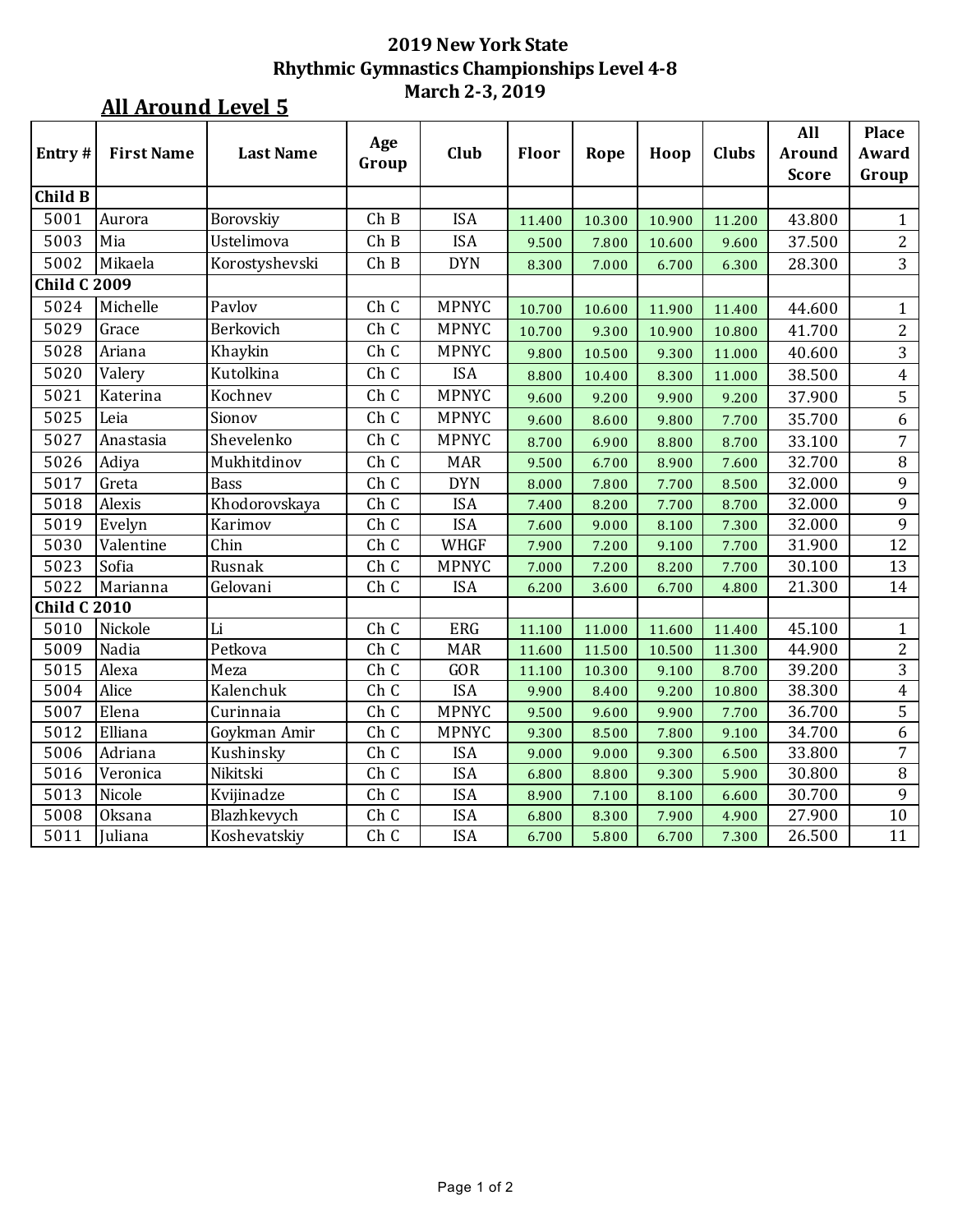### **All Around Level 5**

| <b>Entry#</b>   | <b>First Name</b> | <b>Last Name</b> | Age<br>Group                 | Club         | Floor  | Rope   | Hoop   | Clubs | All<br><b>Around</b> | <b>Place</b><br>Award |
|-----------------|-------------------|------------------|------------------------------|--------------|--------|--------|--------|-------|----------------------|-----------------------|
|                 |                   |                  |                              |              |        |        |        |       | <b>Score</b>         | Group                 |
| <b>Junior A</b> |                   |                  |                              |              |        |        |        |       |                      |                       |
| 5033            | Dora              | Dulge            | Ir A                         | <b>MAR</b>   | 10.400 | 9.500  | 9.200  | 9.900 | 39.000               |                       |
| 5038            | Ingrid            | Sklar            | Ir A                         | <b>MPNYC</b> | 9.700  | 10.000 | 10.300 | 7.700 | 37.700               | $\overline{2}$        |
| 5031            | Raquel            | Leybovich        | Ir A                         | <b>ISA</b>   | 7.900  | 8.500  | 9.400  | 9.000 | 34.800               | 3                     |
| 5036            | Ariella           | Khochinsky       | Ir A                         | <b>MPNYC</b> | 8.700  | 8.600  | 9.100  | 7.400 | 33.800               | 4                     |
| 5039            | Aries             | Wickham          | Ir A                         | WHGF         | 7.500  | 8.100  | 6.400  | 9.000 | 31.000               | 5                     |
| 5034            | Lera              | Paliyev          | $\mathop{\rm Ir}\nolimits$ A | <b>MPNYC</b> | 8.000  | 7.900  | 8.100  | 6.200 | 30.200               | 6                     |
| 5032            | Rachel            | Levitt           | Jr A                         | <b>ISA</b>   | 8.600  | 7.600  | 6.500  | 7.200 | 29.900               | 7                     |
| 5035            | Beatrice          | Daniloff         | $\mathop{\rm Ir}\nolimits$ A | <b>MPNYC</b> | 6.100  | 6.800  | 8.700  | 6.500 | 28.100               | 8                     |
| 5037            | Tatiana           | Epelman          | Ir A                         | <b>ISA</b>   | 6.100  | 6.600  | 5.600  | 8.900 | 27.200               | 9                     |
| Junior B        |                   |                  |                              |              |        |        |        |       |                      |                       |
| 5042            | Tahari            | Konate           | Ir B                         | WHGF         | 8.100  | 8.900  | 9.200  | 9.900 | 36.100               | 1                     |
| 5043            | Maria             | Alisova          | Ir B                         | <b>BGD</b>   | 9.100  | 9.000  | 8.500  | 8.700 | 35.300               | $\overline{2}$        |
| 5041            | Ilary             | Perez Pina       | Ir B                         | WHGF         | 8.000  | 10.000 | 7.400  | 8.600 | 34.000               | 3                     |
| 5040            | Suzanna           | Grigoryan        | Ir B                         | <b>ISA</b>   | 8.800  | 8.100  | 6.600  | 8.800 | 32.300               | 4                     |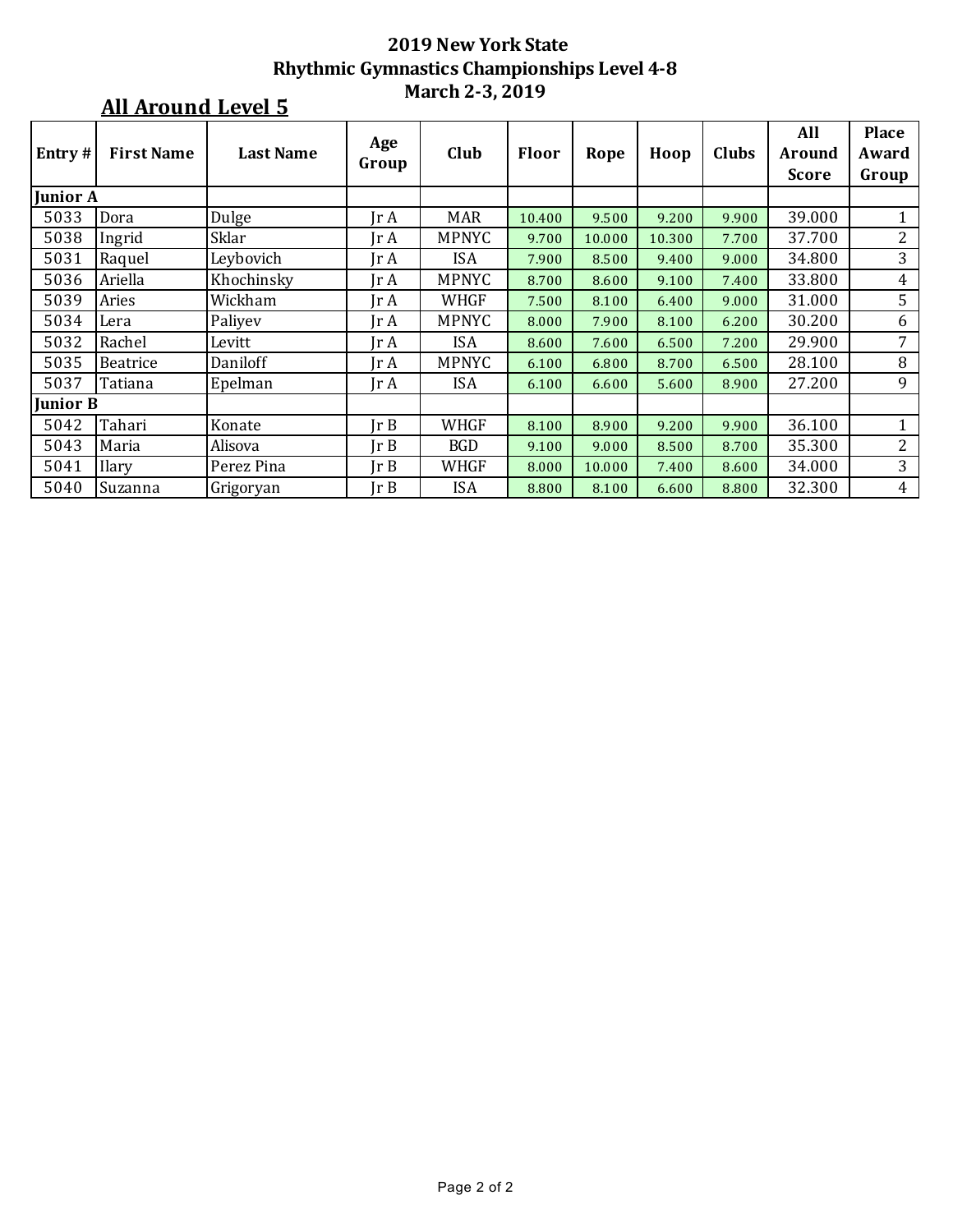| Entry#        | <b>First Name</b> | <b>Last Name</b> | Age<br>Group            | Club         | <b>FLOOR</b><br>Level 6<br><b>Score</b> | <b>Place</b><br>Award<br>Group |
|---------------|-------------------|------------------|-------------------------|--------------|-----------------------------------------|--------------------------------|
| Child C       |                   |                  |                         |              |                                         |                                |
| 6006          | Daniella          | Gurevich         | Ch C                    | <b>GOR</b>   | 11.500                                  | $\mathbf{1}$                   |
| 6004          | Sophia            | Uchytel          | Ch C                    | <b>ISA</b>   | 10.900                                  | $\overline{2}$                 |
| 6001          | Ariana            | Akatev           | Ch C                    | <b>DYN</b>   | 10.700                                  | 3                              |
| 6002          | Louisa            | Konnik           | Ch C                    | <b>DYN</b>   | 10.600                                  | $\overline{4}$                 |
| 6003          | Emma              | Margolin         | Ch C                    | <b>DYN</b>   | 10.600                                  | $\overline{4}$                 |
| 6011          | Nicole            | Zaripova         | Ch C                    | <b>ISA</b>   | 10.500                                  | 6                              |
| 6010          | Veronica          | Dovzhanyn        | Ch C                    | <b>ISA</b>   | 10.100                                  | 7                              |
| 6007          | Jia               | Wang Medina      | Ch C                    | <b>ISA</b>   | 9.400                                   | 8                              |
| 6005          | Victoria          | Kantor           | Ch C                    | <b>ISA</b>   | 9.100                                   | 9                              |
| 6012          | Dana              | Gendel           | Ch C                    | <b>GOR</b>   | 8.800                                   | 10                             |
| 6013          | Alina             | Ajgirevich       | Ch C                    | <b>GOR</b>   | 8.700                                   | 11                             |
| 6008          | Ava               | Farberova        | Ch C                    | <b>MPNYC</b> | 8.600                                   | 12                             |
| Junior A 2007 |                   |                  |                         |              |                                         |                                |
| 6024          | Victoria          | Davranova        | $\text{Tr }A$           | <b>GOR</b>   | 10.300                                  | $\mathbf{1}$                   |
| 6028          | Sofia             | <b>Basilio</b>   | IrA                     | <b>ERG</b>   | 9.200                                   | $\overline{2}$                 |
| 6025          | Polina            | Kozyarchuk       | $\text{Tr }A$           | <b>MPNYC</b> | 9.100                                   | 3                              |
| 6030          | Angelika          | Glogov           | IrA                     | <b>MAR</b>   | 9.100                                   | 3                              |
| 6027          | Anjali            | Ambooken         | $\text{Tr }A$           | <b>ERG</b>   | 8.300                                   | 5                              |
| 6029          | Anjali            | Mishra           | JrA                     | <b>ISA</b>   | 8.000                                   | 6                              |
| 6026          | Nina              | Starodubtseva    | IrA                     | GOR          | 7.100                                   | 7                              |
| Junior A 2008 |                   |                  |                         |              |                                         |                                |
| 6020          | Julia             | Evin             | IrA                     | <b>GOR</b>   | 12.100                                  | $\mathbf{1}$                   |
| 6017          | Sarah             | Dudkin           | IrA                     | <b>ISA</b>   | 10.900                                  | $\overline{2}$                 |
| 6021          | Kylie             | Springer         | Jr A                    | <b>MPNYC</b> | 10.900                                  | $\overline{2}$                 |
| 6018          | Alina             | Isaeva           | Jr A                    | <b>GOR</b>   | 10.300                                  | $\overline{4}$                 |
| 6014          | Julia             | Tumakaeva        | Jr A                    | <b>ISA</b>   | 10.100                                  | 5                              |
| 6016          | Maria             | Yurashkevich     | Jr A                    | <b>ISA</b>   | 10.000                                  | 6                              |
| 6023          | Anjali            | Dasani           | $\text{Tr } \mathbf{A}$ | <b>MAR</b>   | 10.000                                  | 6                              |
| 6019          | Julia             | Lipkovich        | JrA                     | GOR          | 9.700                                   | 8                              |
| 6022          | Meri              | Minasian         | IrA                     | <b>MPNYC</b> | 9.000                                   | 9                              |
| 6015          | Alesia            | Yurashkevich     | Jr A                    | <b>ISA</b>   | 7.800                                   | 10                             |
| Junior B      |                   |                  |                         |              |                                         |                                |
| 6031          | Iliana            | Tassev           | Ir B                    | <b>MAR</b>   | 10.500                                  | $\mathbf{1}$                   |
| 6033          | Michelle          | Galustyan        | Ir B                    | <b>MPNYC</b> | 9.100                                   | $\overline{2}$                 |
| 6032          | Anastasia         | Boytsova         | JrB                     | <b>MPNYC</b> | 8.600                                   | 3                              |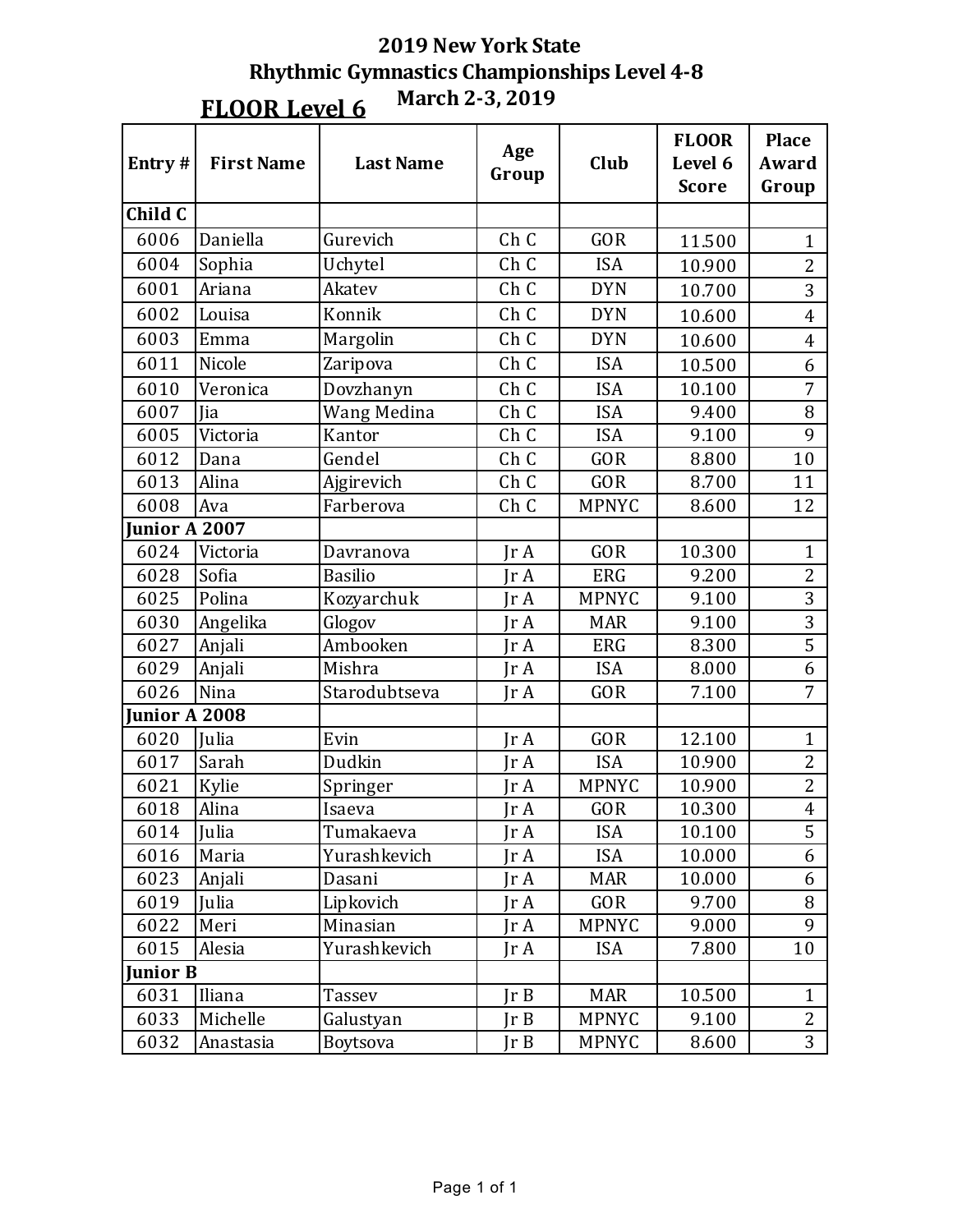**ROPE** Level 6

**March 2-3, 2019**

|                 |                   |                  |       |              | <b>ROPE</b>  | <b>Place</b>   |
|-----------------|-------------------|------------------|-------|--------------|--------------|----------------|
| Entry#          | <b>First Name</b> | <b>Last Name</b> | Age   | Club         | Level 6      | Award          |
|                 |                   |                  | Group |              | <b>Score</b> | Group          |
| Child C         |                   |                  |       |              |              |                |
| 6006            | Daniella          | Gurevich         | Ch C  | <b>GOR</b>   | 11.900       | $\mathbf{1}$   |
| 6001            | Ariana            | Akatev           | Ch C  | <b>DYN</b>   | 11.100       | $\overline{2}$ |
| 6012            | Dana              | Gendel           | Ch C  | <b>GOR</b>   | 11.100       | $\overline{2}$ |
| 6011            | Nicole            | Zaripova         | Ch C  | <b>ISA</b>   | 10.600       | $\overline{4}$ |
| 6005            | Victoria          | Kantor           | Ch C  | <b>ISA</b>   | 10.500       | 5              |
| 6003            | Emma              | Margolin         | Ch C  | <b>DYN</b>   | 10.400       | 6              |
| 6002            | Louisa            | Konnik           | Ch C  | <b>DYN</b>   | 10.300       | 7              |
| 6013            | Alina             | Ajgirevich       | Ch C  | GOR          | 8.900        | 8              |
| 6010            | Veronica          | Dovzhanyn        | Ch C  | <b>ISA</b>   | 8.300        | 9              |
| 6004            | Sophia            | Uchytel          | Ch C  | <b>ISA</b>   | 8.200        | 10             |
| 6007            | Jia               | Wang Medina      | Ch C  | <b>ISA</b>   | 8.200        | 10             |
| 6008            | Ava               | Farberova        | Ch C  | <b>MPNYC</b> | 7.600        | 12             |
| Junior A 2007   |                   |                  |       |              |              |                |
| 6024            | Victoria          | Davranova        | Jr A  | GOR          | 11.500       | $\mathbf{1}$   |
| 6028            | Sofia             | <b>Basilio</b>   | Jr A  | <b>ERG</b>   | 9.600        | $\overline{2}$ |
| 6025            | Polina            | Kozyarchuk       | Jr A  | <b>MPNYC</b> | 9.500        | 3              |
| 6026            | Nina              | Starodubtseva    | Jr A  | <b>GOR</b>   | 9.500        | 3              |
| 6027            | Anjali            | Ambooken         | Jr A  | <b>ERG</b>   | 8.800        | $\overline{5}$ |
| 6030            | Angelika          | Glogov           | Jr A  | <b>MAR</b>   | 8.800        | 5              |
| 6029            | Anjali            | Mishra           | Jr A  | <b>ISA</b>   | 6.200        | $\overline{7}$ |
| Junior A 2008   |                   |                  |       |              |              |                |
| 6018            | Alina             | Isaeva           | Jr A  | GOR          | 11.400       | $\mathbf{1}$   |
| 6020            | Julia             | Evin             | Jr A  | <b>GOR</b>   | 11.300       | $\overline{2}$ |
| 6019            | Julia             | Lipkovich        | Jr A  | GOR          | 11.100       | 3              |
| 6017            | Sarah             | Dudkin           | IrA   | <b>ISA</b>   | 10.600       | $\overline{4}$ |
| 6016            | Maria             | Yurashkevich     | Jr A  | <b>ISA</b>   | 10.500       | 5              |
| 6014            | Julia             | Tumakaeva        | Jr A  | <b>ISA</b>   | 10.400       | 6              |
| 6023            | Anjali            | Dasani           | Jr A  | <b>MAR</b>   | 9.800        | 7              |
| 6022            | Meri              | Minasian         | Jr A  | <b>MPNYC</b> | 9.600        | 8              |
| 6021            | Kylie             | Springer         | Jr A  | <b>MPNYC</b> | 7.800        | 9              |
| 6015            | Alesia            | Yurashkevich     | Jr A  | <b>ISA</b>   | 7.200        | 10             |
| <b>Junior B</b> |                   |                  |       |              |              |                |
| 6031            | Iliana            | <b>Tassev</b>    | JrB   | <b>MAR</b>   | 10.100       | $\mathbf{1}$   |
| 6033            | Michelle          | Galustyan        | Jr B  | <b>MPNYC</b> | 8.300        | $\overline{c}$ |
| 6032            | Anastasia         | Boytsova         | JrB   | <b>MPNYC</b> | 6.700        | 3              |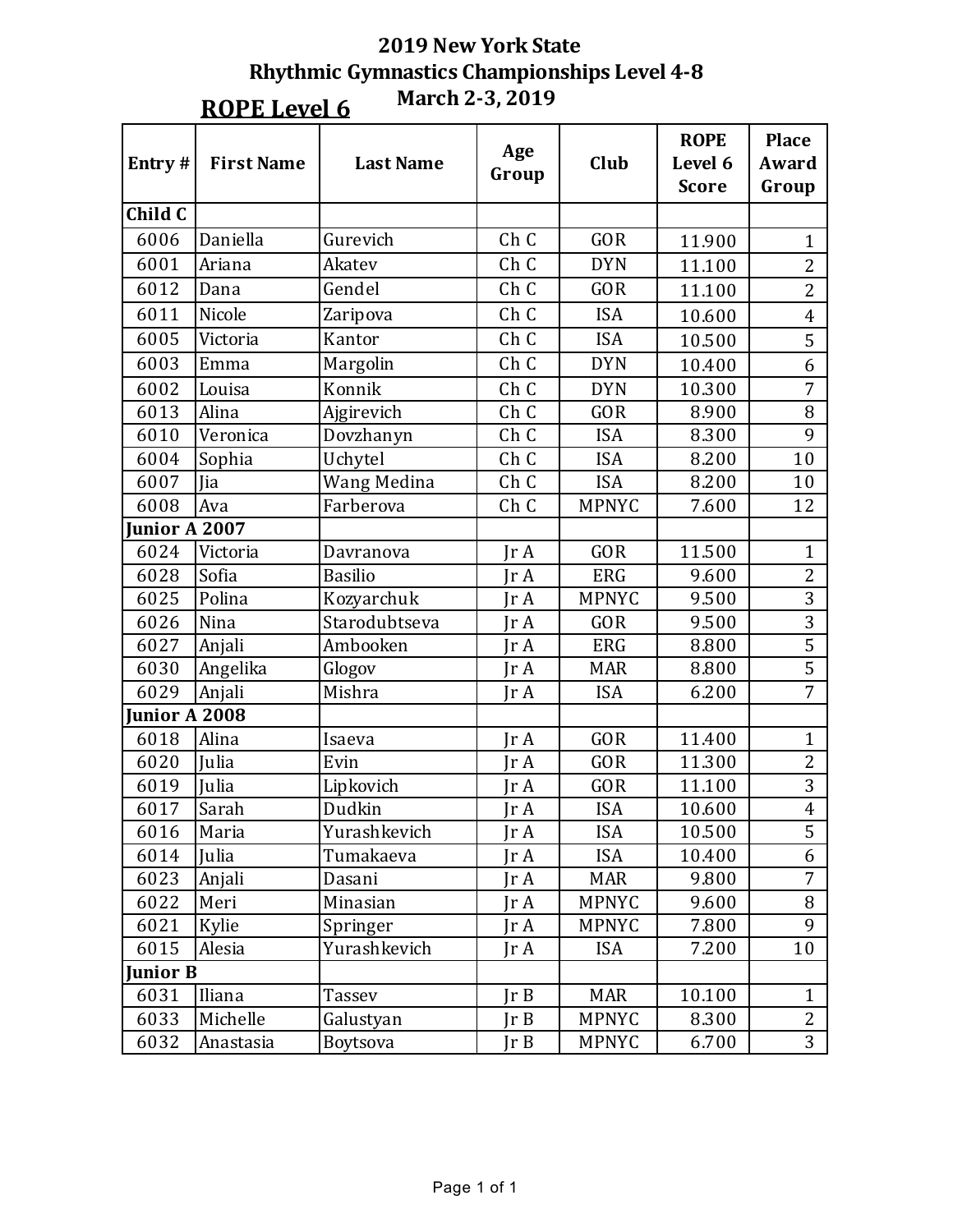## **2019 New York State Rhythmic Gymnastics Championships Level 4-8 HOOP Level 6** March 2-3, 2019

| Entry#          | <b>First Name</b> | <b>Last Name</b> | Age<br>Group  | Club         | <b>HOOP</b><br>Level 6<br><b>Score</b> | <b>Place</b><br><b>Award</b><br>Group |
|-----------------|-------------------|------------------|---------------|--------------|----------------------------------------|---------------------------------------|
| Child C         |                   |                  |               |              |                                        |                                       |
| 6006            | Daniella          | Gurevich         | Ch C          | <b>GOR</b>   | 11.600                                 | $\mathbf{1}$                          |
| 6011            | Nicole            | Zaripova         | Ch C          | <b>ISA</b>   | 11.500                                 | $\overline{2}$                        |
| 6010            | Veronica          | Dovzhanyn        | Ch C          | <b>ISA</b>   | 10.400                                 | 3                                     |
| 6001            | Ariana            | Akatev           | Ch C          | <b>DYN</b>   | 10.300                                 | $\overline{4}$                        |
| 6004            | Sophia            | Uchytel          | Ch C          | <b>ISA</b>   | 10.200                                 | 5                                     |
| 6002            | Louisa            | Konnik           | Ch C          | <b>DYN</b>   | 10.000                                 | 6                                     |
| 6008            | Ava               | Farberova        | Ch C          | <b>MPNYC</b> | 9.500                                  | $\overline{7}$                        |
| 6003            | Emma              | Margolin         | Ch C          | <b>DYN</b>   | 9.300                                  | 8                                     |
| 6007            | Jia               | Wang Medina      | Ch C          | <b>ISA</b>   | 8.100                                  | 9                                     |
| 6005            | Victoria          | Kantor           | Ch C          | <b>ISA</b>   | 8.000                                  | 10                                    |
| 6012            | Dana              | Gendel           | Ch C          | GOR          | 7.600                                  | 11                                    |
| 6013            | Alina             | Ajgirevich       | Ch C          | GOR          | 7.200                                  | 12                                    |
| Junior A 2007   |                   |                  |               |              |                                        |                                       |
| 6024            | Victoria          | Davranova        | $\text{Tr }A$ | GOR          | 12.000                                 | $\mathbf{1}$                          |
| 6028            | Sofia             | <b>Basilio</b>   | IrA           | <b>ERG</b>   | 11.000                                 | $\overline{c}$                        |
| 6026            | Nina              | Starodubtseva    | IrA           | GOR          | 10.200                                 | 3                                     |
| 6027            | Anjali            | Ambooken         | $\text{Tr }A$ | <b>ERG</b>   | 10.000                                 | $\overline{4}$                        |
| 6029            | Anjali            | Mishra           | IrA           | <b>ISA</b>   | 9.300                                  | 5                                     |
| 6030            | Angelika          | Glogov           | IrA           | <b>MAR</b>   | 7.600                                  | 6                                     |
| 6025            | Polina            | Kozyarchuk       | JrA           | <b>MPNYC</b> | 7.500                                  | $\overline{7}$                        |
| Junior A 2008   |                   |                  |               |              |                                        |                                       |
| 6018            | Alina             | Isaeva           | IrA           | GOR          | 12.700                                 | $\mathbf{1}$                          |
| 6020            | Julia             | Evin             | Jr A          | GOR          | 12.600                                 | $\overline{c}$                        |
| 6017            | Sarah             | Dudkin           | IrA           | <b>ISA</b>   | 10.600                                 | 3                                     |
| 6014            | Julia             | Tumakaeva        | JrA           | <b>ISA</b>   | 10.300                                 | $\overline{4}$                        |
| 6019            | Julia             | Lipkovich        | JrA           | GOR          | 10.300                                 | $\overline{4}$                        |
| 6022            | Meri              | Minasian         | JrA           | <b>MPNYC</b> | 9.700                                  | 6                                     |
| 6016            | Maria             | Yurashkevich     | Jr A          | <b>ISA</b>   | 9.500                                  | $\overline{7}$                        |
| 6015            | Alesia            | Yurashkevich     | $\text{Tr }A$ | <b>ISA</b>   | 8.500                                  | 8                                     |
| 6021            | Kylie             | Springer         | Jr A          | <b>MPNYC</b> | 8.400                                  | 9                                     |
| 6023            | Anjali            | Dasani           | Jr A          | <b>MAR</b>   | 8.000                                  | 10                                    |
| <b>Junior B</b> |                   |                  |               |              |                                        |                                       |
| 6031            | Iliana            | <b>Tassev</b>    | Ir B          | <b>MAR</b>   | 10.100                                 | $\mathbf{1}$                          |
| 6032            | Anastasia         | Boytsova         | JrB           | <b>MPNYC</b> | 8.600                                  | $\overline{2}$                        |
| 6033            | Michelle          | Galustyan        | JrB           | <b>MPNYC</b> | 7.000                                  | 3                                     |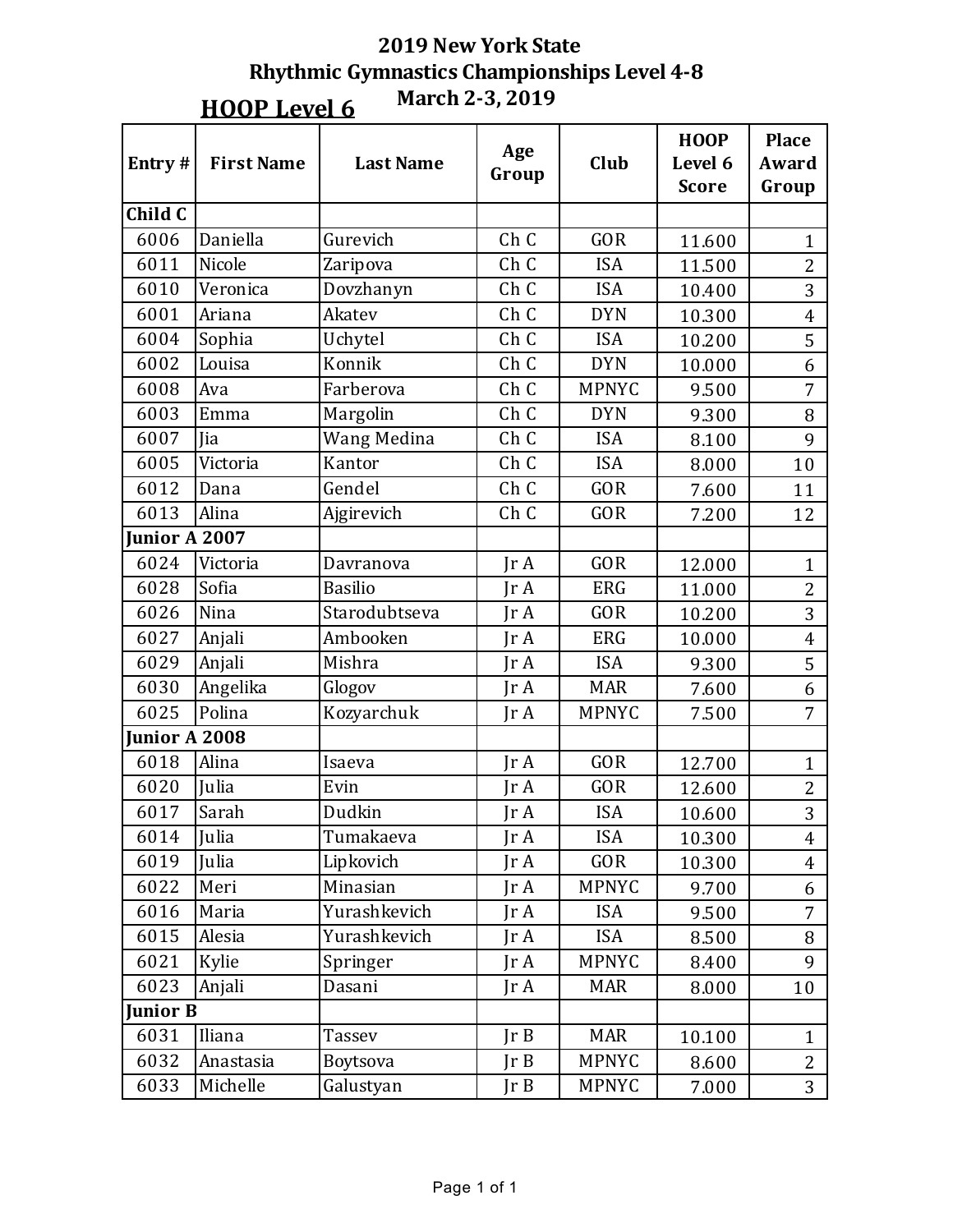| Entry#          | <b>First Name</b> | <b>Last Name</b> | Age<br>Group | Club         | <b>RIBBON</b><br>Level 6<br><b>Score</b> | <b>Place</b><br>Award<br>Group |
|-----------------|-------------------|------------------|--------------|--------------|------------------------------------------|--------------------------------|
| Child C         |                   |                  |              |              |                                          |                                |
| 6003            | Emma              | Margolin         | Ch C         | <b>DYN</b>   | 11.600                                   | $\mathbf{1}$                   |
| 6002            | Louisa            | Konnik           | Ch C         | <b>DYN</b>   | 11.100                                   | $\overline{2}$                 |
| 6011            | Nicole            | Zaripova         | Ch C         | <b>ISA</b>   | 10.200                                   | $\overline{3}$                 |
| 6001            | Ariana            | Akatev           | Ch C         | <b>DYN</b>   | 10.100                                   | $\overline{\mathbf{4}}$        |
| 6006            | Daniella          | Gurevich         | Ch C         | <b>GOR</b>   | 10.000                                   | 5                              |
| 6010            | Veronica          | Dovzhanyn        | Ch C         | <b>ISA</b>   | 9.900                                    | 6                              |
| 6004            | Sophia            | Uchytel          | Ch C         | <b>ISA</b>   | 8.800                                    | 7                              |
| 6007            | Jia               | Wang Medina      | Ch C         | <b>ISA</b>   | 8.300                                    | 8                              |
| 6013            | Alina             | Ajgirevich       | Ch C         | GOR          | 8.100                                    | 9                              |
| 6005            | Victoria          | Kantor           | Ch C         | <b>ISA</b>   | 8.000                                    | 10                             |
| 6012            | Dana              | Gendel           | Ch C         | GOR          | 7.900                                    | 11                             |
| 6008            | Ava               | Farberova        | Ch C         | <b>MPNYC</b> | 7.600                                    | 12                             |
| Junior A 2007   |                   |                  |              |              |                                          |                                |
| 6028            | Sofia             | <b>Basilio</b>   | IrA          | <b>ERG</b>   | 10.900                                   | $\mathbf{1}$                   |
| 6024            | Victoria          | Davranova        | Ir A         | GOR          | 10.400                                   | $\overline{2}$                 |
| 6026            | Nina              | Starodubtseva    | Jr A         | <b>GOR</b>   | 10.200                                   | 3                              |
| 6030            | Angelika          | Glogov           | Jr A         | <b>MAR</b>   | 10.100                                   | $\overline{\mathbf{4}}$        |
| 6029            | Anjali            | Mishra           | Jr A         | <b>ISA</b>   | 9.300                                    | $\overline{5}$                 |
| 6025            | Polina            | Kozyarchuk       | Jr A         | <b>MPNYC</b> | 8.100                                    | 6                              |
| 6027            | Anjali            | Ambooken         | IrA          | <b>ERG</b>   | 8.100                                    | 6                              |
| Junior A 2008   |                   |                  |              |              |                                          |                                |
| 6018            | Alina             | Isaeva           | IrA          | <b>GOR</b>   | 10.900                                   | $\mathbf{1}$                   |
| 6023            | Anjali            | Dasani           | Jr A         | <b>MAR</b>   | 10.800                                   | $\overline{2}$                 |
| 6020            | Julia             | Evin             | Jr A         | GOR          | 10.700                                   | 3                              |
| 6014            | Julia             | Tumakaeva        | Jr A         | <b>ISA</b>   | 10.300                                   | $\overline{4}$                 |
| 6019            | Julia             | Lipkovich        | IrA          | GOR          | 9.500                                    | 5                              |
| 6017            | Sarah             | Dudkin           | Jr A         | <b>ISA</b>   | 9.200                                    | 6                              |
| 6021            | Kylie             | Springer         | IrA          | <b>MPNYC</b> | 8.900                                    | $\overline{7}$                 |
| 6016            | Maria             | Yurashkevich     | Jr A         | <b>ISA</b>   | 8.800                                    | 8                              |
| 6015            | Alesia            | Yurashkevich     | Jr A         | <b>ISA</b>   | 8.000                                    | 9                              |
| 6022            | Meri              | Minasian         | Jr A         | <b>MPNYC</b> | 8.000                                    | 9                              |
| <b>Junior B</b> |                   |                  |              |              |                                          |                                |
| 6032            | Anastasia         | <b>Boytsova</b>  | Ir B         | <b>MPNYC</b> | 9.200                                    | $\mathbf{1}$                   |
| 6031            | Iliana            | Tassev           | Jr B         | <b>MAR</b>   | 7.900                                    | $\overline{2}$                 |
| 6033            | Michelle          | Galustyan        | Jr B         | <b>MPNYC</b> | 6.800                                    | 3                              |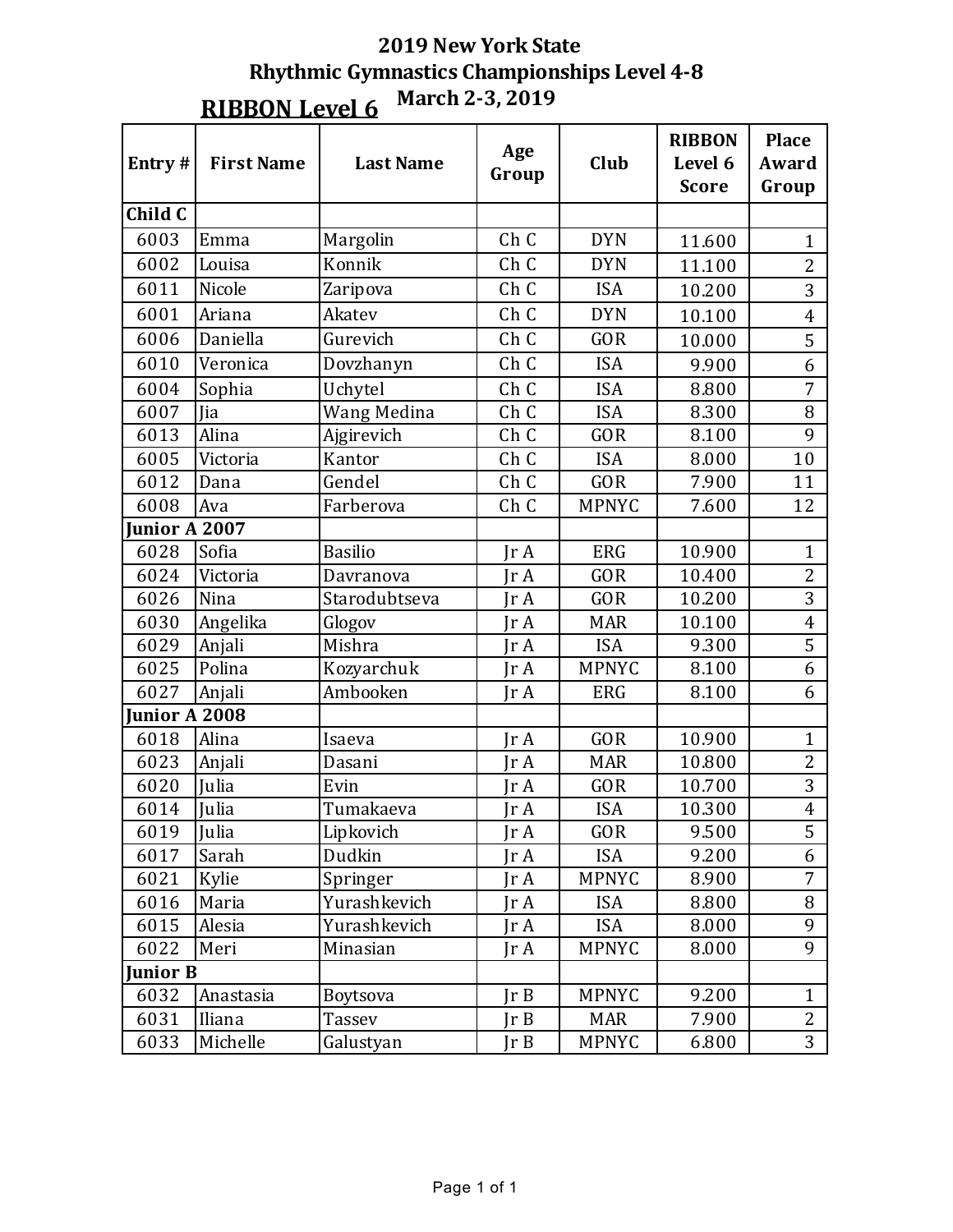### **All Around Level 6**

| Entry#          | <b>First Name</b> | <b>Last Name</b> | Age   | Club         | <b>Floor</b> | Rope   | Hoop   | Ribbon | <b>All Around</b> | Place<br>Award   |
|-----------------|-------------------|------------------|-------|--------------|--------------|--------|--------|--------|-------------------|------------------|
|                 |                   |                  | Group |              |              |        |        |        | <b>Score</b>      | Group            |
| Child C         |                   |                  |       |              |              |        |        |        |                   |                  |
| 6006            | Daniella          | Gurevich         | Ch C  | <b>GOR</b>   | 11.500       | 11.900 | 11.600 | 10.000 | 45.000            | 1                |
| 6011            | Nicole            | Zaripova         | Ch C  | <b>ISA</b>   | 10.500       | 10.600 | 11.500 | 10.200 | 42.800            | $\overline{2}$   |
| 6001            | Ariana            | Akatev           | Ch C  | <b>DYN</b>   | 10.700       | 11.100 | 10.300 | 10.100 | 42.200            | 3                |
| 6002            | Louisa            | Konnik           | Ch C  | <b>DYN</b>   | 10.600       | 10.300 | 10.000 | 11.100 | 42.000            | $\overline{4}$   |
| 6003            | Emma              | Margolin         | Ch C  | <b>DYN</b>   | 10.600       | 10.400 | 9.300  | 11.600 | 41.900            | 5                |
| 6010            | Veronica          | Dovzhanyn        | Ch C  | <b>ISA</b>   | 10.100       | 8.300  | 10.400 | 9.900  | 38.700            | $\boldsymbol{6}$ |
| 6004            | Sophia            | Uchytel          | Ch C  | <b>ISA</b>   | 10.900       | 8.200  | 10.200 | 8.800  | 38.100            | $\overline{7}$   |
| 6005            | Victoria          | Kantor           | Ch C  | <b>ISA</b>   | 9.100        | 10.500 | 8.000  | 8.000  | 35.600            | $\, 8$           |
| 6012            | Dana              | Gendel           | Ch C  | GOR          | 8.800        | 11.100 | 7.600  | 7.900  | 35.400            | $\overline{9}$   |
| 6007            | Jia               | Wang Medina      | Ch C  | <b>ISA</b>   | 9.400        | 8.200  | 8.100  | 8.300  | 34.000            | 10               |
| 6008            | Ava               | Farberova        | Ch C  | <b>MPNYC</b> | 8.600        | 7.600  | 9.500  | 7.600  | 33.300            | 11               |
| 6013            | Alina             | Ajgirevich       | Ch C  | GOR          | 8.700        | 8.900  | 7.200  | 8.100  | 32.900            | 12               |
| Junior A 2007   |                   |                  |       |              |              |        |        |        |                   |                  |
| 6024            | Victoria          | Davranova        | Jr A  | GOR          | 10.300       | 11.500 | 12.000 | 10.400 | 44.200            | $\mathbf{1}$     |
| 6028            | Sofia             | <b>Basilio</b>   | Jr A  | ERG          | 9.200        | 9.600  | 11.000 | 10.900 | 40.700            | $\overline{c}$   |
| 6026            | Nina              | Starodubtseva    | IrA   | GOR          | 7.100        | 9.500  | 10.200 | 10.200 | 37.000            | 3                |
| 6030            | Angelika          | Glogov           | Jr A  | <b>MAR</b>   | 9.100        | 8.800  | 7.600  | 10.100 | 35.600            | $\overline{4}$   |
| 6027            | Anjali            | Ambooken         | IrA   | ERG          | 8.300        | 8.800  | 10.000 | 8.100  | 35.200            | 5                |
| 6025            | Polina            | Kozyarchuk       | Jr A  | <b>MPNYC</b> | 9.100        | 9.500  | 7.500  | 8.100  | 34.200            | 6                |
| 6029            | Anjali            | Mishra           | IrA   | <b>ISA</b>   | 8.000        | 6.200  | 9.300  | 9.300  | 32.800            | $\overline{7}$   |
| Junior A 2008   |                   |                  |       |              |              |        |        |        |                   |                  |
| 6020            | Julia             | Evin             | IrA   | <b>GOR</b>   | 12.100       | 11.300 | 12.600 | 10.700 | 46.700            | 1                |
| 6018            | Alina             | Isaeva           | Jr A  | GOR          | 10.300       | 11.400 | 12.700 | 10.900 | 45.300            | $\overline{c}$   |
| 6017            | Sarah             | Dudkin           | Ir A  | <b>ISA</b>   | 10.900       | 10.600 | 10.600 | 9.200  | 41.300            | $\overline{3}$   |
| 6014            | Julia             | Tumakaeva        | IrA   | <b>ISA</b>   | 10.100       | 10.400 | 10.300 | 10.300 | 41.100            | $\overline{4}$   |
| 6019            | Julia             | Lipkovich        | Jr A  | <b>GOR</b>   | 9.700        | 11.100 | 10.300 | 9.500  | 40.600            | $\overline{5}$   |
| 6016            | Maria             | Yurashkevich     | IrA   | <b>ISA</b>   | 10.000       | 10.500 | 9.500  | 8.800  | 38.800            | $\boldsymbol{6}$ |
| 6023            | Anjali            | Dasani           | Jr A  | <b>MAR</b>   | 10.000       | 9.800  | 8.000  | 10.800 | 38.600            | $\overline{7}$   |
| 6022            | Meri              | Minasian         | IrA   | <b>MPNYC</b> | 9.000        | 9.600  | 9.700  | 8.000  | 36.300            | $\, 8$           |
| 6021            | Kylie             | Springer         | Jr A  | <b>MPNYC</b> | 10.900       | 7.800  | 8.400  | 8.900  | 36.000            | 9                |
| 6015            | Alesia            | Yurashkevich     | Jr A  | <b>ISA</b>   | 7.800        | 7.200  | 8.500  | 8.000  | 31.500            | 10               |
| <b>Junior B</b> |                   |                  |       |              |              |        |        |        |                   |                  |
| 6031            | Iliana            | <b>Tassev</b>    | Ir B  | <b>MAR</b>   | 10.500       | 10.100 | 10.100 | 7.900  | 38.600            | 1                |
| 6032            | Anastasia         | Boytsova         | IrB   | <b>MPNYC</b> | 8.600        | 6.700  | 8.600  | 9.200  | 33.100            | $\overline{2}$   |
| 6033            | Michelle          | Galustyan        | IrB   | <b>MPNYC</b> | 9.100        | 8.300  | 7.000  | 6.800  | 31.200            | 3                |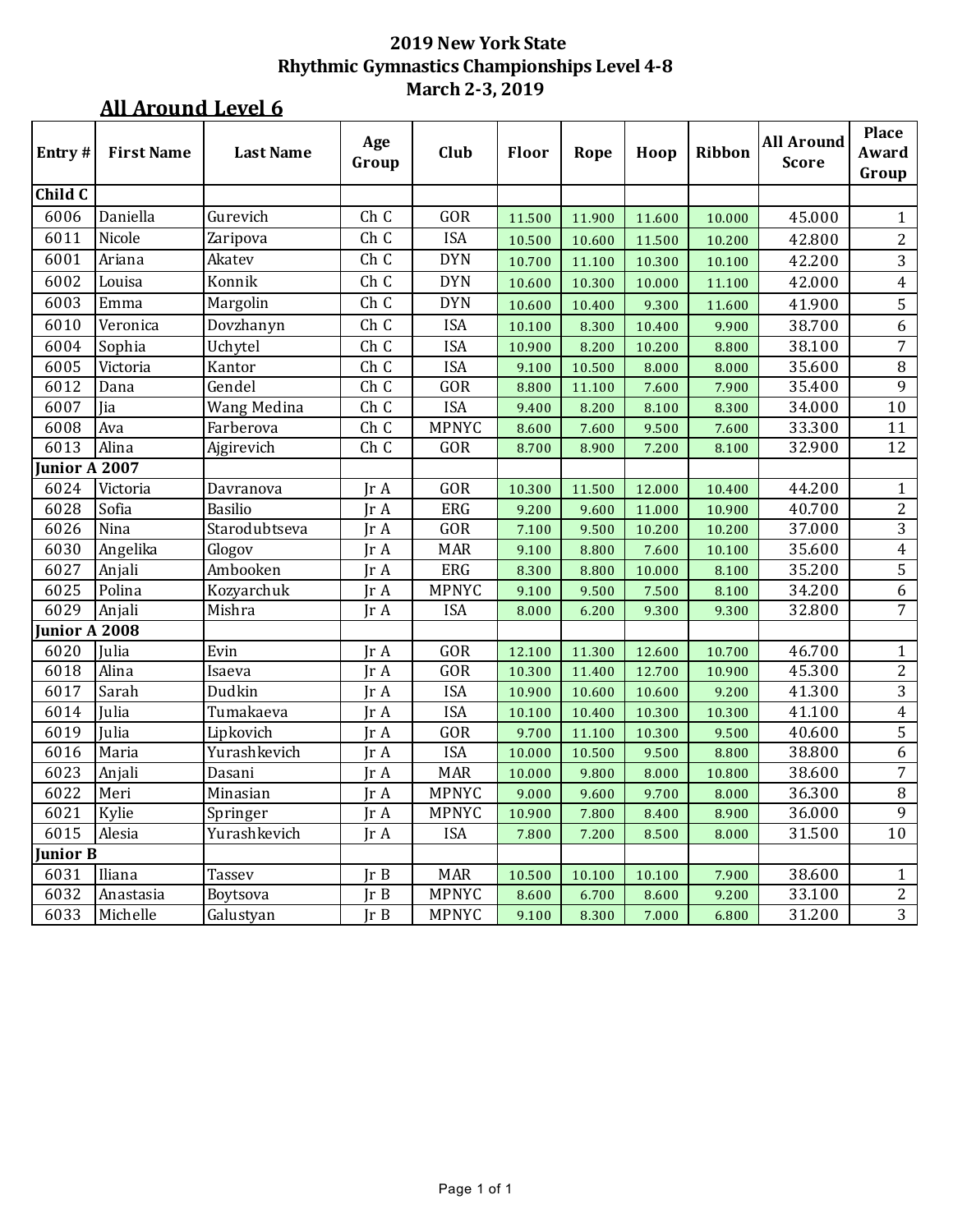| Entry#          | <b>First Name</b> | <b>Last Name</b> | Age<br>Group  | Club         | <b>FLOOR</b><br>Level 7<br><b>Score</b> | Place in<br><b>Award</b><br>Group |
|-----------------|-------------------|------------------|---------------|--------------|-----------------------------------------|-----------------------------------|
| Child C         |                   |                  |               |              |                                         |                                   |
| 7002            | Aleksia           | Khilkevich       | Ch C          | <b>ISA</b>   | 11.400                                  | $\mathbf{1}$                      |
| 7003            | Anastasia         | Dubinkina        | Ch C          | <b>ISA</b>   | 10.300                                  | $\overline{2}$                    |
| 7001            | Christina         | Tatarchuk        | Ch C          | <b>ISA</b>   | 10.000                                  | 3                                 |
| Junior A 2007   |                   |                  |               |              |                                         |                                   |
| 7016            | Sophia            | Piltser          | IrA           | <b>ISA</b>   | 11.600                                  | $\mathbf 1$                       |
| 7018            | Elizabeth         | Ilyaich          | IrA           | <b>ERG</b>   | 11.600                                  | $\mathbf 1$                       |
| 7017            | Sarah             | <b>Kritikos</b>  | IrA           | <b>ISA</b>   | 10.700                                  | 3                                 |
| 7015            | Michelle          | Belakh           | IrA           | <b>ISA</b>   | 10.300                                  | 4                                 |
| 7013            | Alexandra         | Morozova         | IrA           | <b>ISA</b>   | 9.400                                   | 5                                 |
| 7020            | Gisela            | Yakubova         | $\text{Tr }A$ | <b>ISA</b>   | 8.500                                   | 6                                 |
| 7014            | Varvara           | Demarcuks        | IrA           | <b>ISA</b>   | 8.000                                   | $\overline{7}$                    |
| Junior A 2008   |                   |                  |               |              |                                         |                                   |
| 7008            | Kyra              | Sidon            | IrA           | <b>ERG</b>   | 11.500                                  | $\mathbf 1$                       |
| 7012            | Chloe             | <b>Netis</b>     | IrA           | <b>MPNYC</b> | 10.200                                  | $\overline{2}$                    |
| 7010            | Michelle B        | Bukachevskiy     | IrA           | <b>ISA</b>   | 9.800                                   | 3                                 |
| 7005            | Maya              | Koukos           | IrA           | <b>ISA</b>   | 9.400                                   | 4                                 |
| 7004            | Chloe             | Gorohovsky       | IrA           | <b>ISA</b>   | 8.700                                   | 5                                 |
| 7009            | Talia             | Levin            | IrA           | <b>MPNYC</b> | 8.400                                   | 6                                 |
| 7006            | Lydia             | Shorman          | $\text{Tr }A$ | <b>MPNYC</b> | 8.200                                   | $\overline{7}$                    |
| 7007            | Ekaterina         | Gulin            | IrA           | <b>ISA</b>   | 8.200                                   | $\overline{7}$                    |
| 7011            | Julia             | Kitter           | $\text{Tr }A$ | <b>DYN</b>   | 8.100                                   | 9                                 |
| <b>Junior B</b> |                   |                  |               |              |                                         |                                   |
| 7024            | Kaitlyn           | Kao              | Ir B          | <b>ERG</b>   | 9.800                                   | $\mathbf{1}$                      |
| 7021            | Florine           | Tutelman         | Ir B          | GOR          | 9.100                                   | $\overline{2}$                    |
| 7023            | Mia               | Tsiporukha       | Ir B          | GOR          | 8.200                                   | 3                                 |
| 7025            | Lily              | Tobiyash         | JrB           | <b>MPNYC</b> | 7.800                                   | 4                                 |
| 7022            | Emily             | Grinberg         | JrB           | GOR          | 7.100                                   | 5                                 |
| <b>Senior</b>   |                   |                  |               |              |                                         |                                   |
| 7026            | Madison           | Valentin         | Sr            | WHGF         | 8.500                                   | $\mathbf{1}$                      |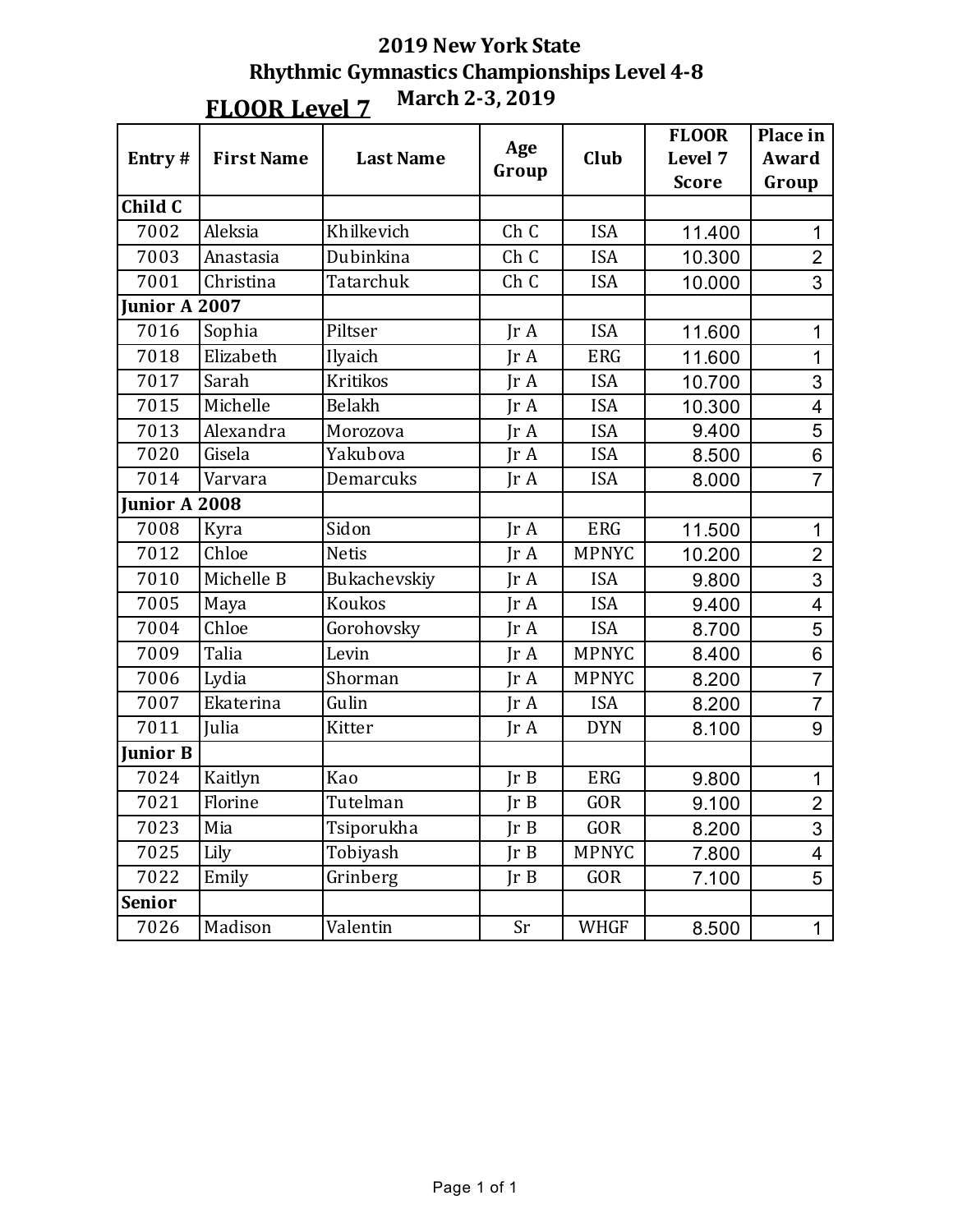**HOOP** Level 7

|                 |                   |                  |                         |              | <b>HOOP</b>  | Place in                |
|-----------------|-------------------|------------------|-------------------------|--------------|--------------|-------------------------|
| Entry#          | <b>First Name</b> | <b>Last Name</b> | Age                     | Club         | Level 7      | Award                   |
|                 |                   |                  | Group                   |              | <b>Score</b> | Group                   |
| Child C         |                   |                  |                         |              |              |                         |
| 7003            | Anastasia         | Dubinkina        | Ch C                    | <b>ISA</b>   | 11.000       | 1                       |
| 7002            | Aleksia           | Khilkevich       | Ch C                    | <b>ISA</b>   | 10.800       | $\overline{2}$          |
| 7001            | Christina         | Tatarchuk        | Ch C                    | <b>ISA</b>   | 8.500        | 3                       |
| Junior A 2007   |                   |                  |                         |              |              |                         |
| 7017            | Sarah             | <b>Kritikos</b>  | Jr A                    | <b>ISA</b>   | 11.300       | $\mathbf 1$             |
| 7015            | Michelle          | Belakh           | $\text{Tr }A$           | <b>ISA</b>   | 10.900       | $\overline{2}$          |
| 7016            | Sophia            | Piltser          | $\text{Tr } \mathbf{A}$ | <b>ISA</b>   | 10.800       | 3                       |
| 7013            | Alexandra         | Morozova         | $\text{Tr }A$           | <b>ISA</b>   | 9.400        | $\overline{\mathbf{4}}$ |
| 7018            | Elizabeth         | Ilyaich          | IrA                     | <b>ERG</b>   | 9.400        | 4                       |
| 7014            | Varvara           | Demarcuks        | IrA                     | <b>ISA</b>   | 9.200        | 6                       |
| 7020            | Gisela            | Yakubova         | $\text{Tr }A$           | <b>ISA</b>   | 5.200        | $\overline{7}$          |
| Junior A 2008   |                   |                  |                         |              |              |                         |
| 7008            | Kyra              | Sidon            | IrA                     | <b>ERG</b>   | 11.000       | $\mathbf{1}$            |
| 7005            | Maya              | Koukos           | IrA                     | <b>ISA</b>   | 10.800       | $\overline{2}$          |
| 7010            | Michelle B        | Bukachevskiy     | IrA                     | <b>ISA</b>   | 10.400       | 3                       |
| 7012            | Chloe             | <b>Netis</b>     | $\text{Tr }A$           | <b>MPNYC</b> | 9.600        | 4                       |
| 7004            | Chloe             | Gorohovsky       | IrA                     | <b>ISA</b>   | 8.900        | 5                       |
| 7007            | Ekaterina         | Gulin            | IrA                     | <b>ISA</b>   | 8.800        | 6                       |
| 7011            | Julia             | Kitter           | IrA                     | <b>DYN</b>   | 8.400        | $\overline{7}$          |
| 7009            | Talia             | Levin            | JrA                     | <b>MPNYC</b> | 8.300        | 8                       |
| 7006            | Lydia             | Shorman          | $\text{Tr }A$           | <b>MPNYC</b> | 5.300        | 9                       |
| <b>Junior B</b> |                   |                  |                         |              |              |                         |
| 7024            | Kaitlyn           | Kao              | Ir B                    | <b>ERG</b>   | 10.700       | 1                       |
| 7023            | Mia               | Tsiporukha       | JrB                     | <b>GOR</b>   | 8.100        | $\overline{2}$          |
| 7022            | Emily             | Grinberg         | JrB                     | GOR          | 6.900        | 3                       |
| 7021            | Florine           | Tutelman         | JrB                     | GOR          | 6.400        | 4                       |
| 7025            | Lily              | Tobiyash         | JrB                     | <b>MPNYC</b> | 5.200        | 5                       |
| <b>Senior</b>   |                   |                  |                         |              |              |                         |
| 7026            | Madison           | Valentin         | Sr                      | <b>WHGF</b>  | 6.100        | $\mathbf 1$             |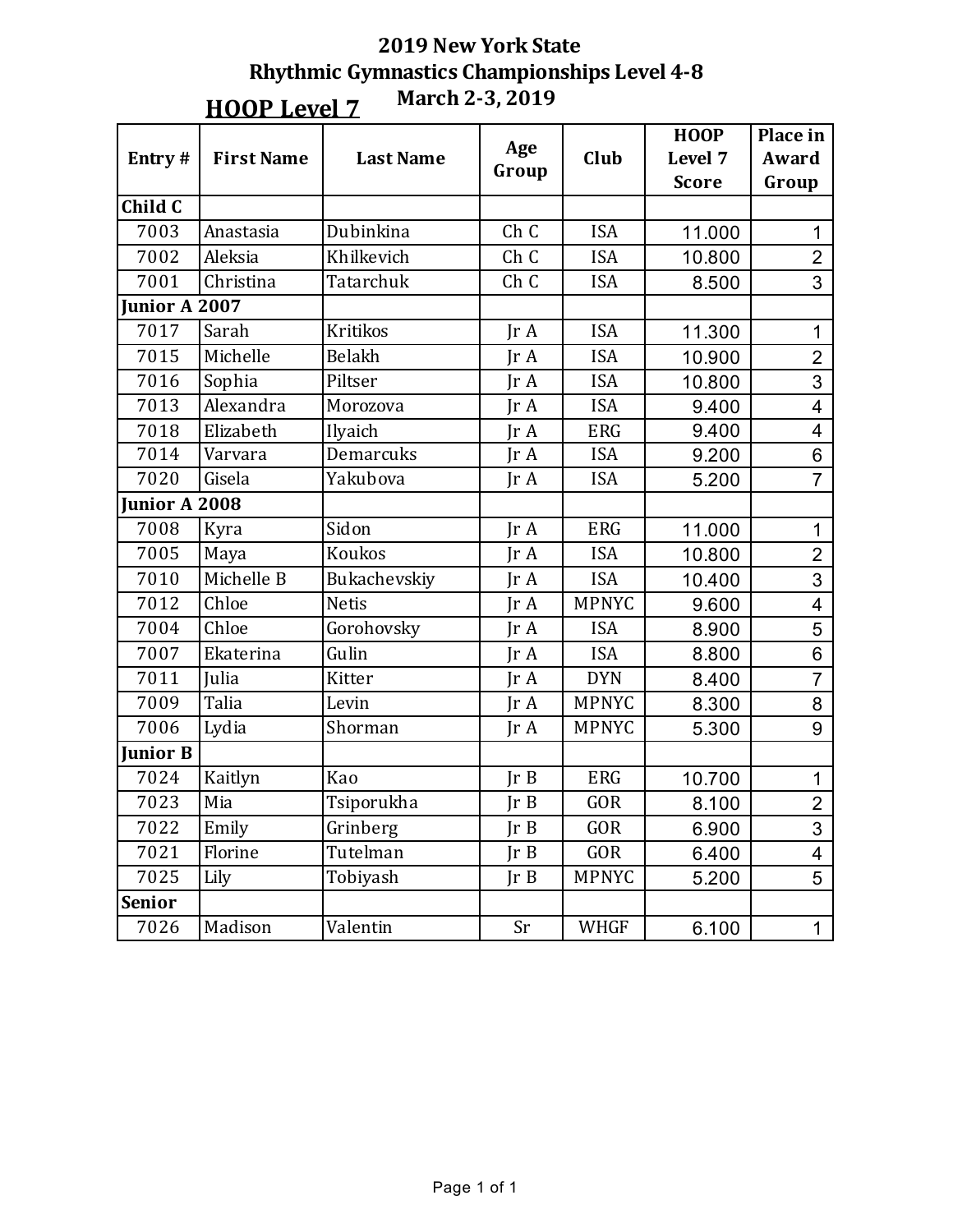| Entry#          | <b>First Name</b> | <b>Last Name</b> | Age<br>Group                | Club         | <b>BALL Level</b><br>7 Score | Place in<br>Award<br>Group |
|-----------------|-------------------|------------------|-----------------------------|--------------|------------------------------|----------------------------|
| Child C         |                   |                  |                             |              |                              |                            |
| 7002            | Aleksia           | Khilkevich       | Ch C                        | <b>ISA</b>   | 10.400                       | 1                          |
| 7001            | Christina         | Tatarchuk        | Ch C                        | <b>ISA</b>   | 9.000                        | $\overline{2}$             |
| 7003            | Anastasia         | Dubinkina        | Ch C<br><b>ISA</b><br>7.700 |              | 3                            |                            |
| Junior A 2007   |                   |                  |                             |              |                              |                            |
| 7015            | Michelle          | Belakh           | IrA                         | <b>ISA</b>   | 10.400                       | $\mathbf{1}$               |
| 7018            | Elizabeth         | Ilyaich          | IrA                         | <b>ERG</b>   | 9.700                        | $\overline{2}$             |
| 7016            | Sophia            | Piltser          | IrA                         | <b>ISA</b>   | 7.800                        | 3                          |
| 7013            | Alexandra         | Morozova         | IrA                         | <b>ISA</b>   | 7.600                        | 4                          |
| 7014            | Varvara           | Demarcuks        | IrA                         | <b>ISA</b>   | 7.500                        | 5                          |
| 7017            | Sarah             | <b>Kritikos</b>  | IrA                         | <b>ISA</b>   | 6.900                        | 6                          |
| 7020            | Gisela            | Yakubova         | $\text{Tr }A$               | <b>ISA</b>   | 5.200                        | $\overline{7}$             |
| Junior A 2008   |                   |                  |                             |              |                              |                            |
| 7005            | Maya              | Koukos           | IrA                         | <b>ISA</b>   | 8.500                        | $\mathbf{1}$               |
| 7008            | Kyra              | Sidon            | $\text{Tr }A$               | <b>ERG</b>   | 8.200                        | $\overline{2}$             |
| 7009            | Talia             | Levin            | $\text{Tr }A$               | <b>MPNYC</b> | 7.900                        | $\overline{3}$             |
| 7004            | Chloe             | Gorohovsky       | $\text{Tr }A$               | <b>ISA</b>   | 7.700                        | 4                          |
| 7012            | Chloe             | <b>Netis</b>     | IrA                         | <b>MPNYC</b> | 7.600                        | 5                          |
| 7011            | Julia             | Kitter           | IrA                         | <b>DYN</b>   | 7.200                        | 6                          |
| 7010            | Michelle B        | Bukachevskiy     | IrA                         | <b>ISA</b>   | 6.800                        | $\overline{7}$             |
| 7007            | Ekaterina         | Gulin            | IrA                         | <b>ISA</b>   | 5.600                        | 8                          |
| 7006            | Lydia             | Shorman          | $\text{Tr }A$               | <b>MPNYC</b> | 5.400                        | 9                          |
| <b>Junior B</b> |                   |                  |                             |              |                              |                            |
| 7024            | Kaitlyn           | Kao              | $\text{Tr } B$              | <b>ERG</b>   | 9.000                        | 1                          |
| 7022            | Emily             | Grinberg         | JrB                         | <b>GOR</b>   | 8.200                        | $\overline{2}$             |
| 7023            | Mia               | Tsiporukha       | JrB                         | GOR          | 7.300                        | 3                          |
| 7021            | Florine           | Tutelman         | Ir B                        | GOR          | 6.500                        | 4                          |
| 7025            | Lily              | Tobiyash         | Ir B                        | <b>MPNYC</b> | 6.300                        | 5                          |
| <b>Senior</b>   |                   |                  |                             |              |                              |                            |
| 7026            | Madison           | Valentin         | Sr                          | <b>WHGF</b>  | 5.600                        | $\mathbf 1$                |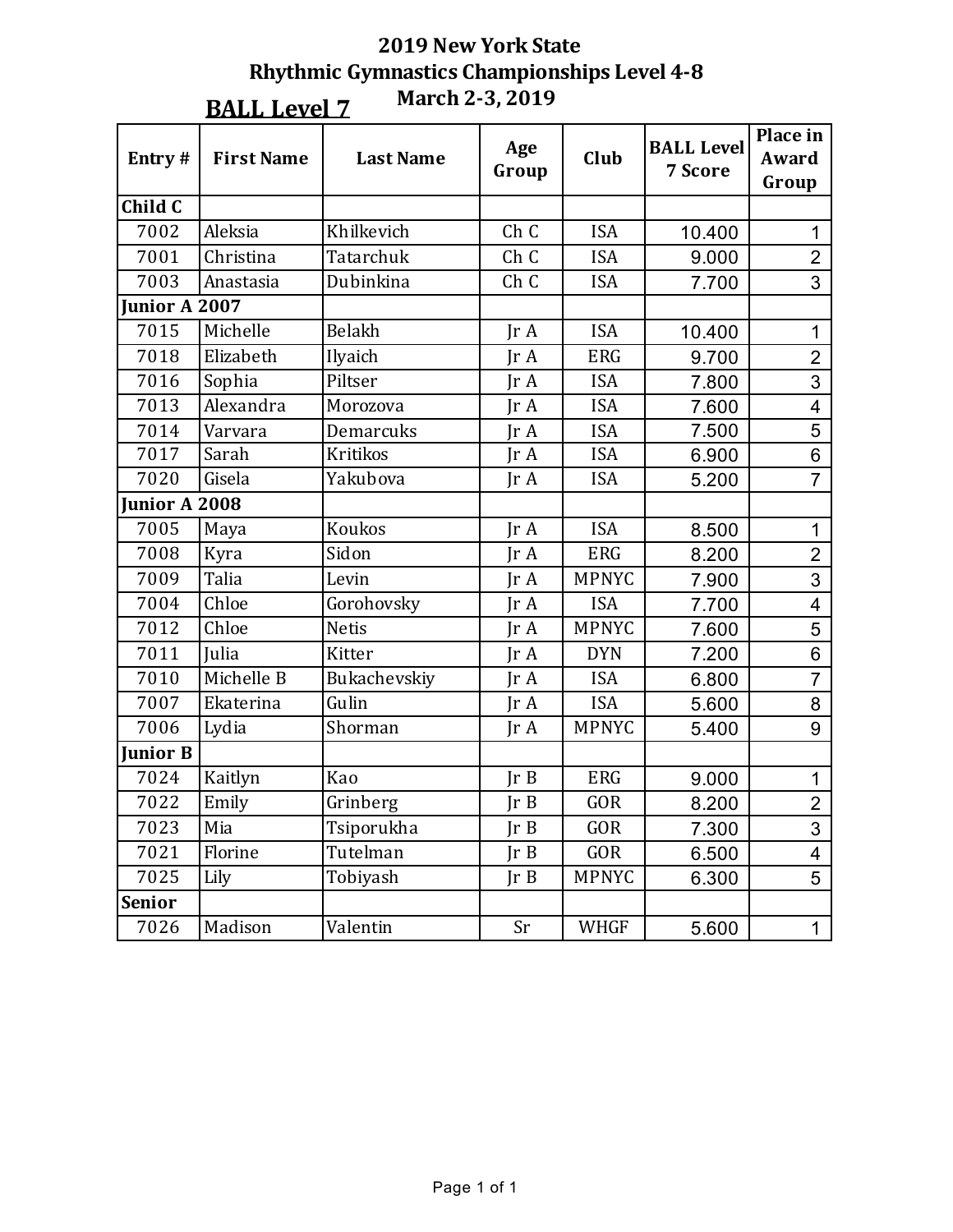| Entry#               | <b>First Name</b> | <b>Last Name</b> | Age<br>Group  | Club         | <b>CLUBS</b><br>Level 7 | <b>Place In</b><br>Award |
|----------------------|-------------------|------------------|---------------|--------------|-------------------------|--------------------------|
|                      |                   |                  |               |              | <b>Score</b>            | Group                    |
| Child $\overline{C}$ |                   |                  |               |              |                         |                          |
| 7003                 | Anastasia         | Dubinkina        | Ch C          | <b>ISA</b>   | 10.000                  | 1                        |
| 7002                 | Aleksia           | Khilkevich       | Ch C          | <b>ISA</b>   | 8.600                   | $\overline{2}$           |
| 7001                 | Christina         | Tatarchuk        | Ch C          | <b>ISA</b>   | 8.300                   | 3                        |
| Junior A $2007$      |                   |                  |               |              |                         |                          |
| 7015                 | Michelle          | Belakh           | IrA           | <b>ISA</b>   | 10.400                  | $\mathbf{1}$             |
| 7016                 | Sophia            | Piltser          | IrA           | <b>ISA</b>   | 9.100                   | $\overline{2}$           |
| 7014                 | Varvara           | Demarcuks        | IrA           | <b>ISA</b>   | 8.200                   | 3                        |
| 7018                 | Elizabeth         | Ilyaich          | IrA           | <b>ERG</b>   | 7.900                   | $\overline{4}$           |
| 7017                 | Sarah             | <b>Kritikos</b>  | IrA           | <b>ISA</b>   | 7.400                   | 5                        |
| 7013                 | Alexandra         | Morozova         | IrA           | <b>ISA</b>   | 7.100                   | 6                        |
| 7020                 | Gisela            | Yakubova         | Ir A          | <b>ISA</b>   | 4.600                   | $\overline{7}$           |
| Junior A 2008        |                   |                  |               |              |                         |                          |
| 7008                 | Kyra              | Sidon            | $\text{Tr }A$ | <b>ERG</b>   | 11.900                  | 1                        |
| 7004                 | Chloe             | Gorohovsky       | IrA           | <b>ISA</b>   | 10.100                  | $\overline{2}$           |
| 7011                 | Julia             | <b>Kitter</b>    | IrA           | <b>DYN</b>   | 8.900                   | 3                        |
| 7007                 | Ekaterina         | Gulin            | IrA           | <b>ISA</b>   | 7.600                   | 4                        |
| 7009                 | Talia             | Levin            | IrA           | <b>MPNYC</b> | 7.500                   | 5                        |
| 7012                 | Chloe             | <b>Netis</b>     | IrA           | <b>MPNYC</b> | 6.600                   | $6\phantom{1}6$          |
| 7010                 | Michelle B        | Bukachevskiy     | IrA           | <b>ISA</b>   | 5.800                   | $\overline{7}$           |
| 7006                 | Lydia             | Shorman          | IrA           | <b>MPNYC</b> | 5.400                   | 8                        |
| 7005                 | Maya              | Koukos           | $\text{Tr }A$ | <b>ISA</b>   | 4.000                   | 9                        |
| <b>Junior B</b>      |                   |                  |               |              |                         |                          |
| 7021                 | Florine           | Tutelman         | Ir B          | <b>GOR</b>   | 10.300                  | $\mathbf{1}$             |
| 7023                 | Mia               | Tsiporukha       | JrB           | GOR          | 7.900                   | $\overline{2}$           |
| 7024                 | Kaitlyn           | Kao              | Ir B          | ERG          | 7.700                   | 3                        |
| 7025                 | Lily              | Tobiyash         | JrB           | <b>MPNYC</b> | 6.100                   | $\overline{4}$           |
| 7022                 | Emily             | Grinberg         | JrB           | GOR          | 5.900                   | 5                        |
| <b>Senior</b>        |                   |                  |               |              |                         |                          |
| 7026                 | Madison           | Valentin         | Sr            | <b>WHGF</b>  | 3.700                   | $\mathbf 1$              |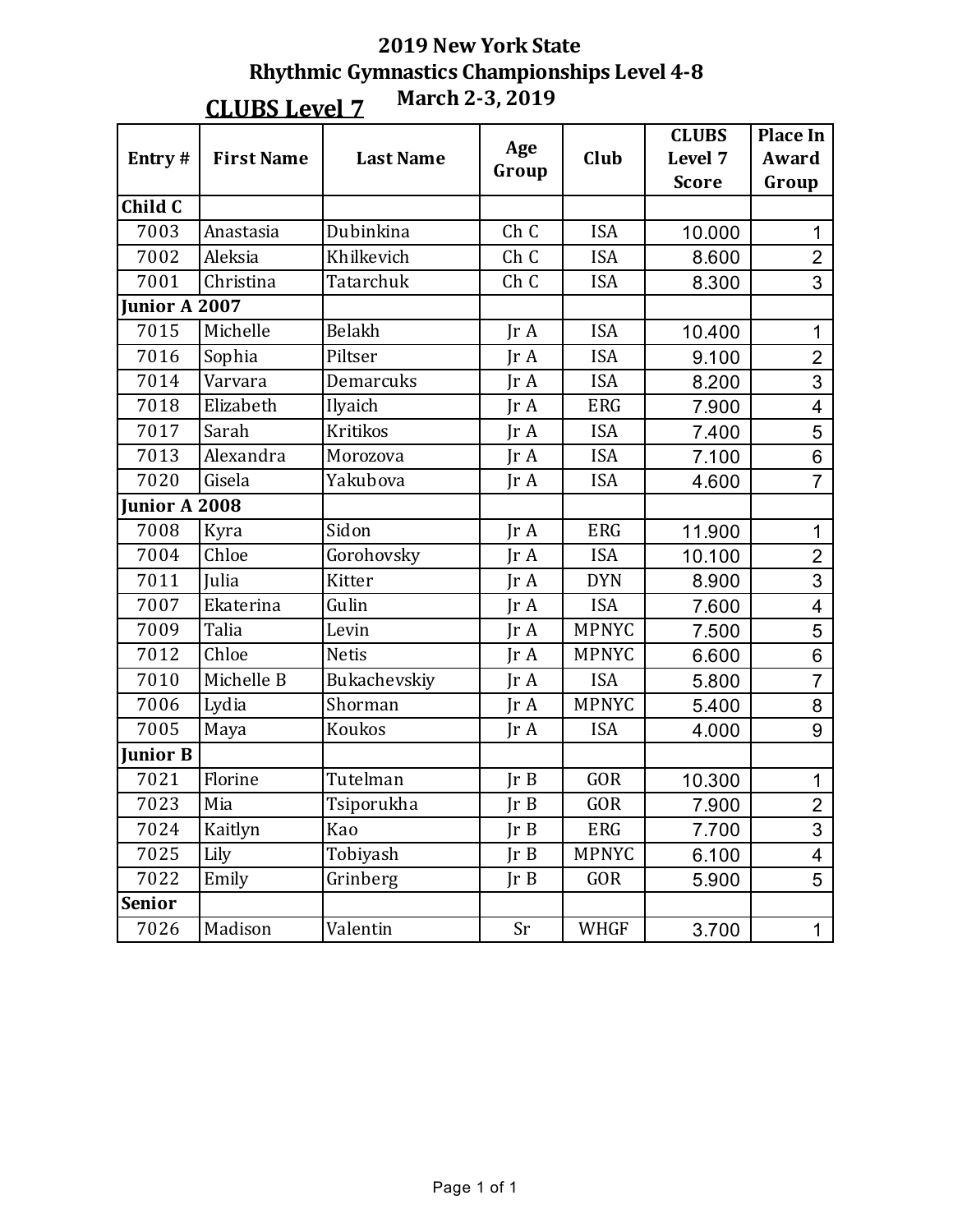### **All Around Level 7**

| Entry#          | <b>First Name</b> | <b>Last Name</b> | Age     | Club         | Floor  | Hoop   | <b>Ball</b> | <b>Clubs</b> | <b>All Around</b> | Place in<br>Award |
|-----------------|-------------------|------------------|---------|--------------|--------|--------|-------------|--------------|-------------------|-------------------|
|                 |                   |                  | Group   |              |        |        |             |              | <b>Score</b>      | Group             |
| Child C         |                   |                  |         |              |        |        |             |              |                   |                   |
| 7002            | Aleksia           | Khilkevich       | Ch C    | <b>ISA</b>   | 11.400 | 10.800 | 10.400      | 8.600        | 41.200            | 1                 |
| 7003            | Anastasia         | Dubinkina        | Ch C    | <b>ISA</b>   | 10.300 | 11.000 | 7.700       | 10.000       | 39.000            | $\overline{2}$    |
| 7001            | Christina         | Tatarchuk        | Ch C    | <b>ISA</b>   | 10.000 | 8.500  | 9.000       | 8.300        | 35.800            | $\mathbf{3}$      |
| Junior A 2007   |                   |                  |         |              |        |        |             |              |                   |                   |
| 7015            | Michelle          | Belakh           | Jr A    | <b>ISA</b>   | 10.300 | 10.900 | 10.400      | 10.400       | 42.000            | 1                 |
| 7016            | Sophia            | Piltser          | Jr A    | <b>ISA</b>   | 11.600 | 10.800 | 7.800       | 9.100        | 39.300            | $\overline{c}$    |
| 7018            | Elizabeth         | Ilyaich          | Ir A    | ERG          | 11.600 | 9.400  | 9.700       | 7.900        | 38.600            | $\mathbf{3}$      |
| 7017            | Sarah             | <b>Kritikos</b>  | Jr A    | <b>ISA</b>   | 10.700 | 11.300 | 6.900       | 7.400        | 36.300            | $\overline{4}$    |
| 7013            | Alexandra         | Morozova         | Jr A    | <b>ISA</b>   | 9.400  | 9.400  | 7.600       | 7.100        | 33.500            | $\overline{5}$    |
| 7014            | Varvara           | Demarcuks        | Jr A    | <b>ISA</b>   | 8.000  | 9.200  | 7.500       | 8.200        | 32.900            | $\,6\,$           |
| 7020            | Gisela            | Yakubova         | Ir A    | <b>ISA</b>   | 8.500  | 5.200  | 5.200       | 4.600        | 23.500            | $\overline{7}$    |
| Junior A 2008   |                   |                  |         |              |        |        |             |              |                   |                   |
| 7008            | Kyra              | Sidon            | $\ln A$ | <b>ERG</b>   | 11.500 | 11.000 | 8.200       | 11.900       | 42.600            | 1                 |
| 7004            | Chloe             | Gorohovsky       | Ir A    | <b>ISA</b>   | 8.700  | 8.900  | 7.700       | 10.100       | 35.400            | $\overline{2}$    |
| 7012            | Chloe             | <b>Netis</b>     | Jr A    | <b>MPNYC</b> | 10.200 | 9.600  | 7.600       | 6.600        | 34.000            | 3                 |
| 7010            | Michelle B        | Bukachevskiy     | Jr A    | <b>ISA</b>   | 9.800  | 10.400 | 6.800       | 5.800        | 32.800            | $\overline{4}$    |
| 7005            | Maya              | Koukos           | Jr A    | <b>ISA</b>   | 9.400  | 10.800 | 8.500       | 4.000        | 32.700            | $\overline{5}$    |
| 7011            | Julia             | Kitter           | Jr A    | <b>DYN</b>   | 8.100  | 8.400  | 7.200       | 8.900        | 32.600            | $\,6\,$           |
| 7009            | Talia             | Levin            | Jr A    | <b>MPNYC</b> | 8.400  | 8.300  | 7.900       | 7.500        | 32.100            | $\overline{7}$    |
| 7007            | Ekaterina         | Gulin            | Jr A    | <b>ISA</b>   | 8.200  | 8.800  | 5.600       | 7.600        | 30.200            | $\bf 8$           |
| 7006            | Lydia             | Shorman          | Ir A    | <b>MPNYC</b> | 8.200  | 5.300  | 5.400       | 5.400        | 24.300            | $9\,$             |
| <b>Junior B</b> |                   |                  |         |              |        |        |             |              |                   |                   |
| 7024            | Kaitlyn           | Kao              | Ir B    | ERG          | 9.800  | 10.700 | 9.000       | 7.700        | 37.200            | $\mathbf 1$       |
| 7021            | Florine           | Tutelman         | Ir B    | GOR          | 9.100  | 6.400  | 6.500       | 10.300       | 32.300            | $\overline{2}$    |
| 7023            | Mia               | Tsiporukha       | IrB     | GOR          | 8.200  | 8.100  | 7.300       | 7.900        | 31.500            | $\mathfrak{S}$    |
| 7022            | Emily             | Grinberg         | Jr B    | GOR          | 7.100  | 6.900  | 8.200       | 5.900        | 28.100            | 4                 |
| 7025            | Lily              | Tobiyash         | JrB     | <b>MPNYC</b> | 7.800  | 5.200  | 6.300       | 6.100        | 25.400            | 5                 |
| <b>Senior</b>   |                   |                  |         |              |        |        |             |              |                   |                   |
| 7026            | Madison           | Valentin         | Sr      | WHGF         | 8.500  | 6.100  | 5.600       | 3.700        | 23.900            | $\mathbf{1}$      |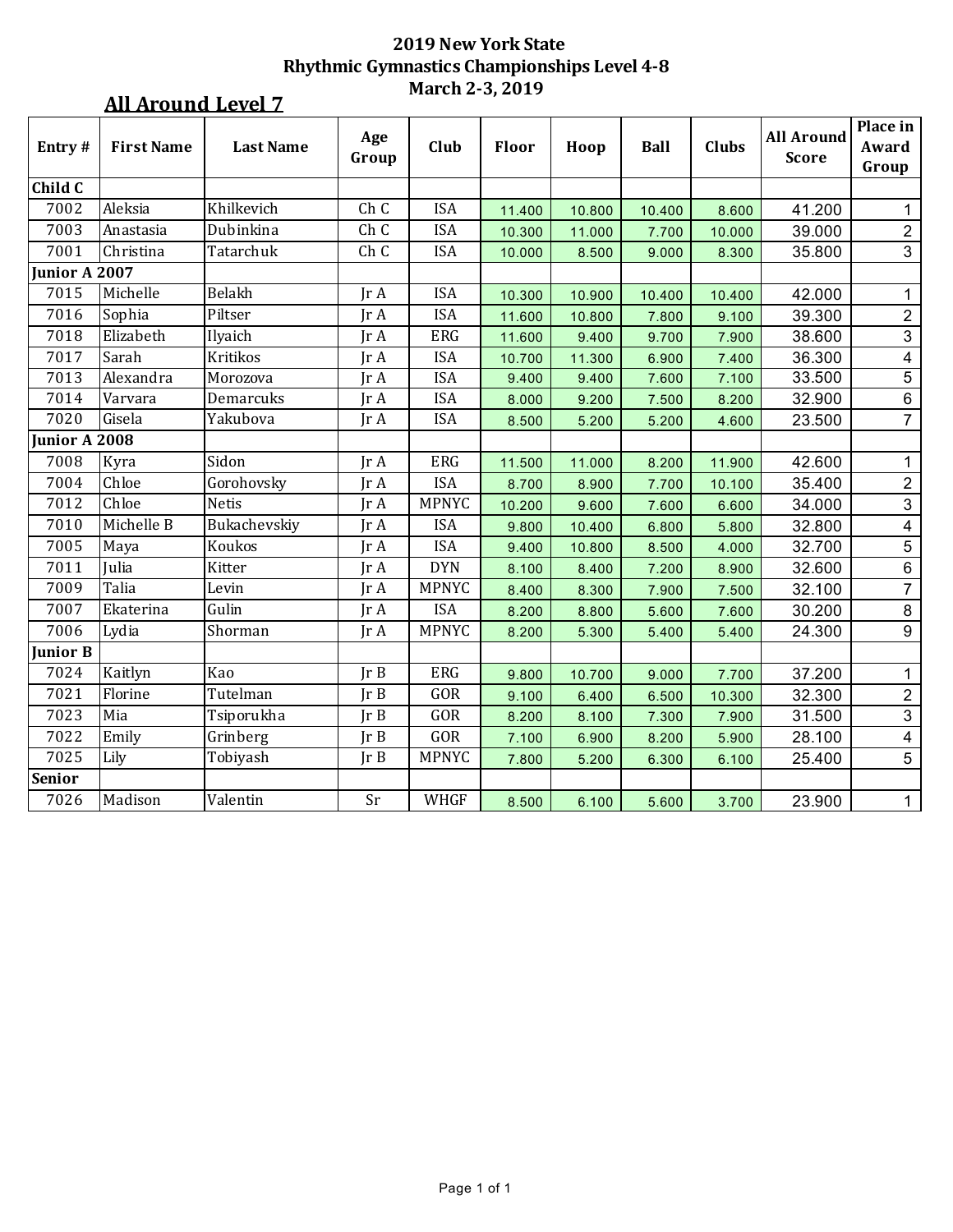| Entry#          | <b>First Name</b> | <b>Last Name</b> | Age<br>Group            | Club         | <b>FLOOR</b><br>Level 8<br><b>Score</b> | Place in<br>Award<br>Group |
|-----------------|-------------------|------------------|-------------------------|--------------|-----------------------------------------|----------------------------|
| <b>Junior A</b> |                   |                  |                         |              |                                         |                            |
| 8002            | Ksenia            | Pototski         | $\text{Tr }A$           | <b>MPNYC</b> | 12.600                                  |                            |
| 8007            | Kaylee            | Forest           | $\text{Tr }A$           | <b>ERG</b>   | 12.500                                  | $\overline{2}$             |
| 8004            | Emma              | <b>Bukatar</b>   | IrA                     | <b>ERG</b>   | 12.200                                  | 3                          |
| 8001            | Zlata             | Kogan            | $\text{Tr } \mathbf{A}$ | <b>ISA</b>   | 11.900                                  | $\overline{4}$             |
| 8003            | Mia               | Shapiro          | $\text{Tr }A$           | <b>MPNYC</b> | 11.800                                  | 5                          |
| 8009            | Alice             | Weinstein        | IrA                     | <b>ISA</b>   | 11.700                                  | 6                          |
| 8006            | Milana            | Abayeva          | IrA                     | <b>ISA</b>   | 11.100                                  | $\overline{7}$             |
| 8005            | <b>Jessica</b>    | Chichelnitsky    | $\text{Tr } \mathbf{A}$ | <b>ISA</b>   | 9.900                                   | 8                          |
| 8010            | Victoria          | Shulman          | $\text{Tr }A$           | <b>ISA</b>   | 9.500                                   | 9                          |
| <b>Junior B</b> |                   |                  |                         |              |                                         |                            |
| 8014            | Melanie           | Novikov          | Ir B                    | <b>GOR</b>   | 12.200                                  | 1                          |
| 8018            | Alexis            | Farberov         | Ir B                    | GOR          | 11.500                                  | $\overline{2}$             |
| 8015            | Aleena            | Sklyar           | Ir B                    | <b>MPNYC</b> | 10.800                                  | 3                          |
| 8012            | Ariana            | Romans           | Ir B                    | <b>ERG</b>   | 10.200                                  | 4                          |
| 8016            | Amelia            | Lipo             | Ir B                    | <b>GOR</b>   | 10.100                                  | 5                          |
| 8013            | Anna              | <b>Zaretser</b>  | Ir B                    | <b>ISA</b>   | 8.900                                   | 6                          |
| 8011            | Phoebe            | Athanasopoulos   | Ir B                    | <b>ISA</b>   | 8.500                                   | $\overline{7}$             |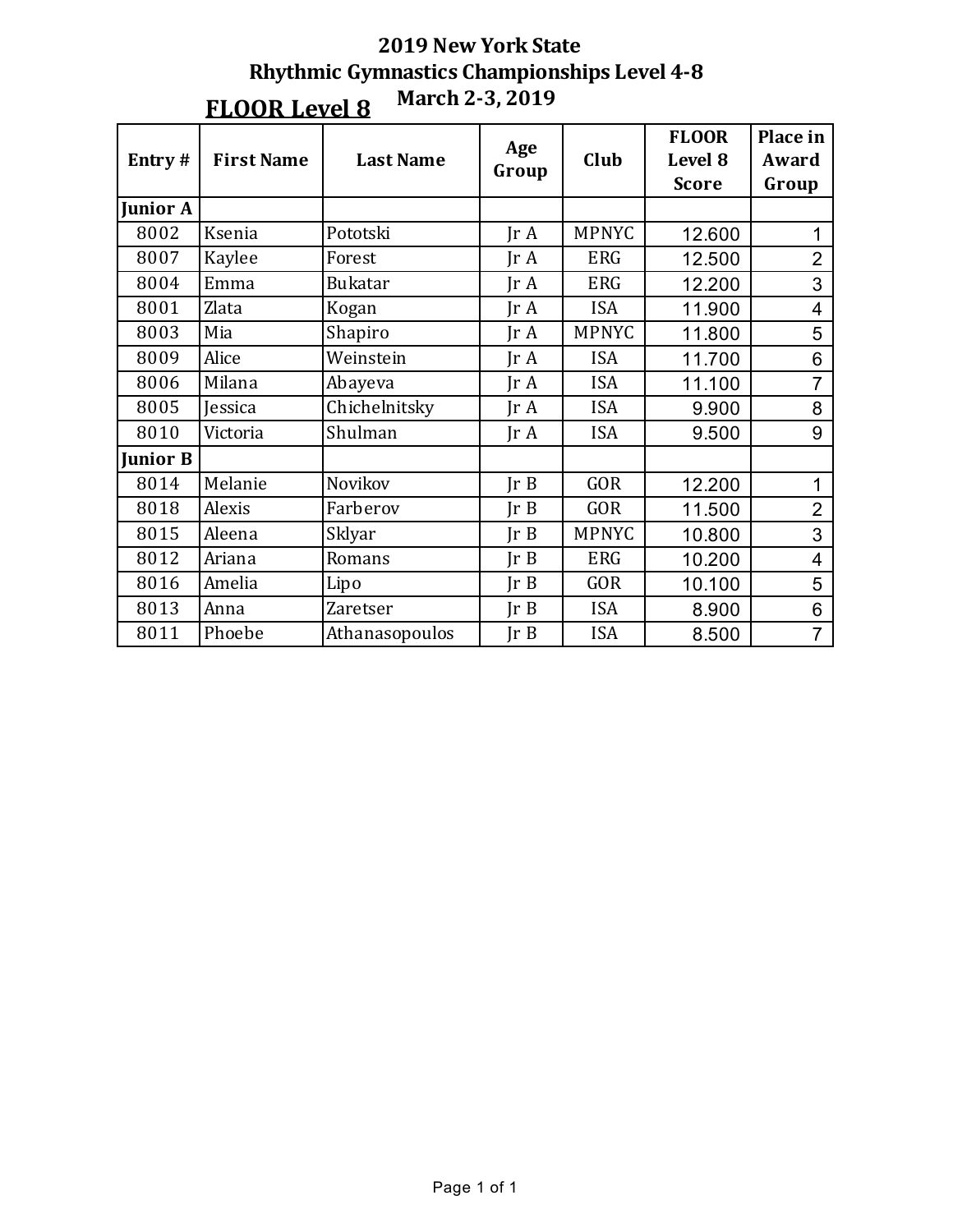| Entry#          | <b>First Name</b> | <b>Last Name</b> | Age<br>Group            | Club         | <b>ROPE Level</b><br>8 Score | Place in<br>Award<br>Group |
|-----------------|-------------------|------------------|-------------------------|--------------|------------------------------|----------------------------|
| <b>Junior A</b> |                   |                  |                         |              |                              |                            |
| 8006            | Milana            | Abayeva          | $\text{Tr }A$           | <b>ISA</b>   | 13.500                       | 1                          |
| 8007            | Kaylee            | Forest           | $\text{Tr } \mathbf{A}$ | <b>ERG</b>   | 12.700                       | $\overline{2}$             |
| 8002            | Ksenia            | Pototski         | IrA                     | <b>MPNYC</b> | 11.200                       | 3                          |
| 8004            | Emma              | <b>Bukatar</b>   | $\text{Tr } \mathbf{A}$ | <b>ERG</b>   | 10.300                       | $\overline{4}$             |
| 8009            | Alice             | Weinstein        | $\text{Tr }A$           | <b>ISA</b>   | 10.000                       | 5                          |
| 8001            | Zlata             | Kogan            | $\text{Tr } \mathbf{A}$ | <b>ISA</b>   | 9.400                        | 6                          |
| 8010            | Victoria          | Shulman          | IrA                     | <b>ISA</b>   | 9.400                        | 6                          |
| 8005            | Jessica           | Chichelnitsky    | $\text{Tr }A$           | <b>ISA</b>   | 7.600                        | 8                          |
| 8003            | Mia               | Shapiro          | IrA                     | <b>MPNYC</b> | 6.300                        | 9                          |
| <b>Junior B</b> |                   |                  |                         |              |                              |                            |
| 8016            | Amelia            | Lipo             | Ir B                    | <b>GOR</b>   | 11.500                       | 1                          |
| 8014            | Melanie           | Novikov          | Ir B                    | <b>GOR</b>   | 10.900                       | $\overline{2}$             |
| 8018            | Alexis            | Farberov         | $\text{Tr } B$          | <b>GOR</b>   | 10.800                       | 3                          |
| 8011            | Phoebe            | Athanasopoulos   | $\text{Tr } B$          | <b>ISA</b>   | 10.300                       | 4                          |
| 8015            | Aleena            | Sklyar           | $\text{Tr } B$          | <b>MPNYC</b> | 9.400                        | 5                          |
| 8012            | Ariana            | Romans           | JrB                     | <b>ERG</b>   | 8.100                        | 6                          |
| 8013            | Anna              | Zaretser         | JrB                     | <b>ISA</b>   | 6.200                        | $\overline{7}$             |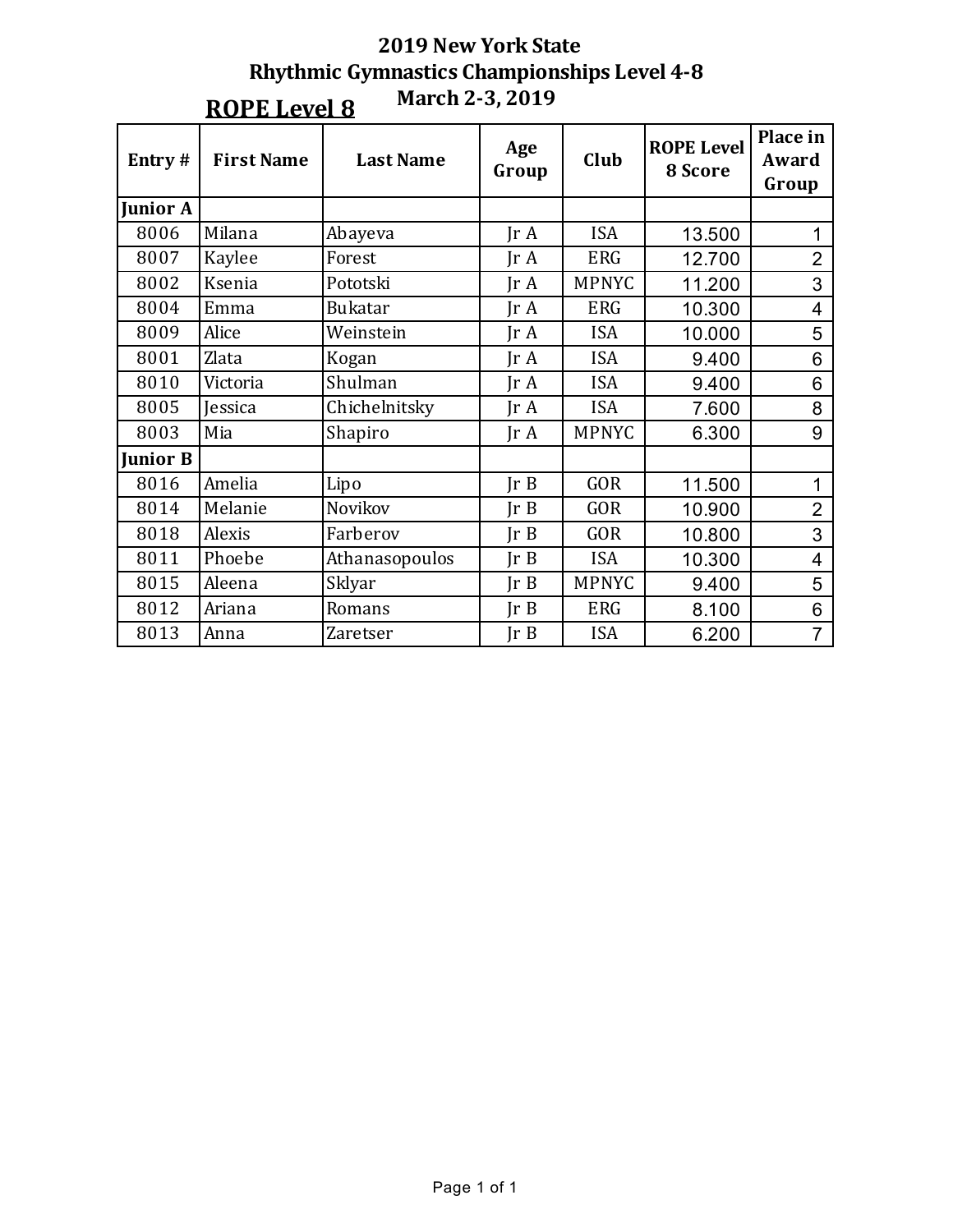| Entry#          | <b>First Name</b> | <b>Last Name</b> | Age<br>Group            | Club         | <b>CLUBS</b><br>Level 8<br><b>Score</b> | <b>Place In</b><br>Award<br>Group |
|-----------------|-------------------|------------------|-------------------------|--------------|-----------------------------------------|-----------------------------------|
| <b>Junior A</b> |                   |                  |                         |              |                                         |                                   |
| 8007            | Kaylee            | Forest           | $\text{Tr } \mathbf{A}$ | <b>ERG</b>   | 12.100                                  | 1                                 |
| 8009            | Alice             | Weinstein        | $\text{Tr }A$           | <b>ISA</b>   | 11.000                                  | $\overline{2}$                    |
| 8006            | Milana            | Abayeva          | $\text{Tr }A$           | <b>ISA</b>   | 10.700                                  | 3                                 |
| 8003            | Mia               | Shapiro          | IrA                     | <b>MPNYC</b> | 10.300                                  | 4                                 |
| 8004            | Emma              | <b>Bukatar</b>   | $\text{Tr }A$           | <b>ERG</b>   | 10.300                                  | 4                                 |
| 8001            | Zlata             | Kogan            | $\text{Tr }A$           | <b>ISA</b>   | 10.100                                  | 6                                 |
| 8002            | Ksenia            | Pototski         | IrA                     | <b>MPNYC</b> | 9.100                                   | $\overline{7}$                    |
| 8005            | <b>Jessica</b>    | Chichelnitsky    | Ir A                    | <b>ISA</b>   | 8.900                                   | 8                                 |
| 8010            | Victoria          | Shulman          | $\text{Tr } \mathbf{A}$ | <b>ISA</b>   | 5.200                                   | 9                                 |
| <b>Junior B</b> |                   |                  |                         |              |                                         |                                   |
| 8014            | Melanie           | Novikov          | Ir B                    | <b>GOR</b>   | 11.000                                  | 1                                 |
| 8012            | Ariana            | Romans           | JrB                     | <b>ERG</b>   | 10.900                                  | $\overline{2}$                    |
| 8015            | Aleena            | Sklyar           | Ir B                    | <b>MPNYC</b> | 10.400                                  | 3                                 |
| 8016            | Amelia            | Lipo             | Ir B                    | <b>GOR</b>   | 10.400                                  | 3                                 |
| 8018            | Alexis            | Farberov         | $\text{Tr } B$          | <b>GOR</b>   | 10.200                                  | 5                                 |
| 8011            | Phoebe            | Athanasopoulos   | JrB                     | <b>ISA</b>   | 10.100                                  | 6                                 |
| 8013            | Anna              | Zaretser         | Ir B                    | <b>ISA</b>   | 7.600                                   | $\overline{7}$                    |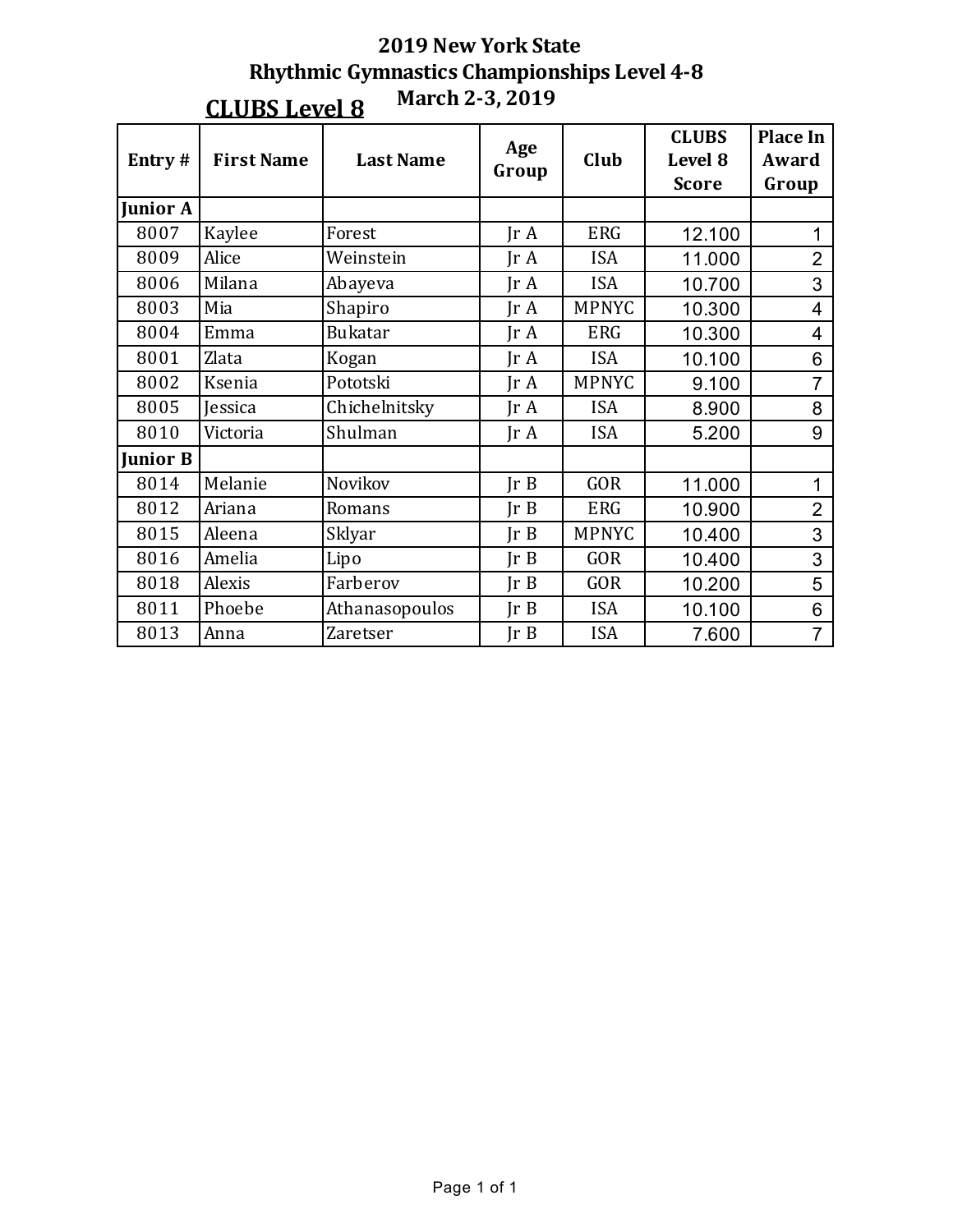## **2019 New York State Rhythmic Gymnastics Championships Level 4-8 RIBBON Level 8** March 2-3, 2019

| Entry#          | <b>First Name</b> | <b>Last Name</b> | Age<br>Group            | Club         | <b>RIBBON</b><br>Level 8<br><b>Score</b> | Place in<br>Award<br>Group |
|-----------------|-------------------|------------------|-------------------------|--------------|------------------------------------------|----------------------------|
| <b>Junior A</b> |                   |                  |                         |              |                                          |                            |
| 8009            | Alice             | Weinstein        | $\text{Tr } \mathbf{A}$ | <b>ISA</b>   | 10.900                                   |                            |
| 8006            | Milana            | Abayeva          | $\text{Tr }A$           | <b>ISA</b>   | 10.100                                   | $\overline{2}$             |
| 8003            | Mia               | Shapiro          | $\text{Tr }A$           | <b>MPNYC</b> | 10.000                                   | 3                          |
| 8007            | Kaylee            | Forest           | IrA                     | <b>ERG</b>   | 9.800                                    | 4                          |
| 8001            | Zlata             | Kogan            | $\text{Tr }A$           | <b>ISA</b>   | 9.700                                    | 5                          |
| 8002            | Ksenia            | Pototski         | IrA                     | <b>MPNYC</b> | 8.500                                    | 6                          |
| 8004            | Emma              | <b>Bukatar</b>   | $\text{Tr }A$           | <b>ERG</b>   | 7.000                                    | $\overline{7}$             |
| 8010            | Victoria          | Shulman          | IrA                     | <b>ISA</b>   | 5.600                                    | 8                          |
| 8005            | Jessica           | Chichelnitsky    | $\text{Tr }A$           | <b>ISA</b>   | 4.600                                    | 9                          |
| <b>Junior B</b> |                   |                  |                         |              |                                          |                            |
| 8014            | Melanie           | Novikov          | Ir B                    | <b>GOR</b>   | 11.400                                   | 1                          |
| 8012            | Ariana            | Romans           | Ir B                    | <b>ERG</b>   | 9.900                                    | $\overline{2}$             |
| 8015            | Aleena            | Sklyar           | $\text{Tr } B$          | <b>MPNYC</b> | 9.100                                    | 3                          |
| 8011            | Phoebe            | Athanasopoulos   | Ir B                    | <b>ISA</b>   | 9.000                                    | $\overline{4}$             |
| 8018            | Alexis            | Farberov         | Ir B                    | <b>GOR</b>   | 7.100                                    | 5                          |
| 8016            | Amelia            | Lipo             | JrB                     | <b>GOR</b>   | 5.100                                    | 6                          |
| 8013            | Anna              | Zaretser         | Ir B                    | <b>ISA</b>   | 3.000                                    | $\overline{7}$             |